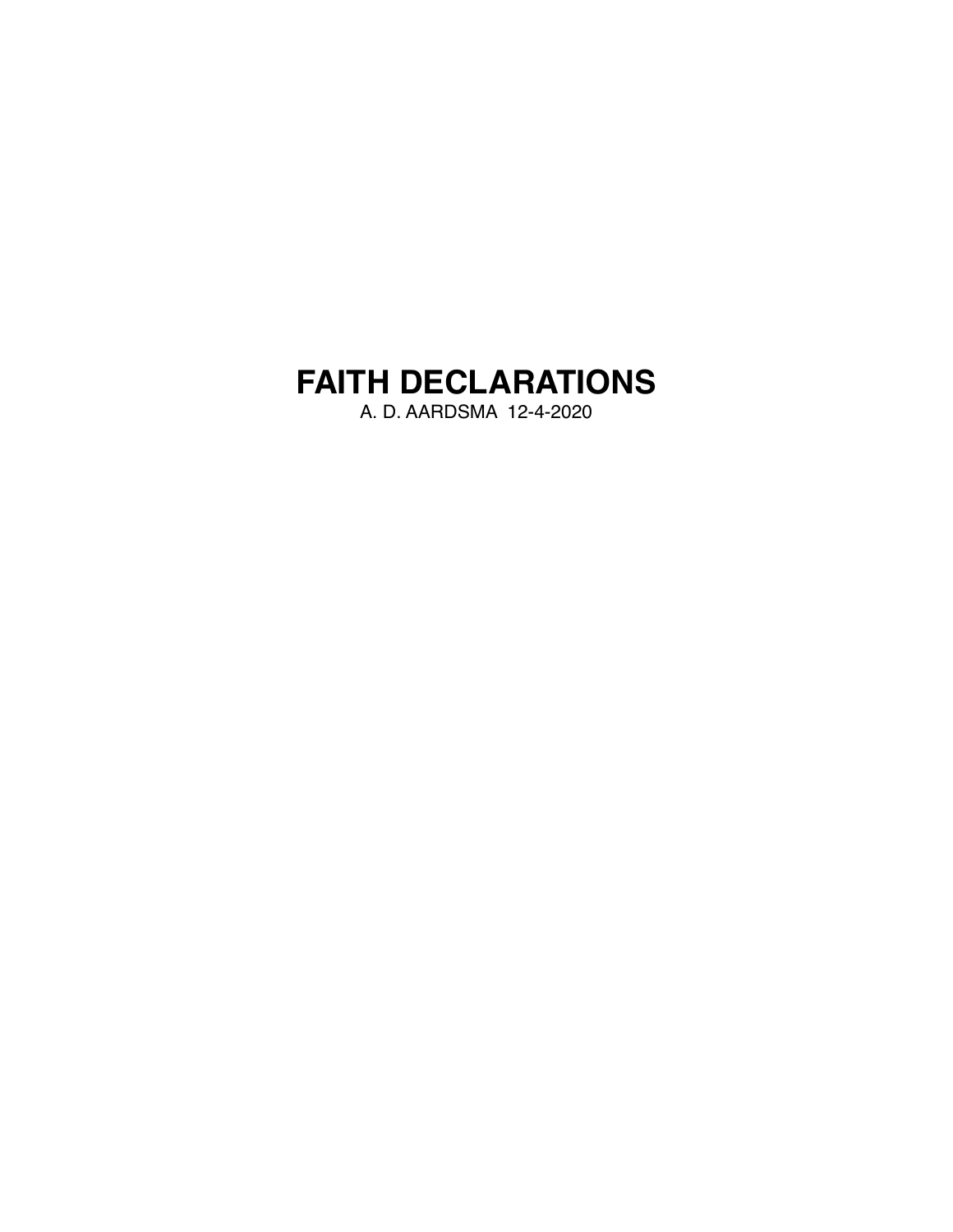## **FAITH DECLARATIONS**

PROVERBS 18:21; PSALM 107:2

Joel Osteen deserves full appreciation from the Body of Christ for the contribution of his faith perspective. I am indebted to him for his daily online devotionals [Today's Word with Joel & Victoria] which have helped me build 'faith muscles' and develop a personal Faith Perspective in reading the Bible and in all areas of my life.

For the past few years, my mind and spirit have been blessed and refreshed nearly every morning from reading Osteen's online devotional for that day. Each one is a spiritual treasure. After reading it, I copied and pasted it in biblical order onto my laptop. Then, I did my best to summarize the devotional with a "Faith Declaration" statement. These Faith Declaration statements were added to a separate Faith Declarations List and also inserted into the text of my Plain Sense Paraphrase. The list of Faith Declarations serves as an index to my collection of Osteen's devotionals and as instant encouragement whenever I read them.

The Faith Declarations could be separated into several distinct categories, such as:

- A. A GRACE FOUNDATION trusting in who God is, what He has done, is doing, and will do for me.
- B. GOD'S CHARACTER & ATTRIBUTES knowing what God is like, and realizing that however God is toward me, He wants me to be toward others.
- C. SPEAKING FAITH OUT LOUD *[A very good use of these declarations and, by the way, one of the primary purposes and benefits of singing "psalms, hymns, and spiritual songs".]*
- D. A FAITH PERSPECTIVE trusting in the present for God's future grace.
- E. OBEDIENCE, SELF-CONTROL, SURRENDER staying in alignment with God

But, after many months of doing so, I finally decided to put all the various jewels into a single chest in biblical order.

This list is what you now hold in your hand.

I look forward to collecting, collating, and summarizing Osteen's devotionals for the rest of my life, or as long as he publishes them. I delight in my daily morning treasure hunt, and I am richly blessed - like one who lifts his hands from a treasure chest of gold and jewels and lets them pour through his fingers - whenever I read through the entire list of Faith Declarations or any portion of it. I trust you will be equally enriched.

*"More to be desired are they than gold, yea, than much fine gold!" Psalm 19:10*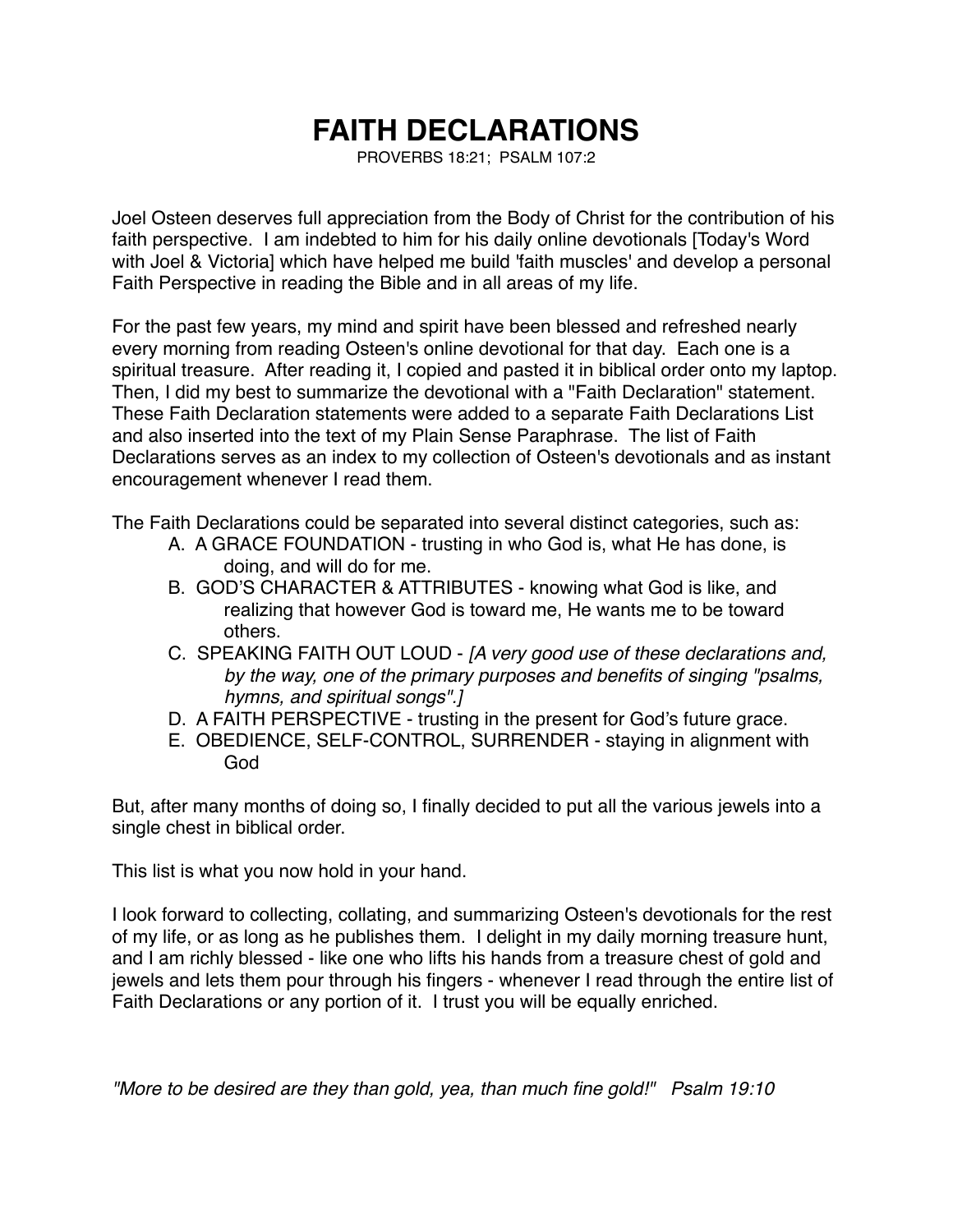## **OLD TESTAMENT**

- GEN. 1:1 YOU CAN MAKE SOMETHING OUT OF NOTHING.
- GEN. 1:1-3 I SPEAK HOPE INTO MY SEEMINGLY HOPELESS SITUATIONS.
- GEN. 1:1-3 YOU CAN MAKE SOMETHING OUT OF NOTHING, SO YOU CAN CERTAINLY CREATE WHATEVER NEEDS TO HAPPEN IN MY LIFE.
- GEN. 1:3 YOU WORK ON MY BEHALF WHEN I SPEAK MY FAITH, OUT LOUD.
- GEN. 1:3-4 I FOCUS ON THE GOOD, AS YOU GET ME TO THE VERY GOOD.
- GEN. 1:28 I CHOOSE SPIRIT-LED FRUITFULNESS OVER BARREN 'BUSYNESS'.
- GEN. 6:8 I CONNECT WITH PEOPLE WHOM YOU HAVE FAVORED.
- GEN. 6:8 THANK YOU FOR YOUR GRACE AND FAVOR ON MY LIFE.
- GEN. 12:1-2 I SAY GOOD-BYE TO ALL THE NEGATIVE BAGGAGE OF FAILURE, GUILT AND BLAME.
- GEN. 12:2 YOU BLESS ME SO THAT I CAN BLESS OTHERS.
- GEN. 15:5 I USE MY IMAGINATION TO STAY POSITIVE -- TO BE FILLED WITH HOPE AND FAITH.
- GEN. 15:6 I LEAVE THE PAST BEHIND AND, BY FAITH, EMBRACE THE FUTURE YOU HAVE IN STORE FOR ME.
- GEN. 17:1 YOU ARE EL SHADDAI THE GOD OF MORE THAN ENOUGH I AM AT PERFECT PEACE IN YOU.
- GEN. 17:2 YOU DESIRE TO BLESS AND MULTIPLY ME.
- GEN. 17:2 YOUR DESIRE IS TO BRING INCREASE AND MULTIPLICATION INTO MY LIFE.
- GEN. 17:16 YOU HAVE WAYS TO FULFILL MY DREAMS THAT I'VE NEVER THOUGHT OF.
- GEN. 17:17 I DO NOT TALK MYSELF OUT OF THE DREAMS YOU HAVE GIVEN ME.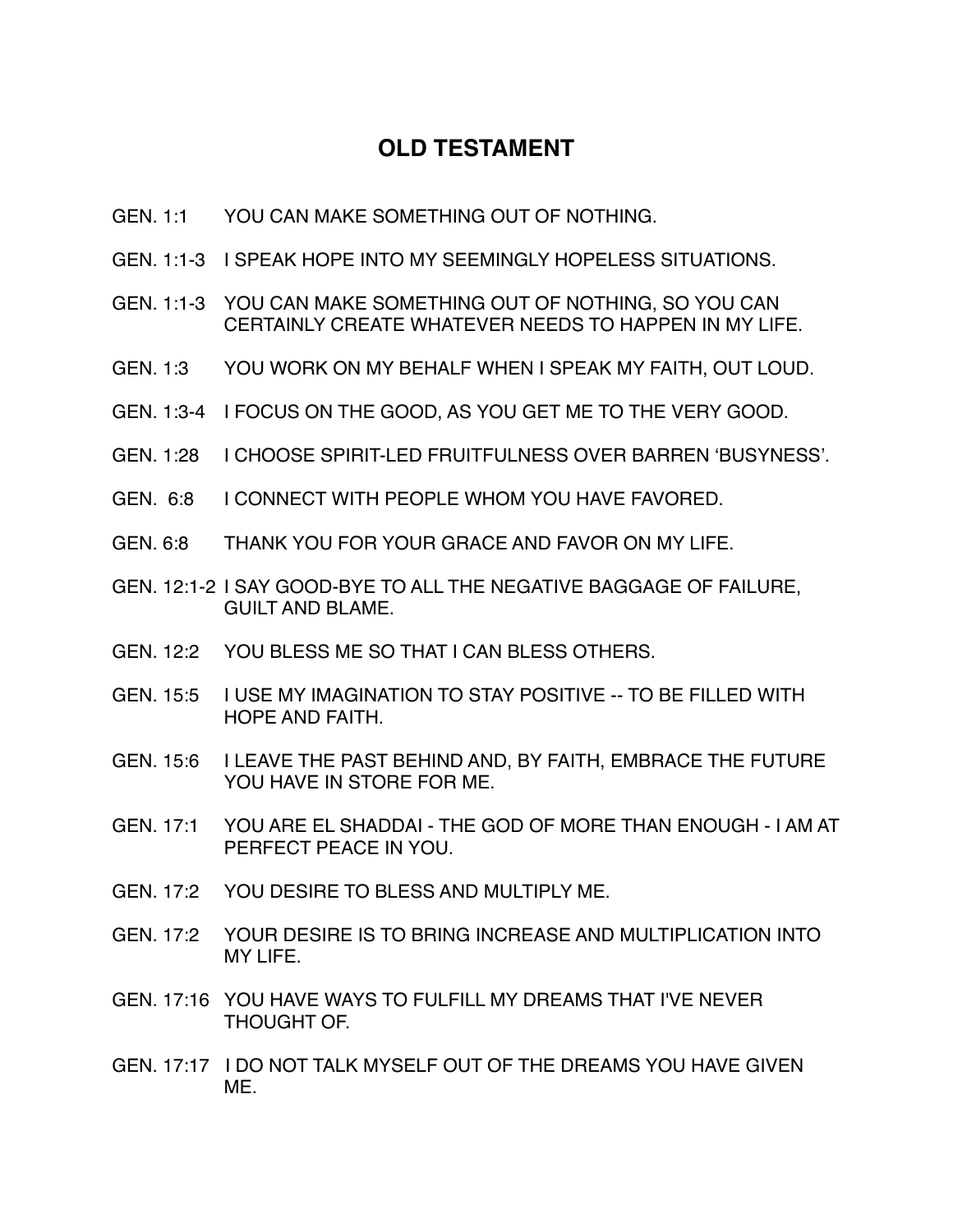GEN. 18:13-14 I TRUST YOU TO FULFILL WHATEVER YOU'VE PROMISED.

GEN. 18:14 NOTHING IS TOO HARD FOR YOU!

- GEN. 22:14 YOU ARE JEHOVAH-JIREH, MY PROVIDER!
- GEN. 24:40 YOU HAVE ALWAYS BEEN GOOD TO ME, SO I KNOW YOUR GOODNESS TOWARD ME WILL CONTINUE.
- GEN. 26:12 YOU CAN BLESS ME RIGHT WHERE I AM.
- GEN. 26:12 I BLOOM WHERE YOU HAVE PLANTED ME, AND WILL NEVER TURN TO THE WORLD FOR MY NEEDS!
- GEN. 27:35 I GUARD WHAT YOU'VE GIVEN ME AND WALK IN YOUR BLESSING.
- GEN. 29:31 YOU ALWAYS BALANCE THE ACCOUNTS.
- GEN. 30:27-28 YOU BLESS THOSE AROUND ME BECAUSE I WALK WITH YOU.
- GEN. 32:28 I HAVE OVERCOME IN MY STRUGGLES WITH GOD AND WITH MAN. YOU HAVE MADE ME TO BE A PRINCE, REIGNING IN THIS LIFE.
- GEN. 32:31 I LIMP, BUT I AM AT PEACE WITH MY LIMP, AND YOU CAN USE ME DESPITE MY LIMP.
- GEN. 33:10 I AM GRACIOUS TO OTHERS AS YOU HAVE BEEN GRACIOUS TO ME.
- GEN. 37:19 YOUR APPROVAL MEANS MORE TO ME THAN ANYBODY ELSE'S.
- GEN. 41:44 YOU CAN TURN THINGS AROUND IN A SINGLE DAY.
- GEN. 50:20 I TRUST YOU TO CONNECT THE DOTS IN MY LIFE.
- EX. 3:8 YOU ARE THE GOD OF ABUNDANCE, NOT OF BARELY ENOUGH.
- EX. 3:11 I CELEBRATE WHO YOU HAVE MADE ME TO BE.
- EX. 3:14 YOU ARE THE GREAT "I AM" EVERYTHING I NEED, RIGHT NOW.
- EX. 3:21 YOU SEE TO IT THAT MY TRIALS ENRICH ME.
- EX. 4:11 I CREATE CAPACITY BY USING AND DEVELOPING WHAT YOU HAVE GIVEN ME.
- EX. 8:22-23 WITH YOU WATCHING OVER ME, I HAVE DISTINCT FAVOR.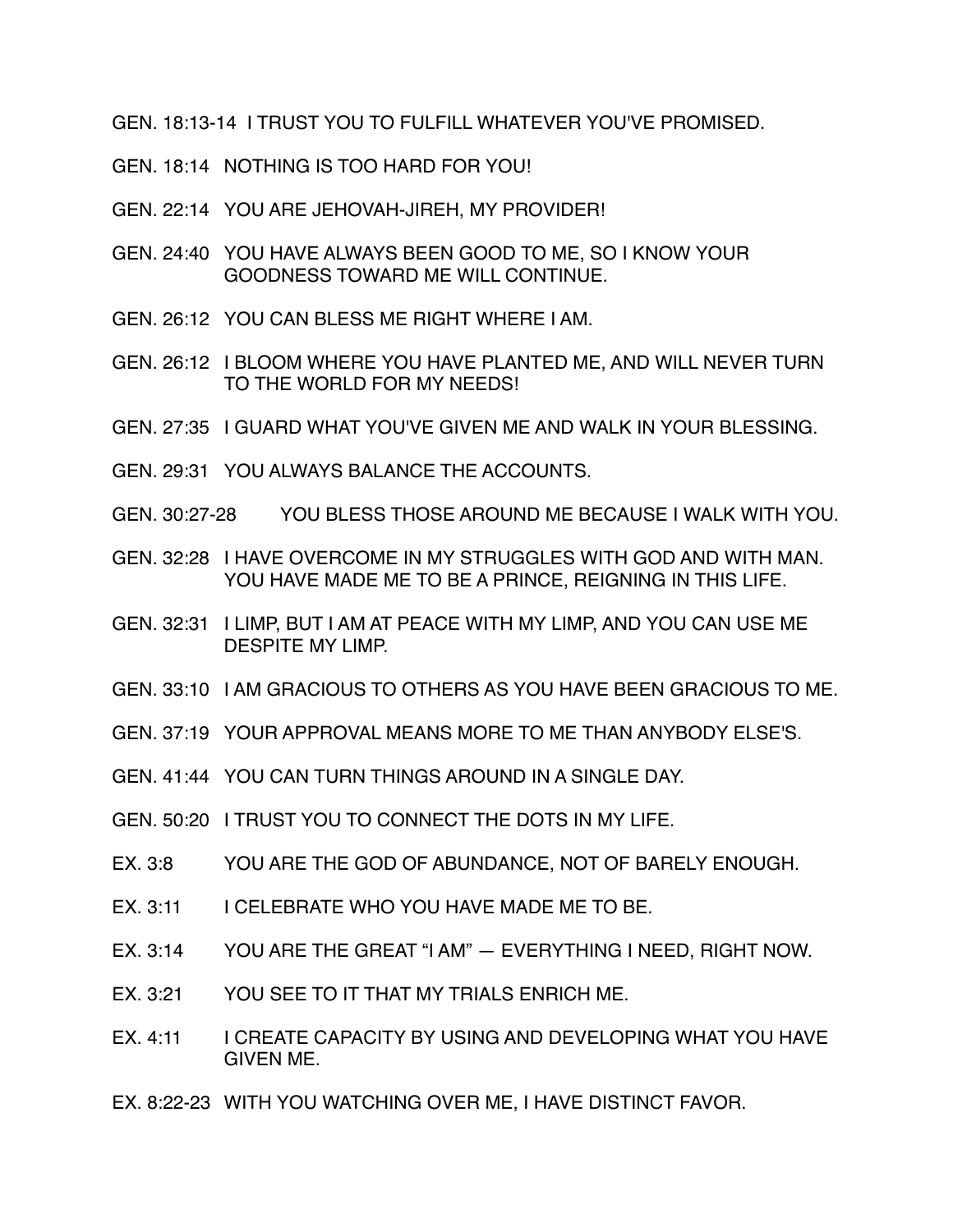- EX. 12:13 I HAVE YOUR PROTECTION OVER MY LIFE AND MY FAMILY.
- EX. 14:13 YOU HAVE DELIVERED ME FROM EVERY CHAIN.
- EX. 14:14 I LET YOU FIGHT MY BATTLES FOR ME, LORD.
- EX. 14:14 I STAY CALM AND REMAIN AT PEACE, KNOWING YOU WILL FIGHT MY BATTLES.
- EX. 16:4 I LOOK TO YOU EVERY MORNING FOR WISDOM AND DIRECTION.
- EX. 19:5 I DO WHAT I KNOW YOU WANT ME TO DO, SO, A BLESSING WILL FOLLOW.
- EX. 33:18 I SEE YOU AND YOUR GLORY IN YOUR MANY DAILY BLESSINGS.
- EX. 34:10 OTHERS SEE YOUR AWESOME POWER ON ME AND THROUGH MY LIFE.
- LEV. 19:18 I LET GO OF THE HURTS, OFFENSES, AND WOUNDS OF THE PAST.
- LEV. 20:24 YOU ARE EL SHADDAI, THE GOD OF ABUNDANCE, AND YOU HAVE BROUGHT ME INTO A LAND OF MORE THAN ENOUGH.
- NUM. 11:23 YOU CONTROL THE WINDS AND BRING YOUR BLESSINGS TO ME. YOU ARE NOT LIMITED BY ANY UNFAVORABLE CONDITIONS THAT I FACE.
- NUM. 12:1-2 YOU KNOW WHAT OTHERS SAY BEHIND MY BACK, AND YOU CARE.
- NUM. 14:17 I DECLARE YOUR TRUTH OVER MY LIFE AND THE LIVES OF OTHERS.
- NUM. 21:17 I SING TO THE PROMISES AND MAKE DECLARATIONS OF FAITH.
- NUM. 23:19 YOU WATCH OVER YOUR WORD TO PERFORM IT. JER. 1:12
- NUM. 24:10 YOU HAVE COMMANDED A BLESSING OVER ME.
- DT. 1:30 YOU GO BEFORE ME AND FIGHT FOR ME.
- DT. 6:10-11 BECAUSE I AM YOURS, YOU HAVE MARKED ME FOR SPECIAL FAVOR.
- DT. 7:1 I AM NOT ALONE; YOU CLEAR THE PATH BEFORE ME.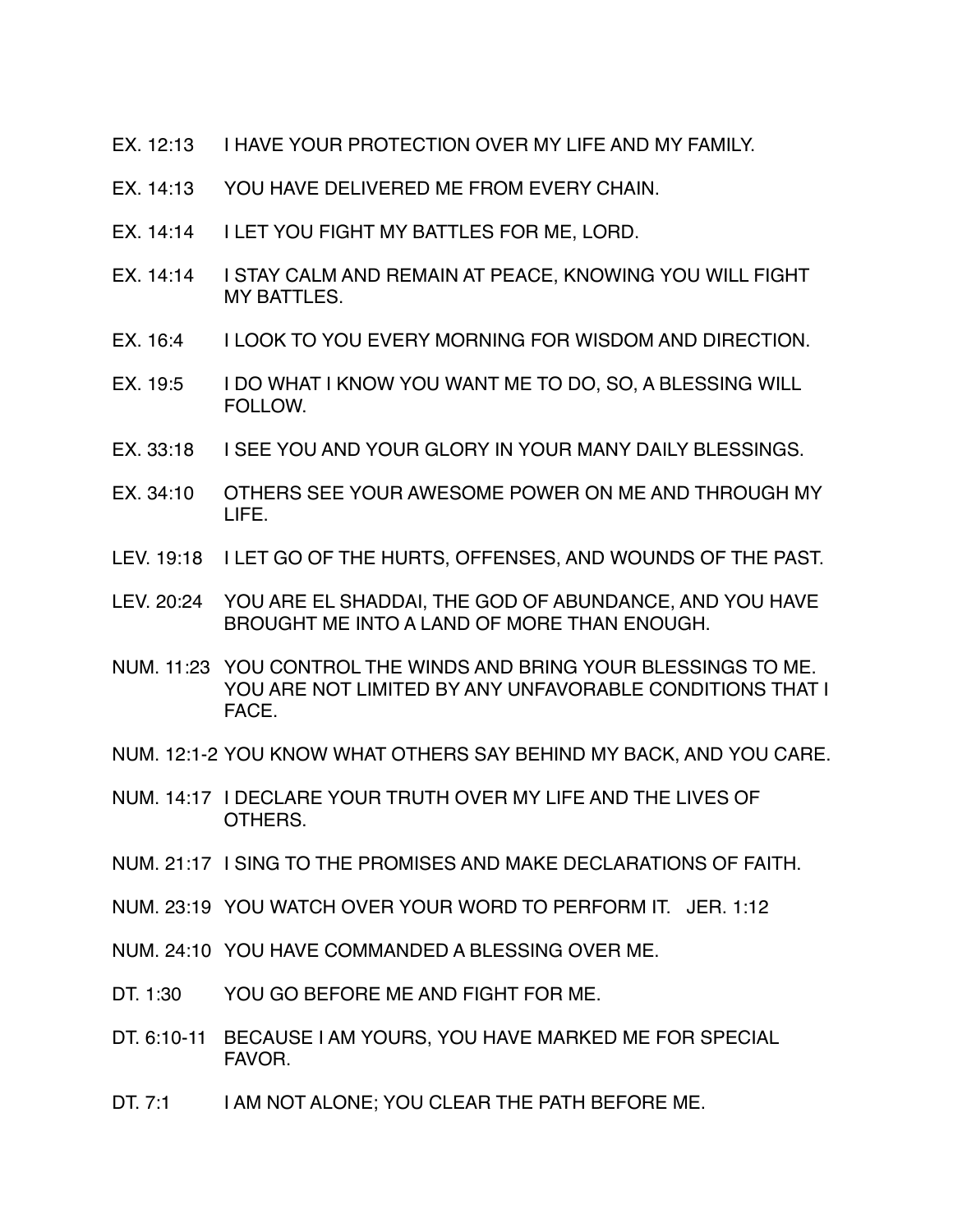- DT. 7:9 I INVEST MY LIFE IN YOU, LORD, AND IN ETERNAL RICHES -FOR THE BENEFIT OF FUTURE GENERATIONS.
- DT. 7:17-18 I REMEMBER MANY WONDERFUL THINGS YOU HAVE DONE FOR ME.
- DT. 8:18 YOU BLESS ME AS I HONOR YOU WITH WHAT YOU HAVE GIVEN ME.
- DT. 14:2 YOU HAVE TAKEN ME FROM COMMON TO UNCOMMON.
- DT. 15:5 I LISTEN TO, AND USE, THE VOICE OF FAITH.
- DT. 26:19 I KNOW THE IMPORTANCE OF HONORING YOU AND OTHERS.
- DT. 28:1-2 YOU LIKE TO SURPRISE ME WITH YOUR GOODNESS.
- DT. 28:1-2 YOU HAVE SOME COMMANDED BLESSINGS IN STORE FOR ME.
- DT.28:2 I LOOK FOR YOU TO LEAVE ME "HANDFULS ON PURPOSE" TODAY, AS YOU HAVE SO OFTEN DONE THROUGHOUT MY LIFE.
- DT. 28:1-3 I FULLY OBEY AND CAREFULLY FOLLOW YOU.
- DT. 28:13 I BELIEVE WHAT YOU SAY, RATHER THAN WHAT OTHERS, SAY ABOUT ME.
- DT. 32:11 YOU STIR THINGS UP IN MY LIFE TO TAKE ME HIGHER.
- JOSH. 1:5 YOU WILL NEVER LEAVE ME NOR FORSAKE ME.
- JOSH. 1:8 I DO NOT STOP SPEAKING YOUR WORD ALOUD.
- JOSH. 1:9 I OBEY YOU BY BUILDING MY FAITH, NOT MY FEARS.
- JOSH. 1:9 I AM STRONG AND COURAGEOUS IN YOUR POWER TO DO WHATEVER YOU WANT ME TO DO.
- JOSH. 1:9 YOU ARE WITH ME: I AM NOT AFRAID OR DISCOURAGED AS I MOVE FORWARD.
- JOSH. 6:5 I PRAISE YOU WHILE THE WALL IS STILL STANDING.

#### JOSH. 6:25 YOU SEE MY POTENTIAL AND CAN MAKE MY LIFE SIGNIFICANT.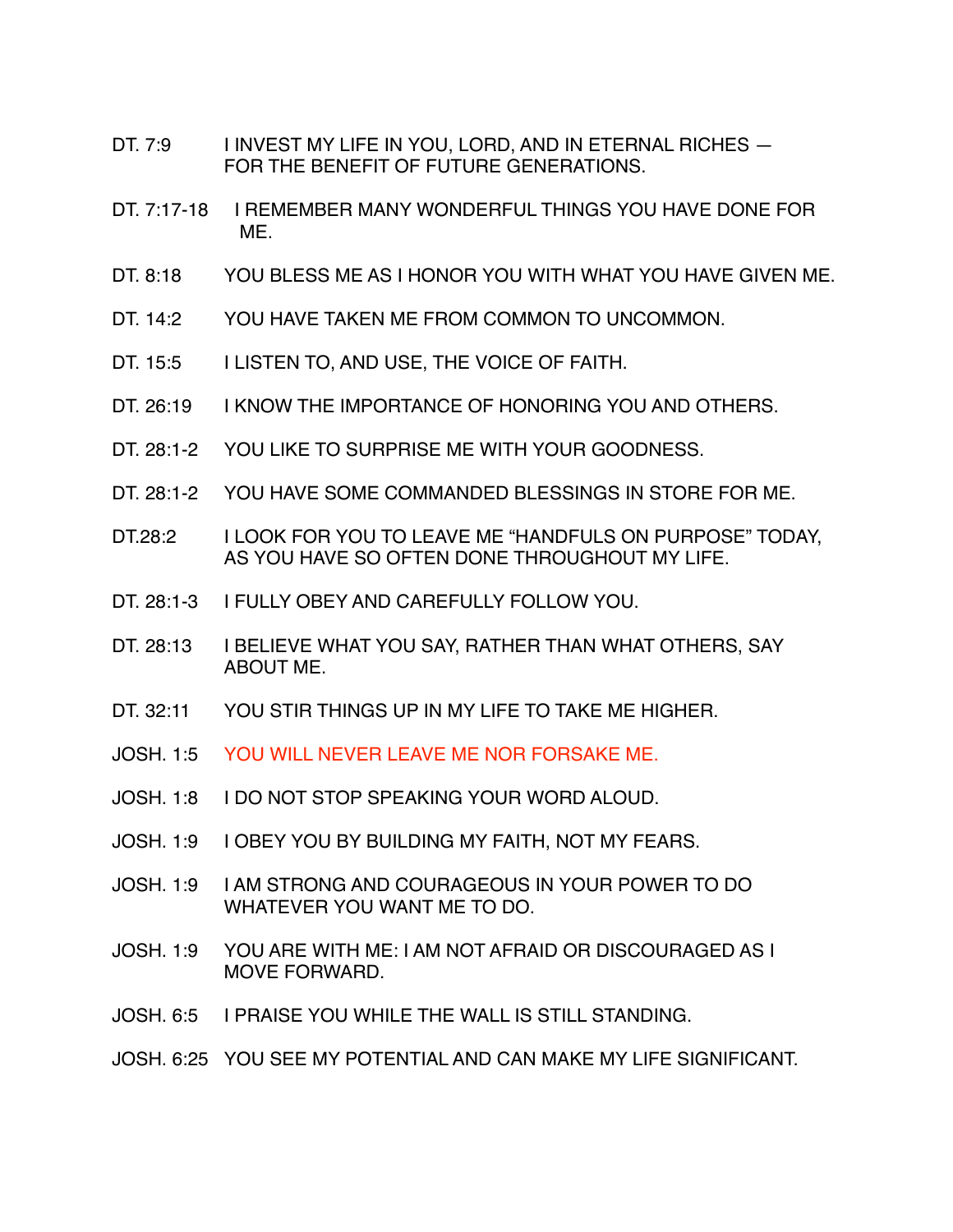- JOSH. 10:12 I AM NOT AFRAID TO ASK YOU TO DO OUT-OF-THE-ORDINARY THINGS ON MY BEHALF.
- JOSH. 14:12 YOU CAN FULFILL EVERY DREAM YOU'VE PUT IN MY HEART.
- JOSH. 24:12-13 YOU GO BEFORE ME AND WORK IN WAYS THAT I CAN'T EVEN IMAGINE.
- JUD. 6:12 I SEE MYSELF AS YOU SEE ME, NOT AS I SEE MYSELF. YOU ARE WITH ME; THAT MAKES ME A MIGHTY MAN OF VALOR.
- JUD. 6:12 YOU HAVE EQUIPPED ME AND ARE EMPOWERING ME TO BE STRONG WHERE I FEEL WEAK AND LESS THAN.
- JUD. 6:12,14 YOU OVERLOOK MY CONDITION AND SEE MY POTENTIAL.
- JUD. 15:14 YOUR POWER IN ME IS GREATER THAN ANY POWER TRYING TO STOP ME.
- JUD. 16:28 YOU ALWAYS HAVE ANOTHER 'ONE MORE TIME' FOR ME.
- RUTH 1:9 I RELEASE THE PAST, SO I CAN EMBRACE THE PRESENT AND THE FUTURE YOU HAVE FOR ME.
- RUTH 1:20-21 YOU CALL ME BLESSED, PROSPEROUS, FAVORED, HEALTHY, STRONG, AND VICTORIOUS.
- RUTH 2:6 YOU TELL PEOPLE I DON'T EVEN KNOW TO BLESS ME.
- RUTH 4:13,17 YOU ARE ALWAYS WORKING IN ME AND THROUGH ME.
- RUTH 4:14-15 YOU TAKE THE MOST UNFAIR SITUATIONS IN MY LIFE AND TURN THEM INTO POSITIVES. I STAY CLOSE TO THOSE WHO REMIND ME OF WHO I AM IN YOU.
- 1 SAM.10:27 MY FOCUS IS ON PLEASING YOU, NOT PEOPLE. [GAL. 1:10]
- 1 SAM. 12:16 I LOVE TO STAND STILL IN FAITH AND WATCH YOU WORK!
- 1 SAM. 16:7 I LOOK TO YOU, NOT PEOPLE, FOR PROMOTION.
- 1 SAM. 16:7 MAN SEES MY EXTERIOR; YOU SEE MY HEART.
- 1 SAM. 16:13 I DON'T CHASE AFTER BLESSINGS; I CHASE AFTER YOU AND YOU BRING THE BLESSINGS IN YOUR TIME AND WAY.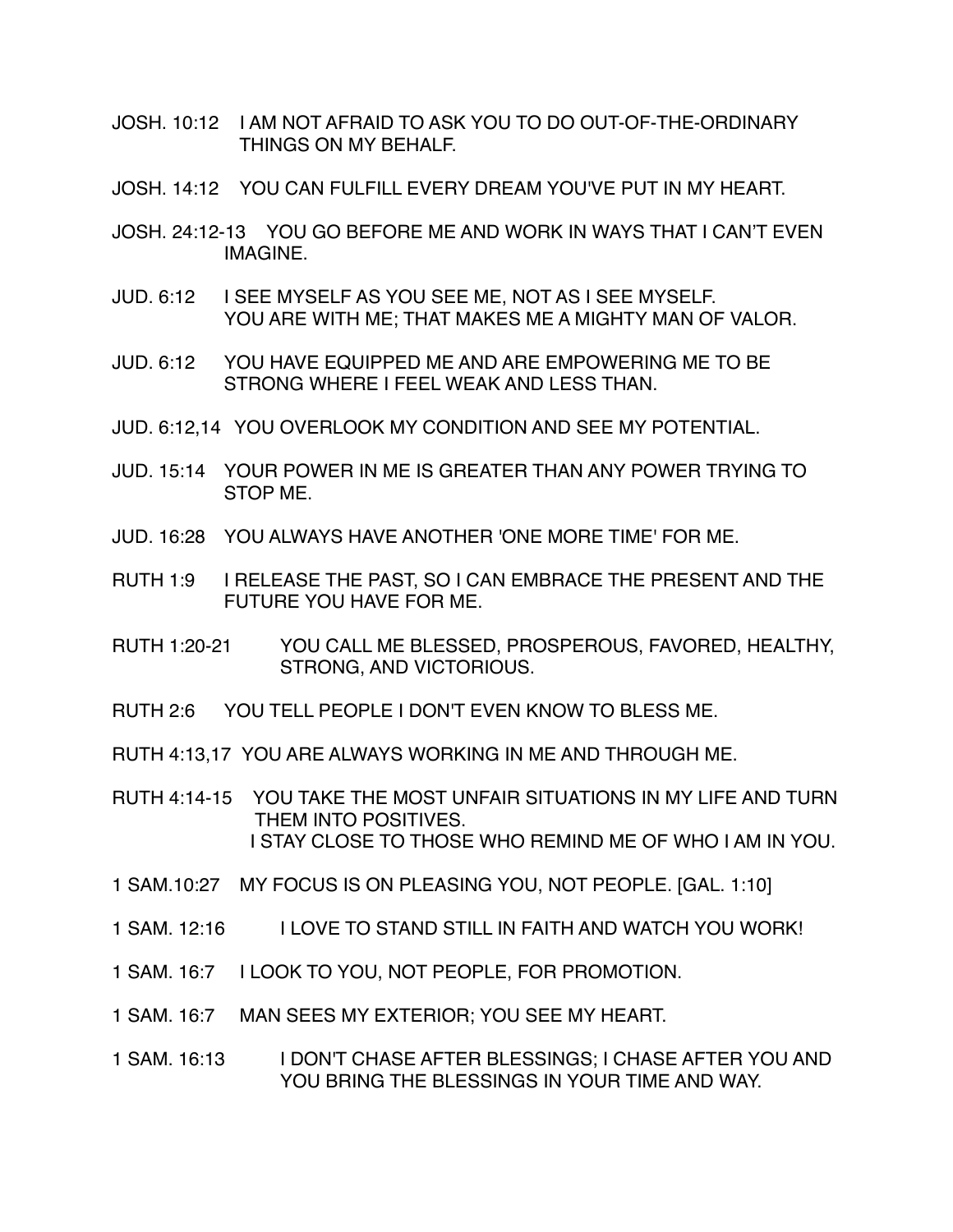- 1 SAM. 18:7 I CELEBRATE MY OWN, AND OTHERS', SUCCESS.
- 1 SAM. 18:8 I AM CONTENT WITH WHO I AM, AND I MAKE THE MOST OF IT.
- 1 SAM. 30:6 WHEN THINGS GET TOUGH, I ENCOURAGE MYSELF IN YOU, LORD.
- 1 SAM. 30:6 I STRENGTHEN MYSELF IN YOU.
- 2 SAM. 5:20 YOU ARE THE GOD WHO BURSTS THROUGH LIKE A RAGING FLOOD AND BRINGS ME TO MY DESTINY.
- 2 SAM. 8:1 WITH YOU, THERE IS ALWAYS AN "AFTER THIS".
- 2 SAM. 9:7 THANK YOU FOR LOVING ME, LOOKING FOR ME, AND BLESSING ME!
- 2 SAM. 22:40 YOU HAVE ARMED ME WITH STRENGTH FOR EVERY BATTLE.
- 1 KI. 15:11-12 I CONDUCT MYSELF WELL BEFORE YOU AND KEEP A CLEAN HOUSE.
- 1 KI. 17:3 I AM STAYING IN "THE PLACE OF BLESSING".
- 1 KI. 17:7 WHEN YOU DRY UP THE BROOK, YOU HAVE A BETTER PLAN FOR ME.
- 1 KI. 18:41 YOU ARE IN NO WAY LIMITED TO WHAT MY CIRCUMSTANCES LOOK LIKE. YOU WANT ME TO SPEAK WHAT I HEAR - NOT WHAT I SEE.
- 1 KI. 19:7 YOU NEVER GIVE UP ON ME.
- 1 KI. 19:12 I LISTEN FOR YOUR STILL, SMALL VOICE.
- 1 KI. 19:19 YOU WANT ME TO NOT BE AFRAID OF LEAVING MY COMFORT ZONE.
- 1 KI. 20:28 YOU ARE GOD OF BOTH MY MOUNTAINS AND MY VALLEYS.
- 2 KI. 2:9 I SOW FAVOR INTO MY SUPERIORS TO REAP YOUR FAVOR.
- 2 KI. 4:2 YOU USE THE 'SMALL THINGS' IN MY LIFE TO DO GREAT THINGS WHEN I HONOR YOU.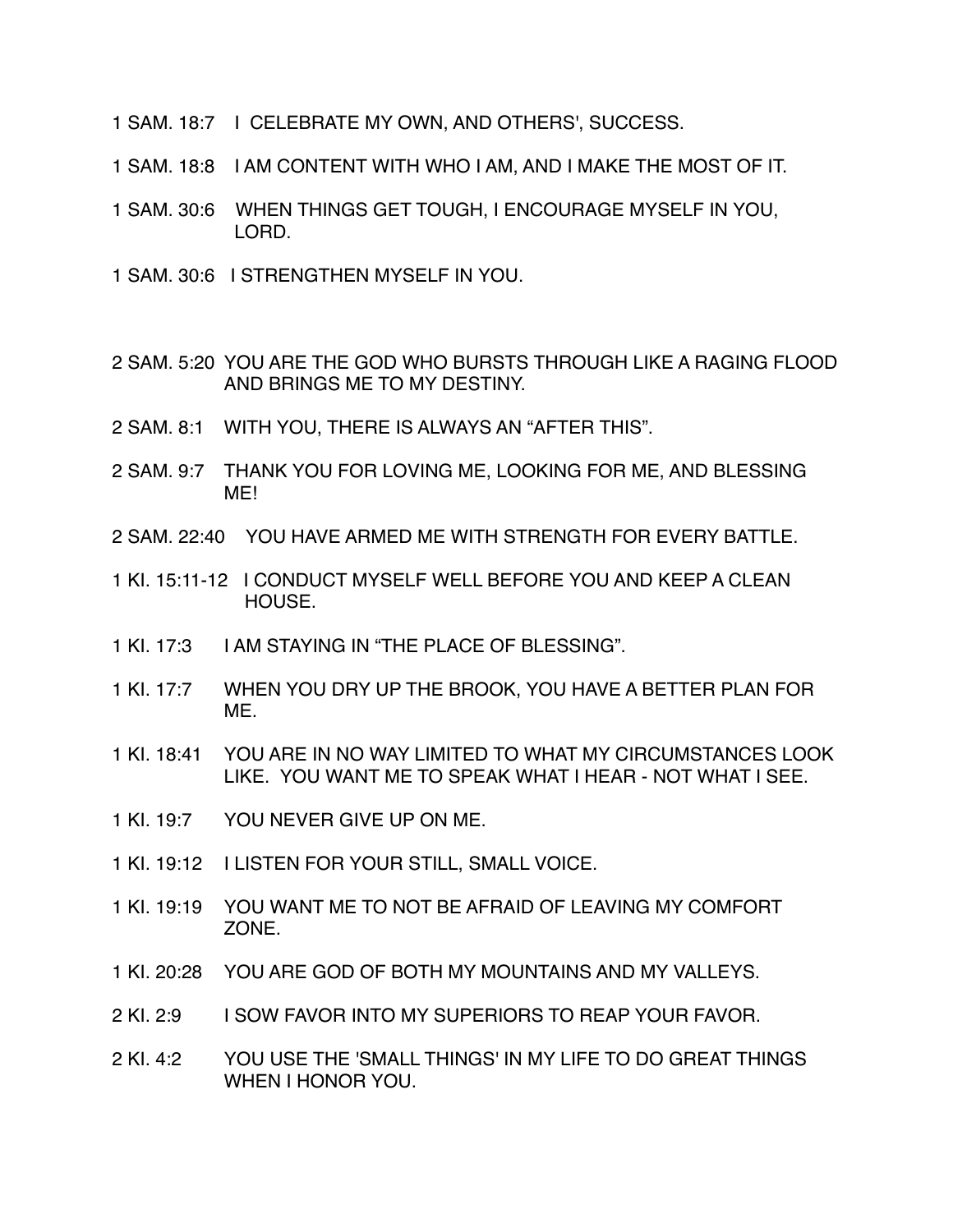- 2 KI. 4:16 YOU ARE THE GOD WHO CAN DO THE IMPOSSIBLE AND LOVES TO SURPRISE ME.
- 2 KI. 4:26 MY ROOTS ARE FIRMLY SET IN YOU, SO ALL IS WELL IN MY LIFE TODAY.
- 2 KI. 5:3 I DON'T LET MY PRIDE OR PREJUDICE STOP YOUR PURPOSES FOR MY LIFE.
- 2 K. 6:16 I ALWAYS TURN TO YOU FOR MY HELP. YOU ARE ALL I NEED.
- 2 K. 6:17 YOU SURROUND ME WITH YOUR MIGHTY FORCES.
- 2 K. 7:1 YOU CAN CHANGE MY CIRCUMSTANCES IN A SINGLE DAY!
- 2 K. 18:5-7 I BREAK OUT OF THE MOLD AND DO NOT LIVE A LIFE OF COMPROMISE, BUT ONE OF CONSISTENT VICTORY IN JESUS.
- 1 CHR. 4:10 I FOLLOW 'THE JABEZ PRINCIPLE' OF "ASKING BIG".
- 1 CHR. 4:10 WHEN THE ODDS ARE AGAINST ME, YOU ARE FOR ME.
- 1 CHR. 16:27 I FIND DAILY STRENGTH AND JOY IN YOUR PRESENCE.
- 1 CHR.16:34 I KEEP THE DOOR OF YOUR BLESSING WIDE OPEN BY BEING CONTINUALLY THANKFUL TO YOU.
- I CHR. 16:35-36 WHEN INTENSITY INCREASES, VICTORY IS NEAR.
- 1 CHR. 22:19 MY HEART AND MIND ARE SET TO SEEK *YOU*.
- I CHR. 28:20 YOU ARE A FINISHER. YOU WILL FINISH EVERYTHING YOU HAVE STARTED IN MY LIFE.
- 1 CHR. 29:11 I TALK ABOUT YOUR GREATNESS, NOT MY PROBLEMS.
- 2 CHR. 14:3,6 I TEAR DOWN THE PAGANISM OF MY PAST.
- 2 CHR. 16:9 I AM PERFECT IN *POSITION,* EVEN WHEN NOT SO IN *CONDITION.*
- 2 CHR. 20:12 MY EYES ARE ON *YOU,* NOT ON MY PROBLEMS.
- 2 CHR. 20:12 I AM POWERLESS, BUT YOU CAN MAKE A WAY WHEN THERE DOESN'T SEEM TO BE A WAY.
- 2 CHR. 20:17 I STAY STILL AND LET YOU FIGHT MY BATTLES.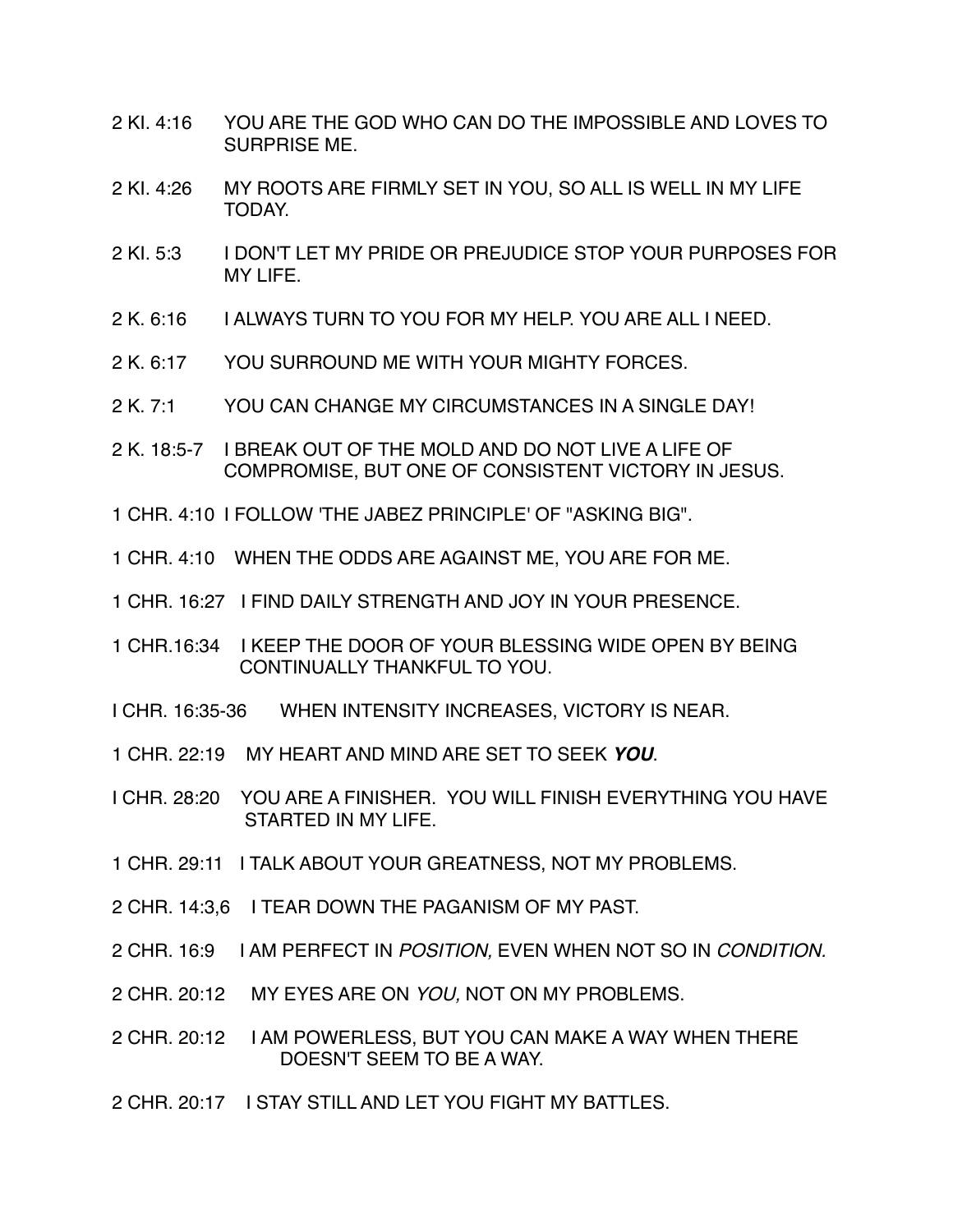- EZRA 3:10-11 I CELEBRATE THE INCREMENTAL STEPS TOWARD COMPLETE VICTORY.
- ESTHER 4:16 MY FAITH IN YOU ENABLES ME TO STEP INTO THE UNKNOWN.
- ESTHER 8:15 YOU ARE MY VINDICATOR AND YOU WILL TURN EVERY BATTLE TO MY ADVANTAGE.
- JOB 11:18 I AM GOING THROUGH THIS DAY *EXPECTING* YOUR FAVOR.
- JOB 12:15 DROUGHT AND FLOOD ARE IN YOUR HAND. I'M READY TO BE FLOODED WITH YOUR FAVOR.
- JOB 12:24 I TRUST YOU WITH MY PLANS AND DREAMS. I GIVE THEM ALL TO YOU.
- JOB 22:28 I DECLARE YOUR WORD AND FOLLOW YOUR WAYS.
- JOB. 27:6 I AM AN EXPERT AT HEARING AND HEEDING THE HOLY SPIRIT'S CAUTIONS.
- JOB 42:1-2 NOTHING AND NO ONE CAN UPSET YOUR PLANS FOR MY LIFE.
- PS. 1:3 I AM BLESSED BECAUSE I STAY IN ALIGNMENT WITH YOU.
- PS. 1:3 YOU MAKE ME PROSPER, BECAUSE I ALIGN WITH YOU IN ALL I DO.
- PS. 2:4 I LAUGH WITH YOU ABOUT MY PROBLEMS.
- PS. 3:1-3 YOU ARE MY SHIELD.
- PS. 3:1-3 YOU ARE WORKING BEHIND THE SCENES ON MY BEHALF. [31:5; Mt.1:20]
- PS. 3:1.3 I ALWAYS ADD "BUT" TO MY PROBLEMS.
- PS. 4:4 YOU ENABLE ME TO CONTROL MY EMOTIONS.
- PS. 4:8 I DWELL IN PEACE AND SAFETY BECAUSE I KEEP MY ATTENTION ON YOU.
- PS. 5:3 YOU ARE THE #1 PRIORITY IN MY LIFE.
- PS. 5:3 I ALWAYS EXPECT YOU TO BLESS ME.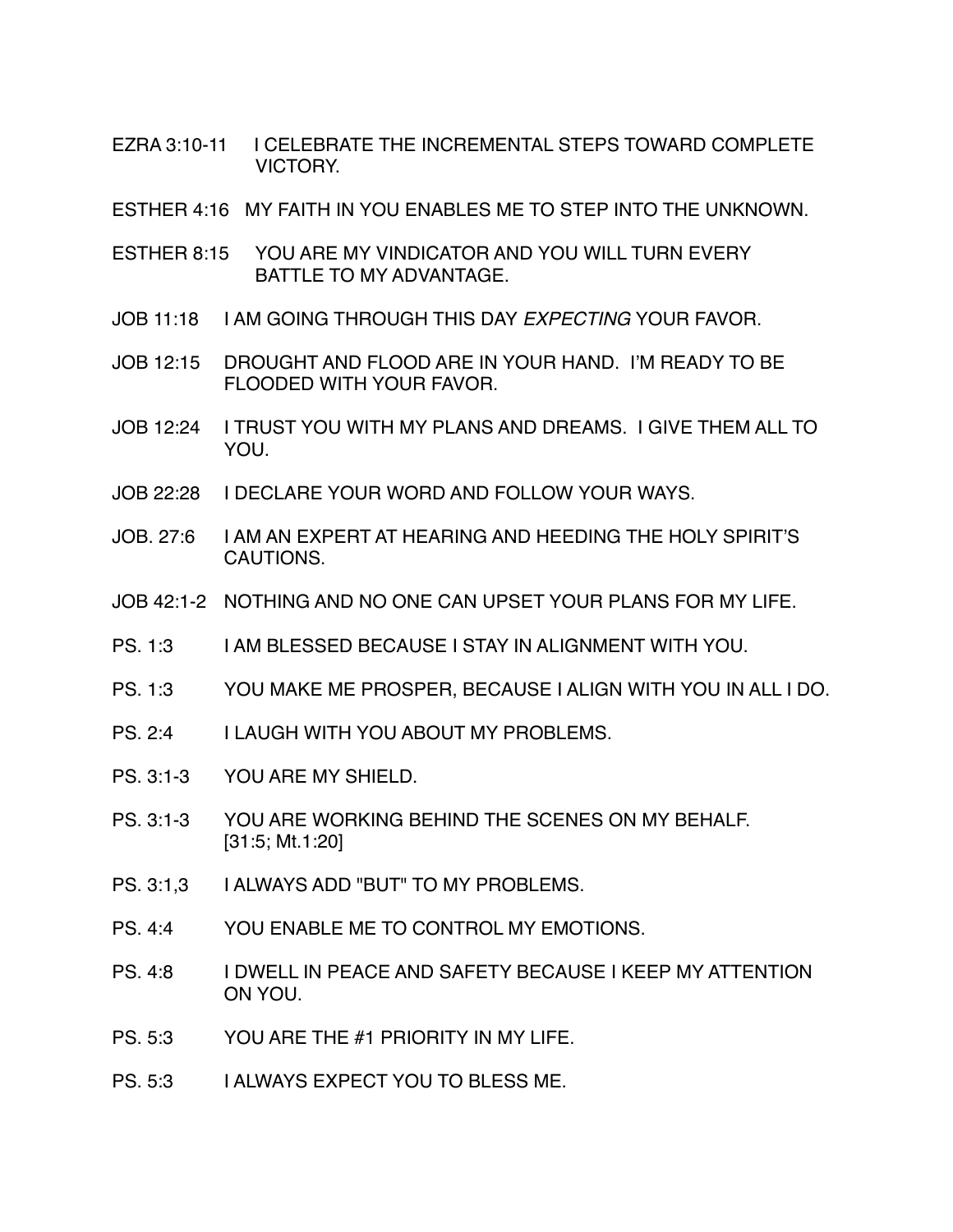- PS. 5:12 YOU SURROUND ME, LIKE A SHIELD, WITH YOUR FAVOR. [*see osteen's ps. 30:5 devotional*]
- PS. 7:8 I MAINTAIN MY INTEGRITY IN YOU, SO YOU CAN BLESS ME.
- PS. 8:5 YOU HAVE PUT A CROWN OF GLORY AND HONOR ON **MY** HEAD!
- PS. 9:10 I AM SEEKING YOU, LORD!
- PS. 10:17 IN MY 'DESERTS', YOU ARE PREPARING ME FOR FUTURE BLESSING.
- PS. 17:8 I AM THE APPLE OF YOUR EYE!
- PS. 18:29 I AM CONFIDENT IN YOUR POWER.
- Ps. 20:4 I DO NOT FORGET IN THE DARK WHAT YOU GAVE ME IN THE LIGHT.
- PS. 22:2 I AM FAITHFUL IN THE 'SEASONS OF SILENCE', KNOWING YOU ARE PREPARING ME TO GO WHERE I'VE NEVER GONE.
- PS. 23:2 I SEEK TO SPEND SOME QUIET TIME WITH YOU EACH DAY.
- PS. 23:2 I LIVE A BALANCED LIFE BODY, SOUL, AND SPIRIT.
- PS. 23:5 YOU HAVE ANOINTED ME TO BE ME AND TO HONOR YOU. [139:14]
- PS. 23:6 YOUR KINDNESS CHASES ME EVERYWHERE I GO.
- PS. 24:1 YOU WANT ME TO LIVE A RICHLY ABUNDANT AND SATISFIED LIFE.
- PS. 24:3 I GUARD MY HEART AND MIND SO I CAN ASCEND HIGHER IN LIFE.
- PS. 24:3-5 I ALLOW YOU TO LIVE YOUR HOLY LIFE THROUGH ME SO I AM BLESSED.
- PS. 25:14 YOU TELL BE SECRETS, AND I OBEY YOUR INNER PROMPTINGS.
- PS. 27:1 YOU ARE WITH ME, SO I HAVE *NOTHING* TO BE AFRAID OF!
- PS. 27:5 YOU PROTECT ME FROM TROUBLES AND SURROUND ME WITH YOUR FAVOR.
- PS. 27:5 I AM HIDDEN WITH CHRIST IN YOU. Col. 3:3
- PS. 27:5 YOU ARE MY HIDING PLACE.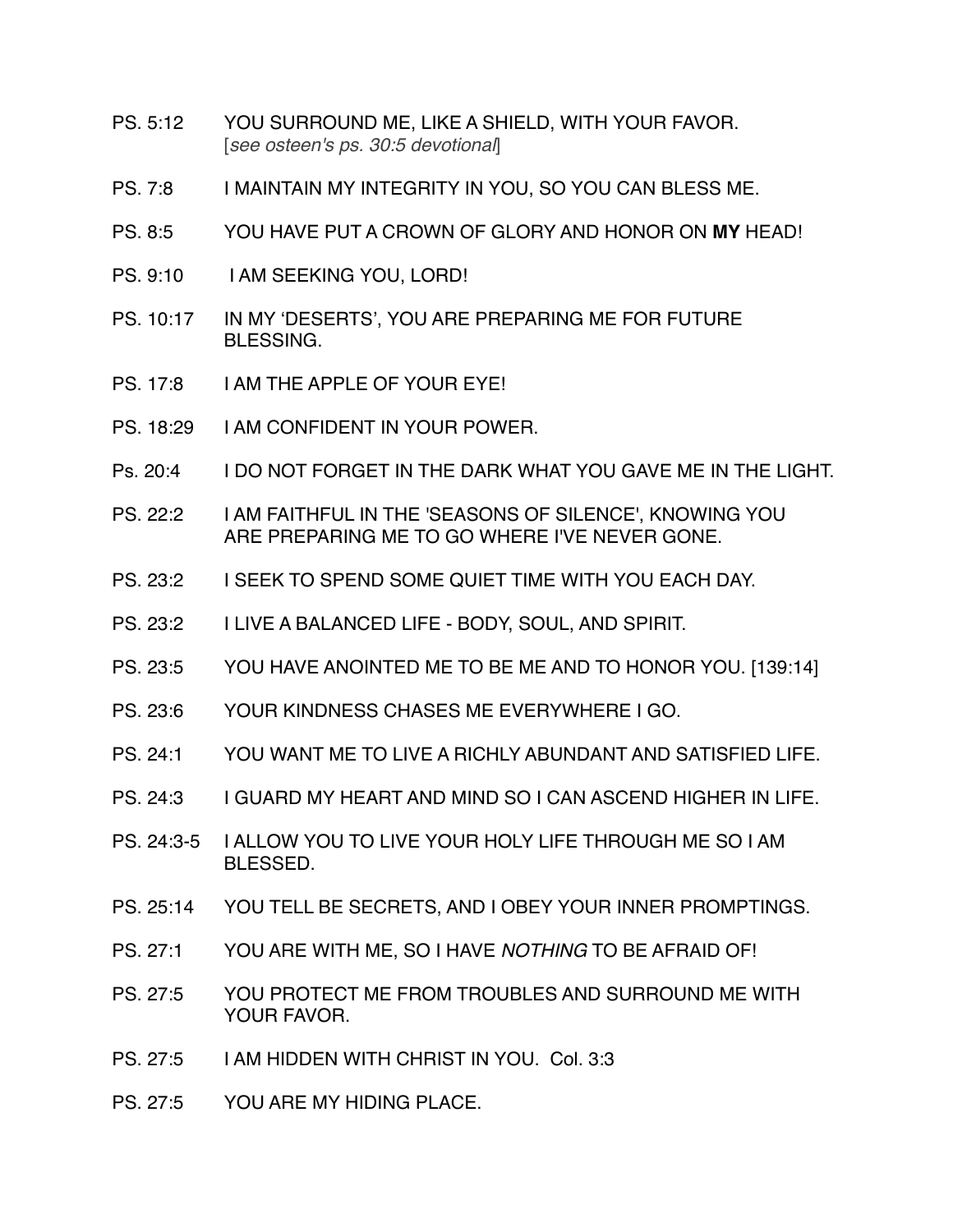- PS. 27:13 I AM CONFIDENT THAT I WILL SEE YOUR GRACE TODAY.
- PS. 30:4-5 AS I HONOR YOU, YOUR FAVOR IS ALWAYS WITH ME!
- PS. 30:5 I HAVE THE ADVANTAGE BECAUSE I HAVE YOUR FAVOR.
- PS. 30:5 I GREET EACH DAY "IN FAITH" WITH A JOYFUL ATTITUDE.
- PS. 30:5 I HAVE YOUR FAVOR NOW AND FOR THE REST OF MY LIFE.
- PS. 31:15 YOU HAVE A GOOD PLAN, FOR A SET TIME, FOR MY LIFE. [Jer. 29:11; Hab. 2:3; Gal. 6:9]
- PS. 31:15 I TRUST YOUR TIMING IN MY LIFE.
- PS. 31:15 YOU ARE GOING TO ACCELERATE MY TIMES AND LEAD ME INTO THE LIFE OF VICTORY YOU HAVE FOR ME.
- PS. 31:19 I BELIEVE YOU HAVE GOOD SURPRISES IN MY FUTURE.
- PS. 31:19 YOU HAVE BLESSINGS FOR ME IN THE FUTURE AS I HONOR YOU IN THE PRESENT.
- PS. 32:8 I KEEP MY EYES ON YOUR FACE AND I LISTEN FOR YOUR VOICE.
- PS. 32:8 YOU GUIDE ME ALONG THE BEST PATHWAYS FOR MY LIFE.
- PS. 34:1 I CONTINUALLY PRAISE YOU, LORD.
- PS. 34:4 I SEEK YOU, LORD, AND YOU DELIVER ME FROM ALL MY FEARS.
- PS. 34:8 FOR EVERY PROBLEM, I TAKE REFUGE IN *YOU.*
- PS. 34:10 YOU GIVE ME EVERYTHING I NEED AS I REST AND TRUST IN YOU.
- PS. 34:10 YOU HAVE GIVEN ME EVERYTHING I NEED FOR THIS SEASON.
- PS. 34:19 YOU ARE ALWAYS MY DELIVERER.
- PS. 35:27 YOU DELIGHT IN SEEING ME PROSPER.
- PS. 35:27 YOU ARE THE GOD OF MORE THAN ENOUGH.
- PS. 37:4 YOU GIVE ME THE DESIRES OF MY HEART AS I DELIGHT IN YOU.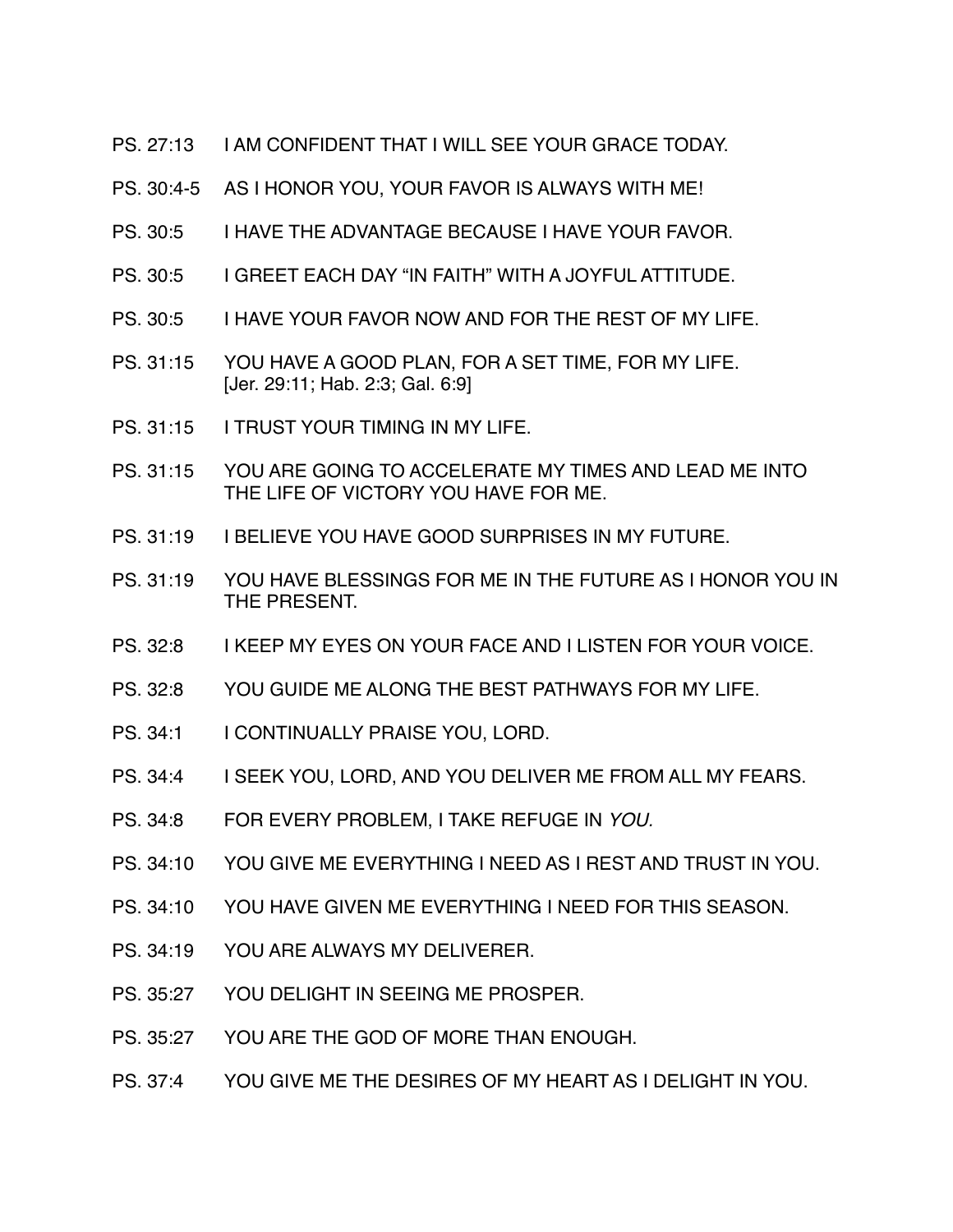- PS. 37:4 YOU KNOW MY SECRET DESIRES AND ARE WORKING TO BRING THEM TO PASS.
- PS. 37:4 BY GRACE, YOU CALL ME WHAT I AM BEFORE I BECOME IT; BY FAITH, I'LL SEE IT WHEN I BELIEVE IT.
- PS. 37:19 YOU GIVE ME "PLENTY" "IN THE DAYS OF FAMINE".
- PS. 37:21 YOU ARE SO GENEROUS IN FORGIVING ME; I AM GENEROUS IN FORGIVING MYSELF AND OTHERS.
- PS. 37:23 YOU ARE DIRECTING AND ORDERING MY STEPS.
- PS. 37:23 YOU HOLD MY FUTURE.
- PS. 37:23 YOU ORDER MY STEPS IN THE WAY THAT IS BEST FOR ME.
- PS. 37:23-24 YOU ARE ALWAYS THERE TO RECALCULATE MY ROUTE WHEN I MAKE MISTAKES.
- PS. 40:1-3 YOU HAVE RESCUED ME; FROM NOW ON, I WILL PRAISE YOU.
- PS. 40:2 YOU KEEP ME STANDING, DESPITE ALL SETBACKS.
- PS. 40:2-3 I PRAISE YOU WHEN I AM IN THE PIT.
- PS. 40:3 | SING PRAISE TO YOU IN ALL SITUATIONS.
- PS. 41:11 I WILL TRIUMPH IN JESUS' NAME.
- PS. 44:3 YOU ARE THE SOURCE OF ALL MY VICTORIES AND BLESSINGS.
- PS. 44:3 YOU DELIGHT IN SHOWING ME YOUR FAVOR.
- PS. 45:6 I KEEP YOU AND ONLY YOU ON THE THRONE OF MY LIFE.
- PS. 46:1 YOU ARE ALWAYS WITH ME. MY EVER-PRESENT HELP. I TRUST YOU AND REJOICE.
- PS. 46:1 YOU ARE *ESPECIALLY* PRESENT IN TIMES OF TROUBLE.
- PS. 46:1 MY TROUBLES WILL TRANSPORT ME TO THE NEXT LEVEL OF MY DESTINY.
- PS. 46:10 I AM AT PEACE BECAUSE I KNOW YOU ARE IN CONTROL.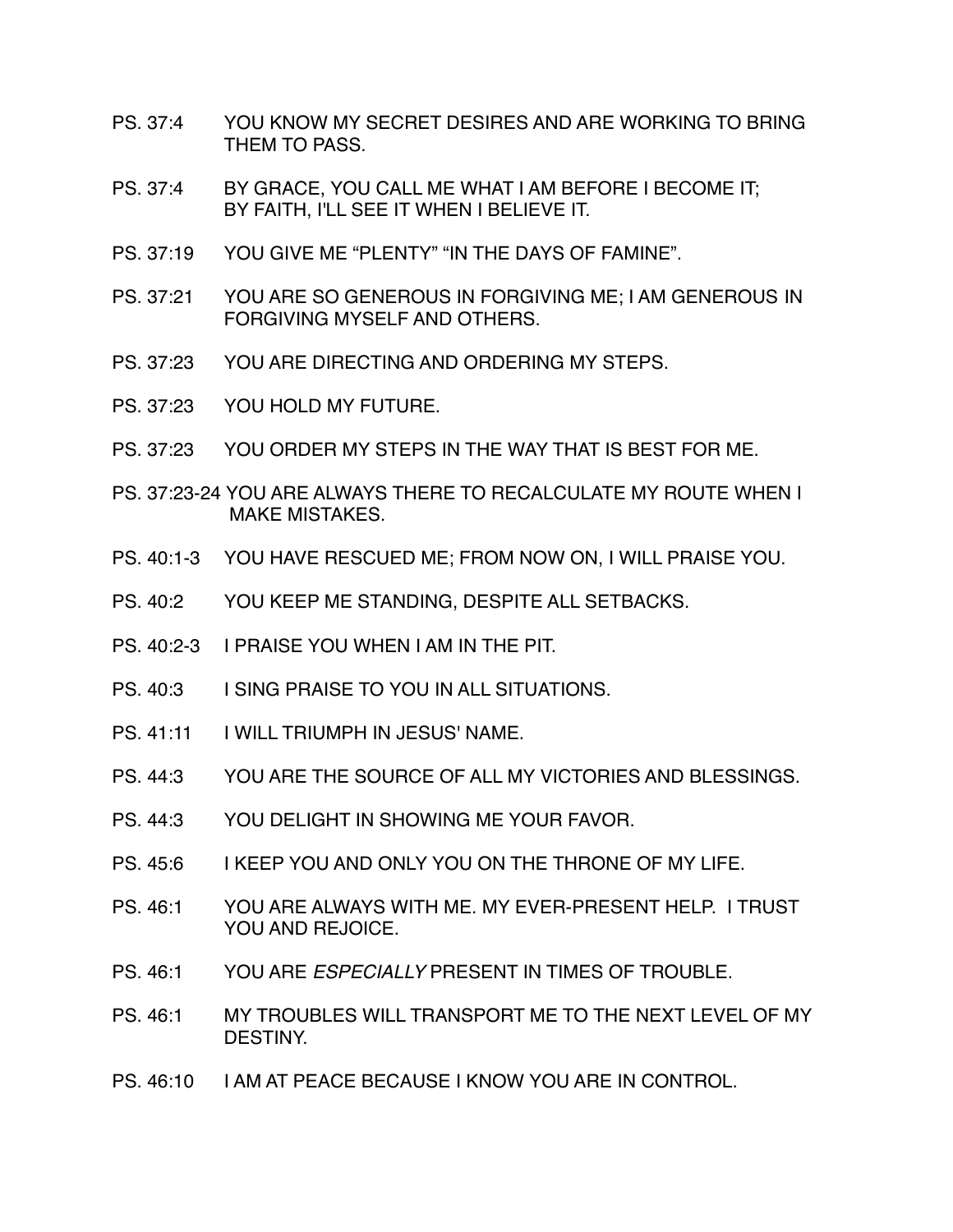PS. 50:15 YOU DELIVER ME WHEN I HONOR YOU AND CALL UPON YOU.

PS. 51:3.6 I KEEP MY HEART CLEAN.

- PS. 51:10 YOU HAVE CREATED A CLEAN HEART AND A LOYAL SPIRIT IN ME.
- PS. 51:10 YOU GIVE ME NEW BEGINNINGS AS I WALK WITH YOU.
- PS. 51:10 THANK YOU FOR GIVING ME A PURE HEART.
- PS. 56:8 YOU LOVE ME AND CARE ABOUT ME.
- PS. 56:9 THE VERY DAY I PRAY, YOU PUT THE ANSWER IN MOTION.
- PS. 61:2 YOU PREPARE ME FOR A GREATER FUTURE BY GREAT PROBLEMS.
- PS. 64:3 I SPEAK WORDS OF LIFE, FAITH, AND ENCOURAGEMENT TO EVERYONE, ESPECIALLY TO MY FAMILY.
- PS. 66:1 I MAINTAIN A FAITH-FILLED, THANKFUL ATTITUDE.
- PS. 66:12 YOU HAVE BROUGHT ME TO A PLACE OF ABUNDANCE.
- PS. 66:12 I RECEIVE THE OVERFLOW OF BLESSINGS YOU HAVE FOR ME.
- PS. 68:1 I LET YOU, NOT NEGATIVE THINKING, ARISE IN MY LIFE. *["When the road is rough and steep, fix your eyes upon Jesus."]*
- PS. 68:1 I LET **YOU** ARISE IN MY LIFE.
- PS. 68:6 YOU LOVE 'FAMILY', SO I DO, TOO.
- PS. 68:9 YOU WILL BRING ME OUT OF THIS DROUGHT; YOU HAVE PLANS TO BRING AN ABUNDANT RAIN OF REFRESHMENT TO MY LIFE.
- PS. 68:19 YOU LOAD ME WITH BLESSINGS EVERY DAY!
- PS. 72:11-12 YOU GIVE ME INFLUENCE AND MAKE ME FAMOUS IN MY FIELD FOR YOUR KINGDOM'S SAKE SO I CAN HELP OTHERS.
- PS. 78:42-43 MY FAITH IS STRONG BECAUSE I DO NOT FORGET YOUR PAST ACTS OF LOVE AND KINDNESS IN MY LIFE.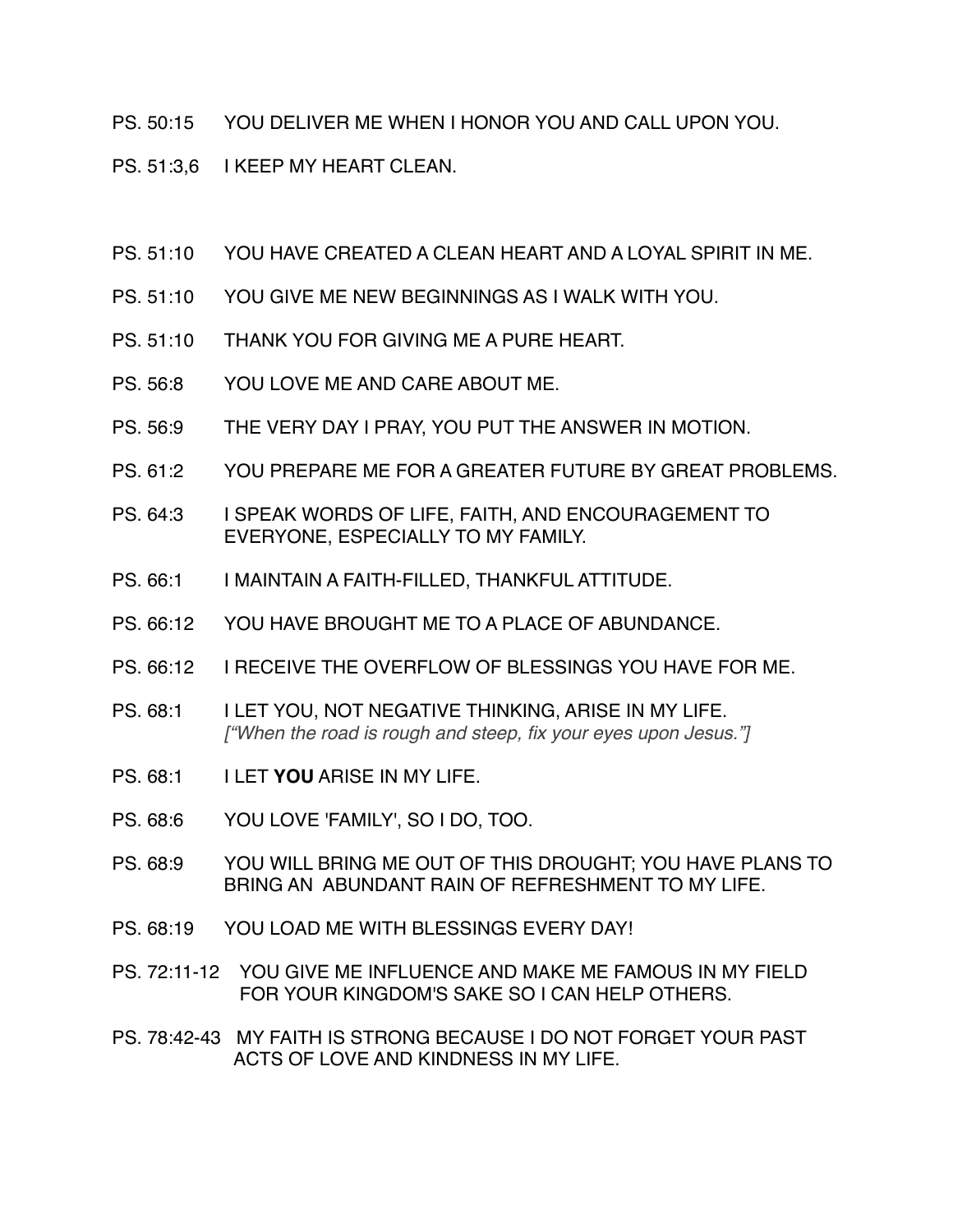- PS. 84:6 MY VALLEYS ARE TEMPORARY; YOU ARE WALKING WITH ME THROUGH THEM, LEADING ME TO A PLACE OF GREATER **BLESSING**
- PS. 84:11 YOU WITHHOLD NO GOOD THING FROM ME.
- PS. 84:11 COUNTLESS TIMES, YOU HAVE SHOWN ME FAVOR.
- PS. 86:17 YOUR FAVOR ON MY LIFE MAKES OTHERS' JAWS DROP IN DISBELIEF.
- PS. 90:12 I VALUE FACH DAY THAT YOU GIVE ME.
- PS. 90:12 I VALUE EVERY MOMENT YOU GIVE ME.
- PS. 90:14 I HAVE AN ATTITUDE OF GRATITUDE, NO MATTER MY CIRCUMSTANCES, BECAUSE I TRUST YOU.

PS. 90:15-16 I KEEP MY TRUST IN WHAT YOU CAN DO!

- PS. 91:2 I SAY POSITIVE, FAITH-FILLED THINGS.
- PS. 92:12 YOU USE THE STORMS IN MY LIFE TO STRENGTHEN ME.
- PS. 92:12 MY TRIALS MAKE ME STRONGER, AS I KEEP MY TRUST IN YOU.
- PS. 95:6 I STAY IN KOINONIA WITH YOU.
- PS. 100:4 I AM THANKFUL TO YOU, ALWAYS. THIS KEEPS ME IN YOUR PRESENCE.
- PS. 100:4 I BRING GIFTS OF THANKS AND PRAISE WHEN I COME TO YOU.
- PS. 101:2 MY HEART **IS** PERFECT TOWARD YOU.
- PS. 101:2 I MAINTAIN INTEGRITY IN MY PRIVATE LIFE.
- PS. 102:12-13 YOU HAVE A "SET TIME" TO HELP AND DELIVER ME.
- PS. 103:4 YOU TAKE ME OUT OF EVERY PIT AND CROWN MY LIFE WITH YOUR LOVE AND COMPASSION.
- PS. 103:5 YOU FILL MY LIFE WITH GOOD THINGS WHEN I LET GO OF THE BAD THINGS.
- PS. 103:20 MY WORDS OF FAITH SET THE ANGELS IN MOTION ON MY BEHALF.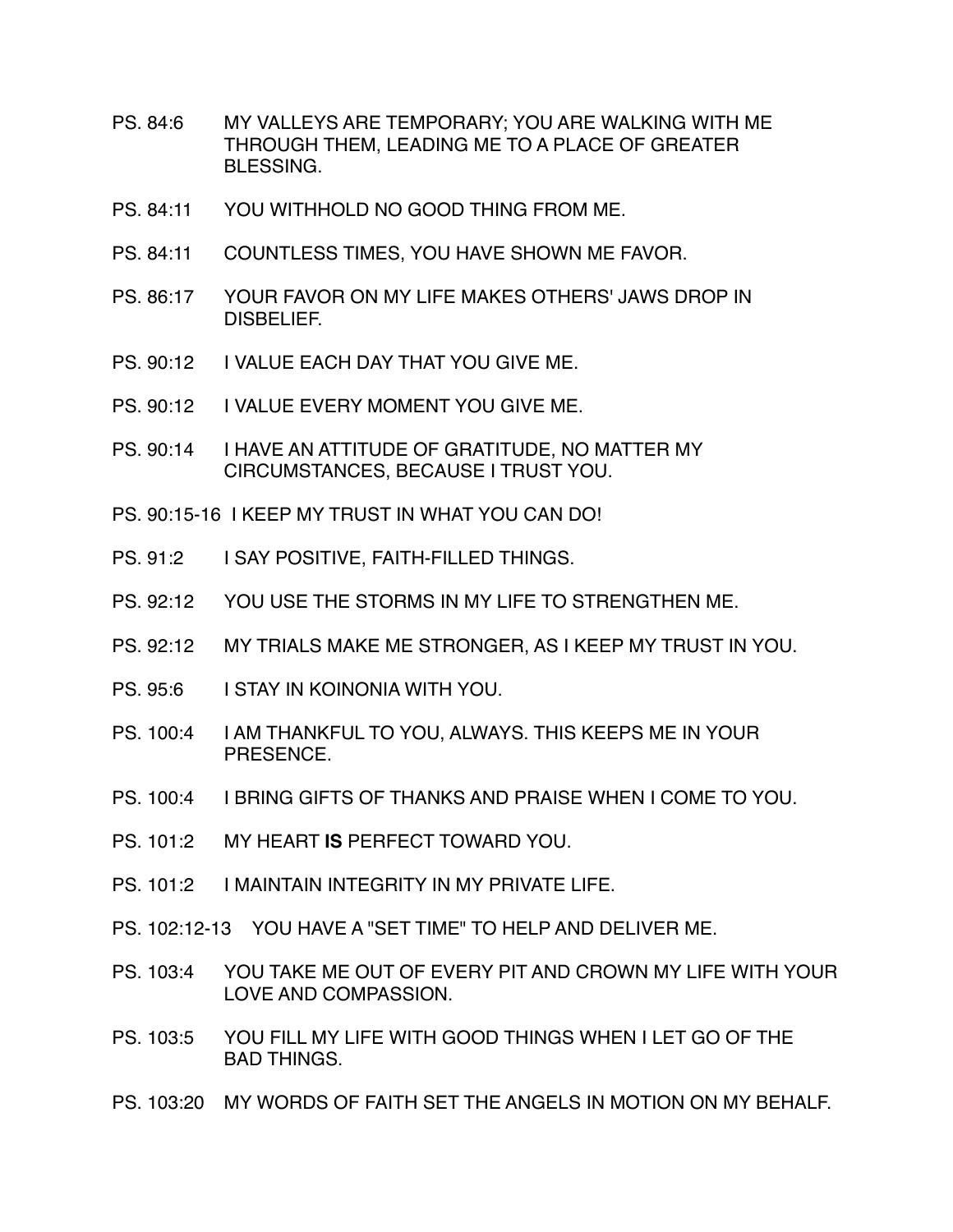- PS. 105:1 I DECLARE YOUR GREATNESS TO THE WORLD AROUND ME BY LETTING YOU LIVE YOUR LIFE THROUGH ME.
- PS. 105:5 I REMEMBER YOUR GOODNESS TO ME.
- PS. 105:15 YOUR BLESSING ON ME IS GREATER THAN ANYONE OR ANYTHING TRYING TO STOP ME.
- PS. 107:2 YOU HONOR MY FAITH WHEN I SPEAK FAITH OUT LOUD.
- PS. 107:2 I SPEAK LIFE; I PROPHESY YOUR GOODNESS OVER MY LIFE.
- PS. 107:2 WHEN I SPEAK FAITH IN AGREEMENT WITH YOU, THINGS BEGIN TO HAPPEN.
- PS. 107:24 I TRUST YOU TO DO WONDERS, WHEN I'M IN DEEP WATER.
- PS. 112:4 I LIVE IN EXPECTANCY OF YOUR SUDDEN GOODNESS.
- PS. 112:4 WHEN I'M IN DARKNESS, LIGHT IS COMING SOON.
- PS. 112:4 YOU ARE MOST PRESENT IN THE DARK TIMES.
- PS. 112:4 YOU BRING LIGHT INTO MY DARK SITUATIONS.
- PS. 118:5 IN THE HARD TIMES, YOU ARE PREPARING ME FOR PROMOTION.
- PS. 118:23 I LOVE TO BRAG ABOUT YOU!
- PS. 118:24 I REJOICE AND AM GLAD IN YOU **THIS** DAY.
- PS.118:24 *EVERY* DAY IS A DAY YOU HAVE MADE FOR US TO REJOICE IN YOU.
- PS. 118:24 I TRUST YOU AND PRAISE YOU, *TODAY!*
- PS. 118:24 I AM *HAPPY* IN YOU EVERY DAY.
- PS. 118:24 I AM FAITHFUL TO YOU AND AM MY BEST SELF IN YOU, *TODAY.*
- PS. 118:24 I ENJOY WHERE I AM, ON THE WAY TO WHERE I'M GOING.
- PS. 119:2 I SEEK YOU WITH MY WHOLE HEART.
- PS. 119:11 I MEMORIZE YOUR WORD SO I CAN STAY IN ALIGNMENT WITH YOU.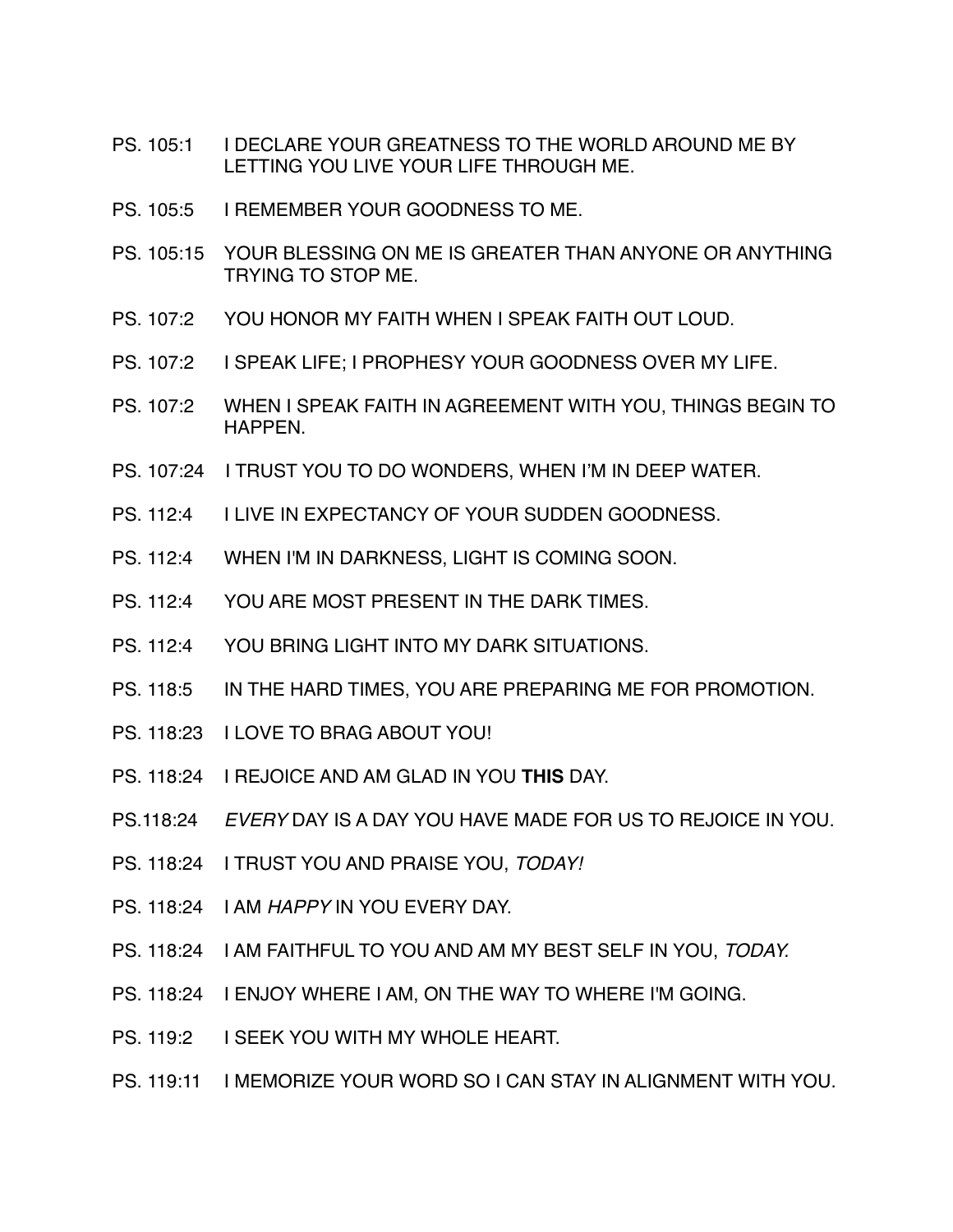- PS. 119:60 I HURRY TO OBEY YOUR COMMANDS [written or within] TO ME.
- PS. 119:96 I TAKE OFF THE LIMITS AND TRUST YOU A LIMITLESS GOD.
- PS. 119:105 THANK YOU THAT YOU HAVE A DETAILED PLAN FOR MY LIFE.
- PS. 119:105 I TAKE WHATEVER NEXT STEP YOU SHOW ME TO TAKE.
- PS. 119:148 I CONTROL MY THOUGHTS AND MEDITATE ON YOU.
- PS. 119:165 I LOVE AND ALIGN MYSELF WITH YOUR WORD.
- PS. 119:165 HEEDING YOUR WORD KEEPS ME FROM STUMBLING.
- PS. 126:1-2 YOU MAKE ME LAUGH IN AWE AND AMAZEMENT.
- PS. 127:2 I SLEEP WELL BECAUSE I TRUST IN YOU.
- PS. 136:12 YOUR MIGHTY HAND IS MANEUVERING THINGS IN MY FAVOR.
- PS. 138:7 I DO MY BEST, THEN I REST IN YOU.
- PS. 138:8 YOU ARE WORKING OUT YOUR PLAN FOR MY LIFE.
- PS. 139:13 YOU MADE ME EXACTLY WHO I NEED TO BE TO FULFILL THE DESTINY YOU INTENDED FOR ME.
- PS. 139:14 YOU CREATED ME TO HAVE YOUR RIGHTEOUSNESS!
- PS. 139:14 YOU CREATED ME, SO I HAVE GREAT VALUE AND AM AMAZING.
- PS. 139:14 I'M ANOINTED TO BE ME, AND ONLY ANOINTED TO BE ME.
- PS. 139:14 I AM A MASTERPIECE, BECAUSE YOU MADE ME. [Eph. 2:10]
- PS. 139:14 THERE IS NOTHING ORDINARY ABOUT ME.
- PS. 139:14 YOU CREATED ME TO BE WONDERFUL AND AMAZING.
- PS. 139:16 YOU HAVE A FULFILLING DESTINY FOR ME.
- PS. 147:3 YOUR NATURE IS TO BRING COMPLETE HEALING.
- PS. 147:3 YOU HEAL MY BROKEN HEART AND BIND UP MY WOUNDS.
- PS. 149:5 I BEGIN AND END EACH DAY BY PRAISING YOU.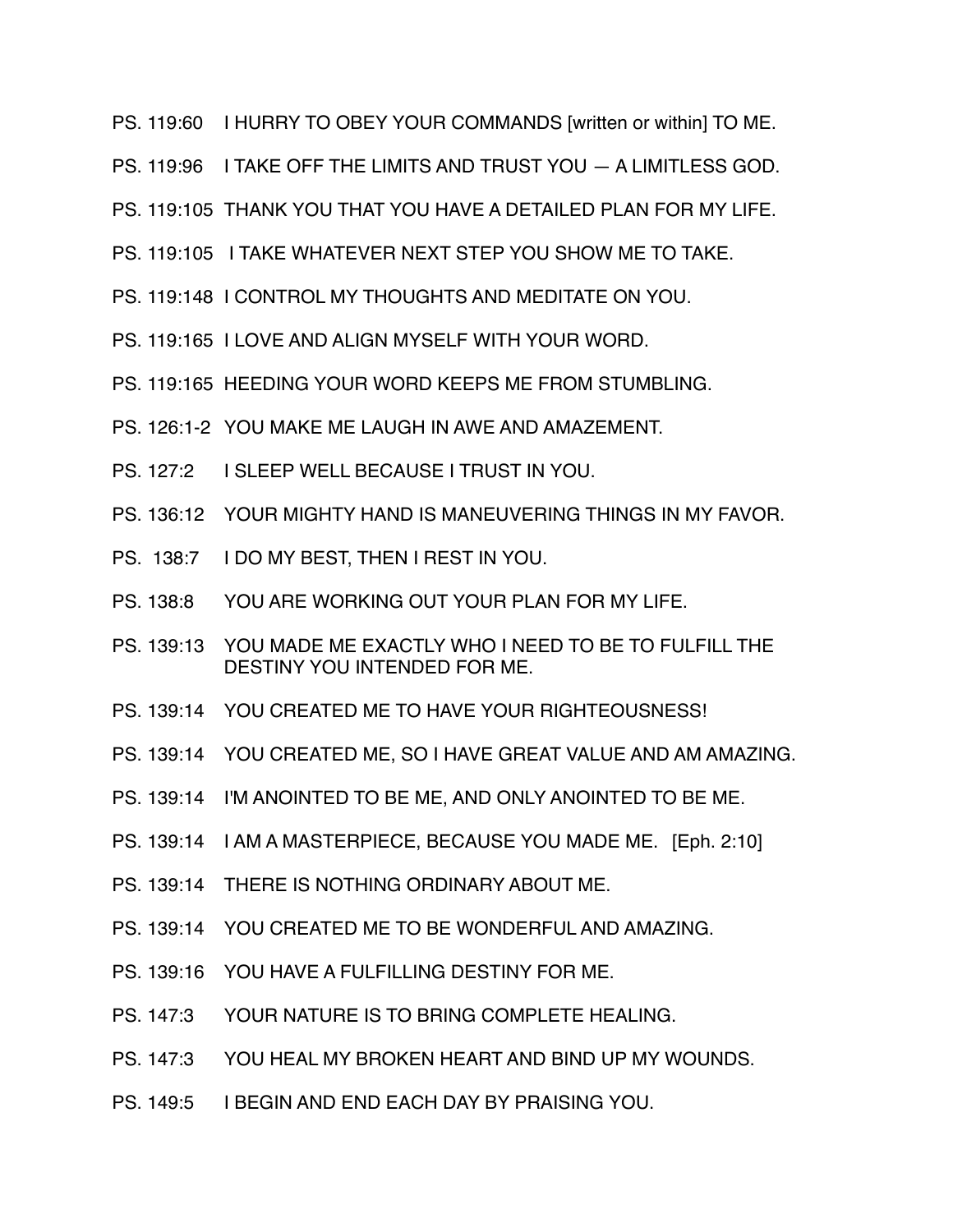- PR. 1:5 I RECOGNIZE, RESPECT, AND CONNECT WITH PEOPLE YOU ARE USING.
- PR. 3:3-4 I AM COMMITTED TO DOING RIGHT, EVEN WHEN IT'S HARD.
- PR. 3:5 I AM FREE FROM TRYING TO FIGURE EVERYTHING OUT ON MY OWN.
- PR. 3:6 THANK YOU FOR BRINGING ME INTO RELATIONSHIP WITH YOU!
- PR. 3:21-22 YOUR WORD IS PEACE AND SAFETY TO ME.
- PR. 4:18 YOU GIVE ME AN INCREASINGLY BRIGHTER PATH TO WALK.
- PR. 4:18 I LIVE A BALANCED LIFE OF WORK AND RELATIONSHIP.
- PR. 4:18 I AM IN ALIGNMENT WITH YOU; MY PATH IS GETTING BRIGHTER EVERY DAY.
- PR. 4:18 YOU HAVE AN EVEN BRIGHTER FUTURE AHEAD OF ME.
- PR. 4:23 I GUARD MY HEART AND DO NOT ALLOW OFFENSES TO GET INSIDE.
- PR. 4:23 I REPLACE TOXIC THOUGHTS WITH GOD'S WORD.
- PR. 4:23 I AM CAREFUL ABOUT WHAT I SAY, WATCH, AND LISTEN TO.
- PR. 4:23-24 I CONTROL MY TONGUE RATHER THAN TO GIVE LIFE TO NEGATIVE THOUGHTS.
- PR. 4:25 I AM A PURPOSEFUL INDIVIDUAL, EVERY DAY.
- PR. 4:25 I KEEP MY FOCUS ON YOU, NOT ON THE PAST.
- PR. 4:25 I AM FOCUSED ON YOUR PURPOSE FOR MY LIFE.
- PR. 6:2 I AM CAREFUL NOT TO SNARE MYSELF BY MY WORDS.
- PR. 9:10 I DILIGENTLY SEEK AFTER YOU.
- PR. 11:14 I GLADLY TAKE GODLY COUNSEL FROM OTHERS.
- PR. 11:24 AS I SOW MORE, I REAP MORE.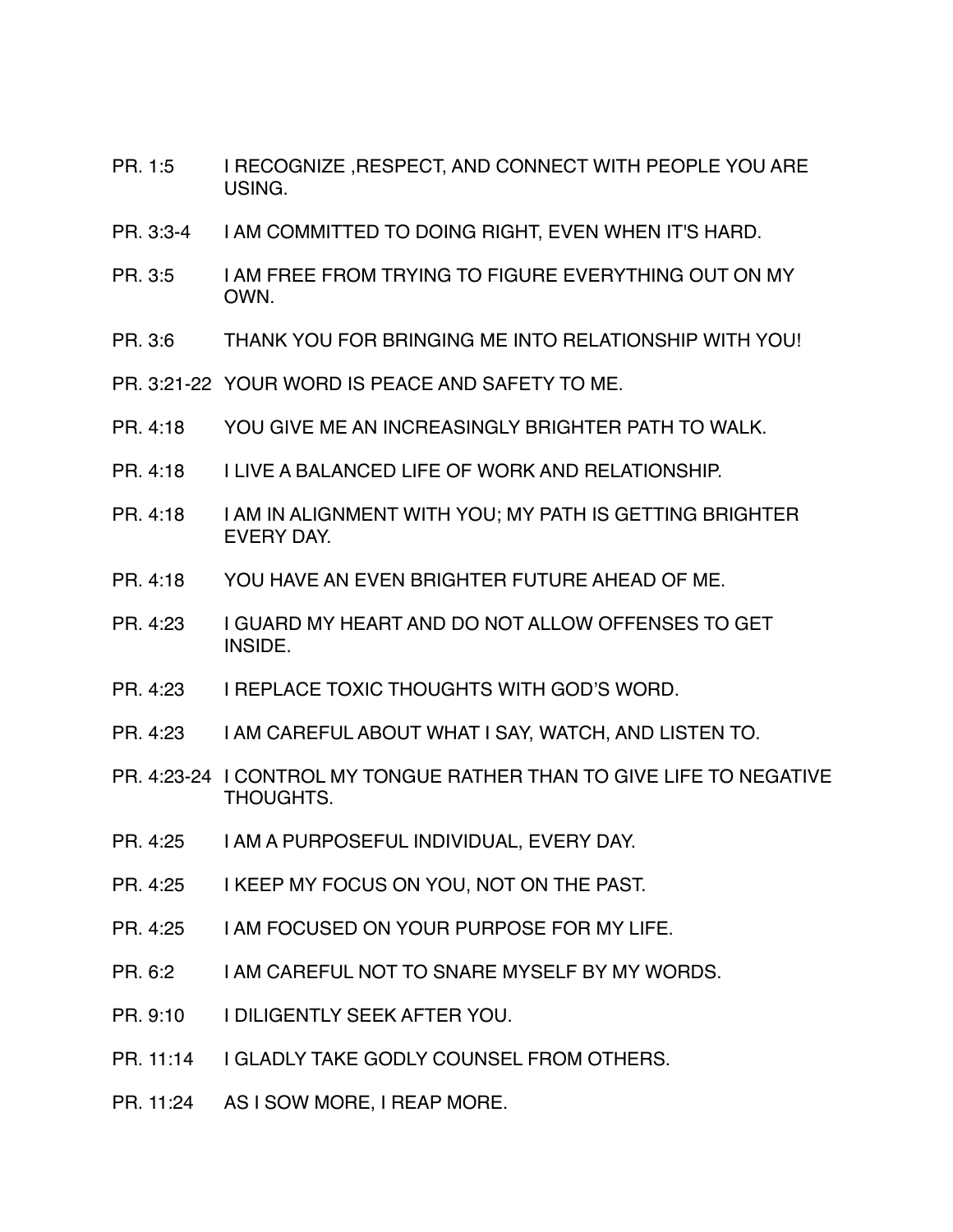- PR. 11:25 I GET REFRESHED BY REFRESHING OTHERS.
- PR. 12:3 I AM DEEPLY ROOTED IN YOU.
- PR. 12:14 I USE MY WORDS TO INVITE GOOD THINGS INTO MY LIFE.
- PR. 12:18 I SPEAK LIFE-GIVING WORDS IN JESUS' NAME.
- PR. 12:25 I AM AN ENCOURAGER WITH MY WORDS.
- PR. 13:4 I AM DILIGENT SO YOU CAN BLESS ME.
- PR. 13:20 I ONLY SPEND MY TIME WITH UPLIFTING PEOPLE.
- PR. 13:20 I AM CAREFUL ABOUT THE COMPANY I KEEP.
- PR. 14:22 I *EXPECT* YOUR BLESSING ON MY LIFE TODAY AND *EVERY* DAY.
- PR. 14:30 I AM AT PEACE BECAUSE I AM IN ALIGNMENT WITH YOU.
- PR. 14:30 I STAY YOUNG AT HEART AND HEALTHY IN BODY BECAUSE I CLEAN OUT THE NEGATIVE.
- PR. 14:30 I STAY IN ALIGNMENT WITH YOU.
- PR. 16:4 YOU ALWAYS HAVE A GOOD PURPOSE IN EVERYTHING YOU DO AND ALLOW IN MY LIFE.
- PR. 16:9 YOU ARE IN CHARGE OF THE COURSE OF MY LIFE.
- PR. 16:9 YOU ARE PREPARING ME TO FULFILL MY DESTINY.
- PR.16:9 YOU ARE LEADING ME TO SOME DIVINE APPOINTMENTS.
- PR. 16:32 YOU CAN HELP ME RULE MY ANGRY SPIRIT.
- PR. 17:14 I DO MY BEST TO AVOID ARGUMENTS WITH OTHERS.
- PR. 17:14 I CHOOSE TO OVERLOOK OFFENSES FROM OTHERS WHEN I CAN.
- PR. 17:17 I'M A FRIEND WHO WALKS IN WHEN OTHERS ARE WALKING OUT.
- PR. 17:22 I CULTIVATE A HEALTHY SENSE OF HUMOR.
- PR. 17:22 I HAVE A GOOD SENSE OF HUMOR, AND I LAUGH EVERY DAY.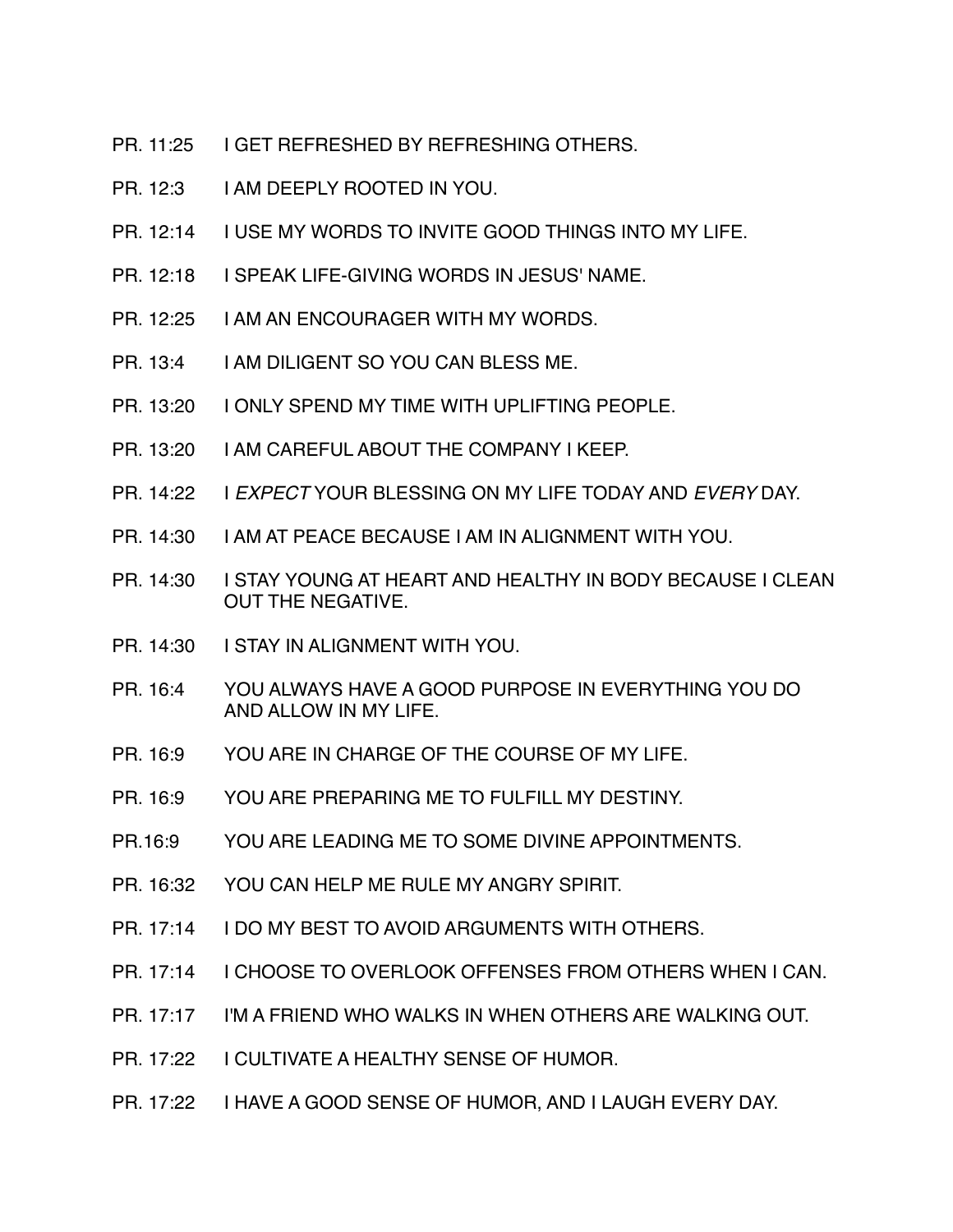- PR. 18:4 I USE MY WORDS TO BLESS AND HEAL OTHERS.
- PR. 18:16 I USE THE GIFTS YOU HAVE GIVEN ME TO MOVE FORWARD.
- PR. 18:21 I SPEAK LIFE, HOPE, AND VISION INTO OTHERS' LIVES.
- PR.18:21 YOU HAVE GIVEN ME THE POWER TO CHANGE MY FUTURE BY WHAT I SAY.
- PR. 18:21 YOU ARE GREATER THAN ANY MOUNTAIN I FACE.
- PR. 18:21 I SOW ONLY SEEDS OF BLESSING WITH MY WORDS.
- PR. 19:11 I OVERLOOK OFFENSES AND STAY IN PEACE MY POSITION OF POWER IN CHRIST.
- PR. 19:21 YOU ARE MORE CONCERNED WITH MY PURPOSE THAN MY COMFORT.
- PR. 19:23 I DO NOT GIVE UP. I KEEP WHATEVER PASSIONS YOU HAVE GIVEN ME AND LOOK FORWARD TO THE FLOURISHING FINISH YOU HAVE FOR ME.
- PR. 20:3 I AM NOT DISTRACTED FROM MY DESTINY BY OTHERS.
- PR. 20:3 I AVOID STRIFE BY NOT PICKING UP OFFENSES.
- PR. 20:3 I AVOID PICKING UP ARGUMENTS FROM OR WITH PEOPLE.
- PR. 20:3 I WORK HARD TO BE AT PEACE WITH EVERYBODY.
- PR. 20:5 I AM A PERSON OF UNDERSTANDING BECAUSE I KNOW AND OBEY YOUR WORD.
- PR. 20:24 YOU USE TROUBLE TO MOVE ME TOWARD MY DESTINY.
- PR. 21:5 I TAKE TIME EACH MORNING TO PLAN MY DAY WITH THE LORD.
- PR. 22:1 I LIVE A LIFE OF INTEGRITY.
- PR. 22:1 I TRY HARD TO HAVE A GOOD REPUTATION.
- PR. 22:24-25 I PROTECT AND BUILD MY CHARACTER BY BEING SELECTIVE ABOUT MY ASSOCIATES.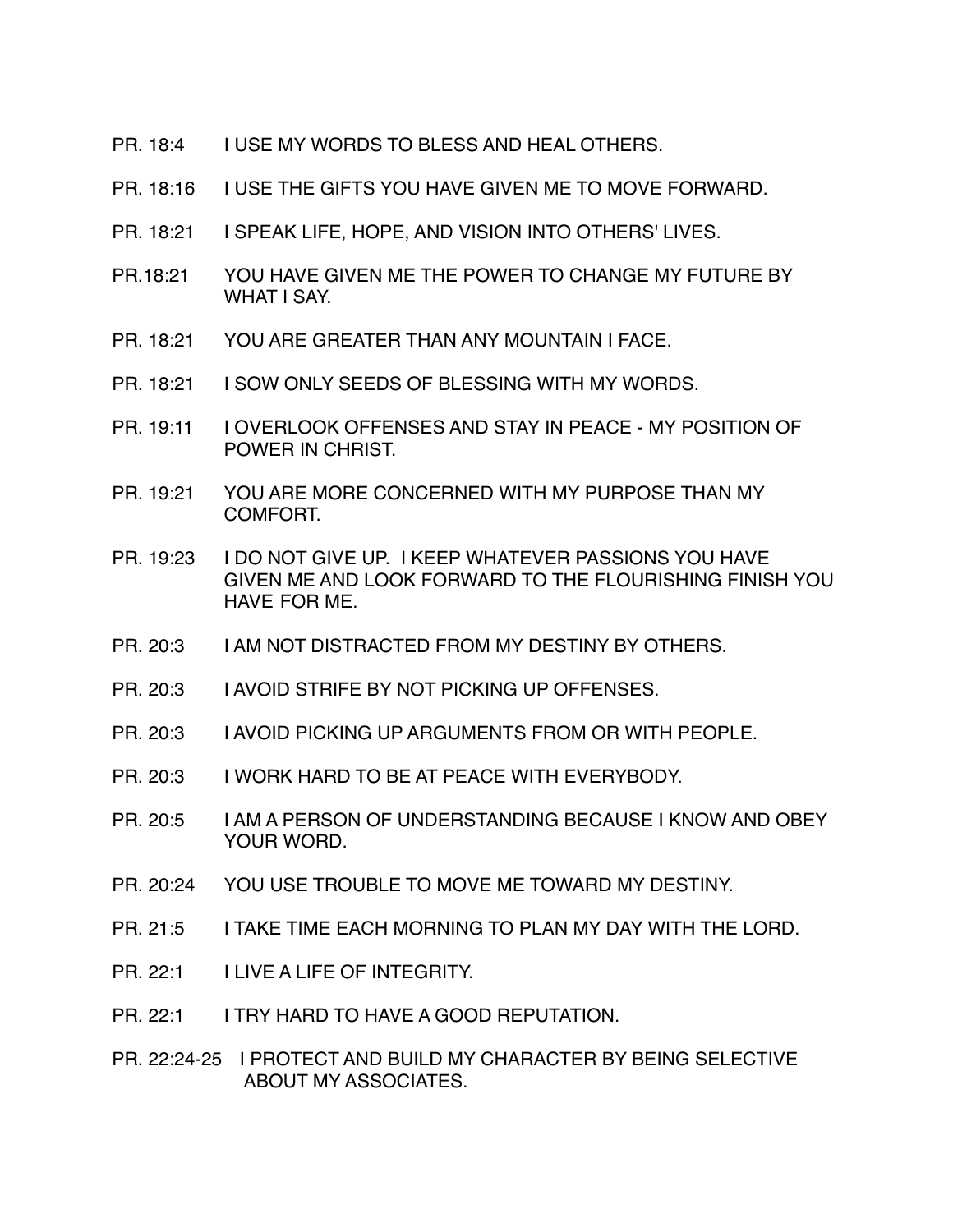- PR. 22:29 I DO MY BEST IN EVERYTHING I DO.
- PR. 23:7 I SEE MYSELF IN A POSITIVE LIGHT: SUCCESSFUL, PROSPEROUS, HEALTHY, LIKABLE, FRIENDLY, SPIRIT-CONTROLLED, INTELLIGENT.
- PR. 24:16 YOU ARE AT WORK IN EVERY ONE OF MY SETBACKS.
- PR. 24:16 I MAY FALL IN MY CONDITION, BUT I STAND IN MY POSITION.
- PR. 24:32 I LEARN THE LESSONS YOU WANT ME TO LEARN FROM MY MISTAKES.
- PR. 25:28 I BUILD YOUR WALLS AROUND EVERY AREA OF MY LIFE.
- PR. 27:9 I AM A GOOD FRIEND TO OTHERS, AS YOU ARE TO ME.
- PR. 27:17 WE SHARPEN EACH OTHER BY OVERLOOKING FLAWS AND PRAISING GOOD QUALITIES.
- PR. 27:18 I BLOOM WHERE I AM PLANTED, GOD, UNLESS AND UNTIL YOU MOVE ME.
- PR. 28:1 YOU HAVE MADE ME RIGHTEOUS WHETHER I FEEL LIKE IT, OR NOT.
- PR. 28:1 I AM AS BOLD AS A LION, IN ALIGNMENT WITH YOU.
- PR. 29:25 I CARE MUCH MORE WHAT YOU THINK THAN WHAT MAN THINKS.
- PR. 29:25 MY IDENTITY COMES FROM YOU, NOT FROM HOW OTHERS SEE ME.
- PR. 29:25 I AM NOT RESPONSIBLE FOR OTHER PEOPLE'S HAPPINESS.
- EC. 3:1 I REJOICE IN YOU, NO MATTER WHAT 'SEASON' I MAY BE GOING THROUGH.
- EC. 3:11 I KEEP AN ETERNAL PERSPECTIVE ON LIFE.
- EC. 4:9-10 I LOOK FOR WAYS TO ENCOURAGE OTHERS IN FULFILLING THEIR DESTINY.
- EC. 7:8 YOU HAVE PREPARED ME FOR MY FUTURE, BY MY PAST -- WHETHER THROUGH VICTORIES OR FAILURES.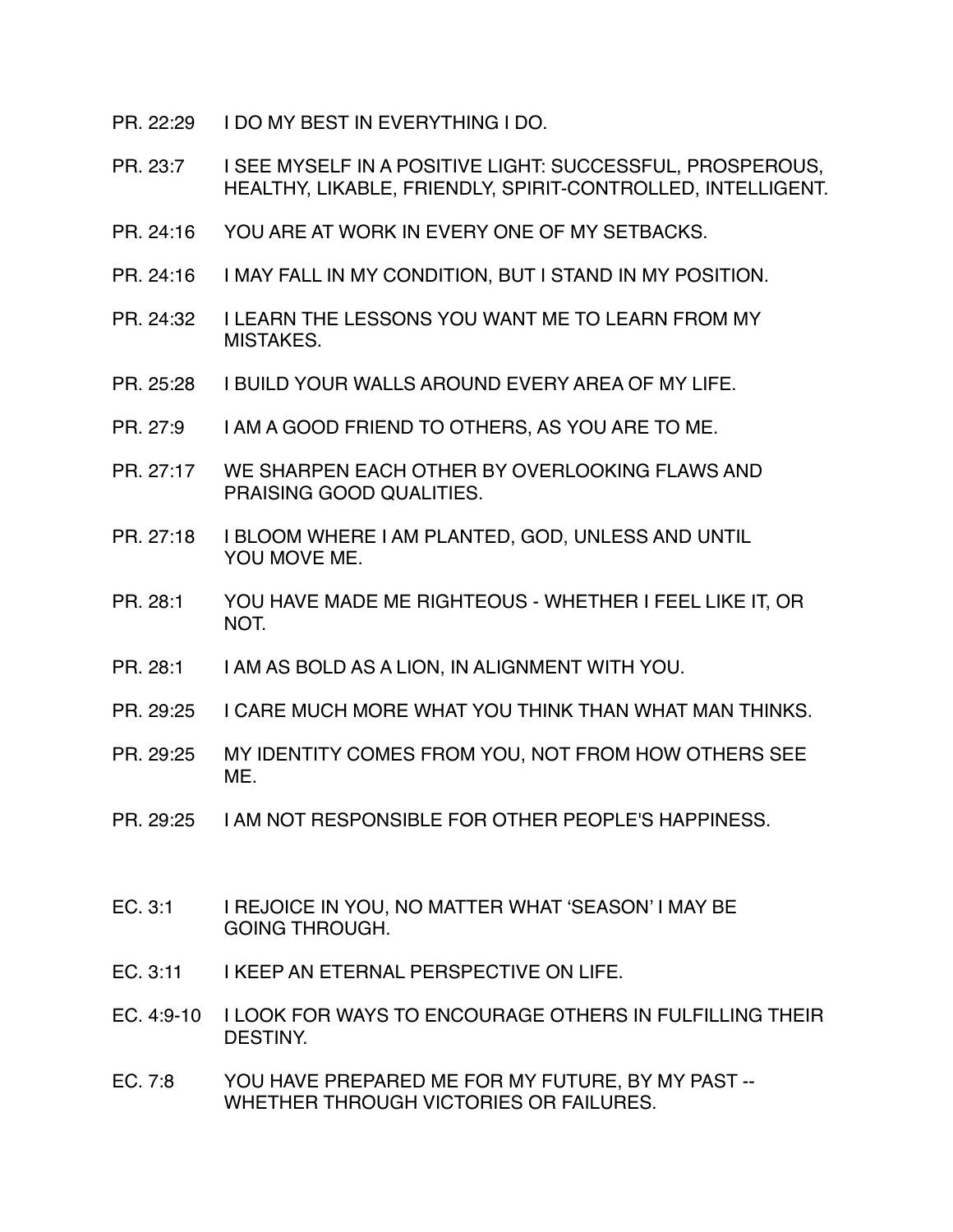- EC. 9:10 I DO WHATEVER I DO AS THOUGH I AM DOING IT *FOR YOU!*
- EC. 9:11 I WATCH FOR MARKED MOMENTS IN MY LIFE.
- EC. 9:11 YOU HAVE GOOD THINGS IN STORE FOR MY FUTURE.
- EC. 11:1 I SOW INTO OTHERS' LIVES KNOWING I WILL REAP WHATEVER I SOW.
- S.of S. 2:15 I CATCH MINOR IRRITATIONS SO THEY DON'T RUIN THE FUTURE HARVEST OF BLESSINGS GOD HAS FOR ME.
- ISA. 9:6 YOU ARE THE PRINCE OF PEACE IN MY LIFE.
- ISA. 9:6 YOU ARE AND HAVE EVERYTHING I NEED, BECAUSE YOU CAME "UNTO US".
- ISA. 9:6 YOU WILL *ALWAYS* BE MY WONDERFUL *FATHER!*
- ISA. 14:27 NO ONE CAN ANNUL YOUR PURPOSE FOR MY LIFE.
- ISA. 14:27 NOTHING CAN STOP YOUR PURPOSES IN MY LIFE WHEN I STAY TRUE TO YOU.
- ISA. 26:3 I KEEP YOU AND NOTHING ELSE ON THE THRONE OF MY LIFE.
- ISA. 26:9 SPENDING TIME WITH YOU IS MY TOP PRIORITY.
- ISA. 29:5-6 YOU CAN TURN THINGS AROUND IN MY LIFE IN AN INSTANT.
- ISA. 30:18 YOU LONG TO BE GRACIOUS TO ME! [LUKE 12:32]
- ISA. 30:18 YOU ARE A GOD OF JUSTICE, AND YOU KNOW WHAT I'M OWED.
- ISA. 35:6 YOU LIKE TO BLESS ME 'OUT OF SEASON'.
- ISA. 40:4 YOU SMOOTH THINGS OUT FOR ME.
- ISA. 40:29 I AM STRENGTHENED BECAUSE I MEDITATE ON YOUR GOODNESS AND FAITHFULNESS.
- ISA. 40:29 YOU ARE GREATER THAN ANY OBSTACLE I MAY FACE TODAY.
- ISA. 40:29 YOU GIVE ME SUPERNATURAL STRENGTH AS I STAND FAST IN YOU.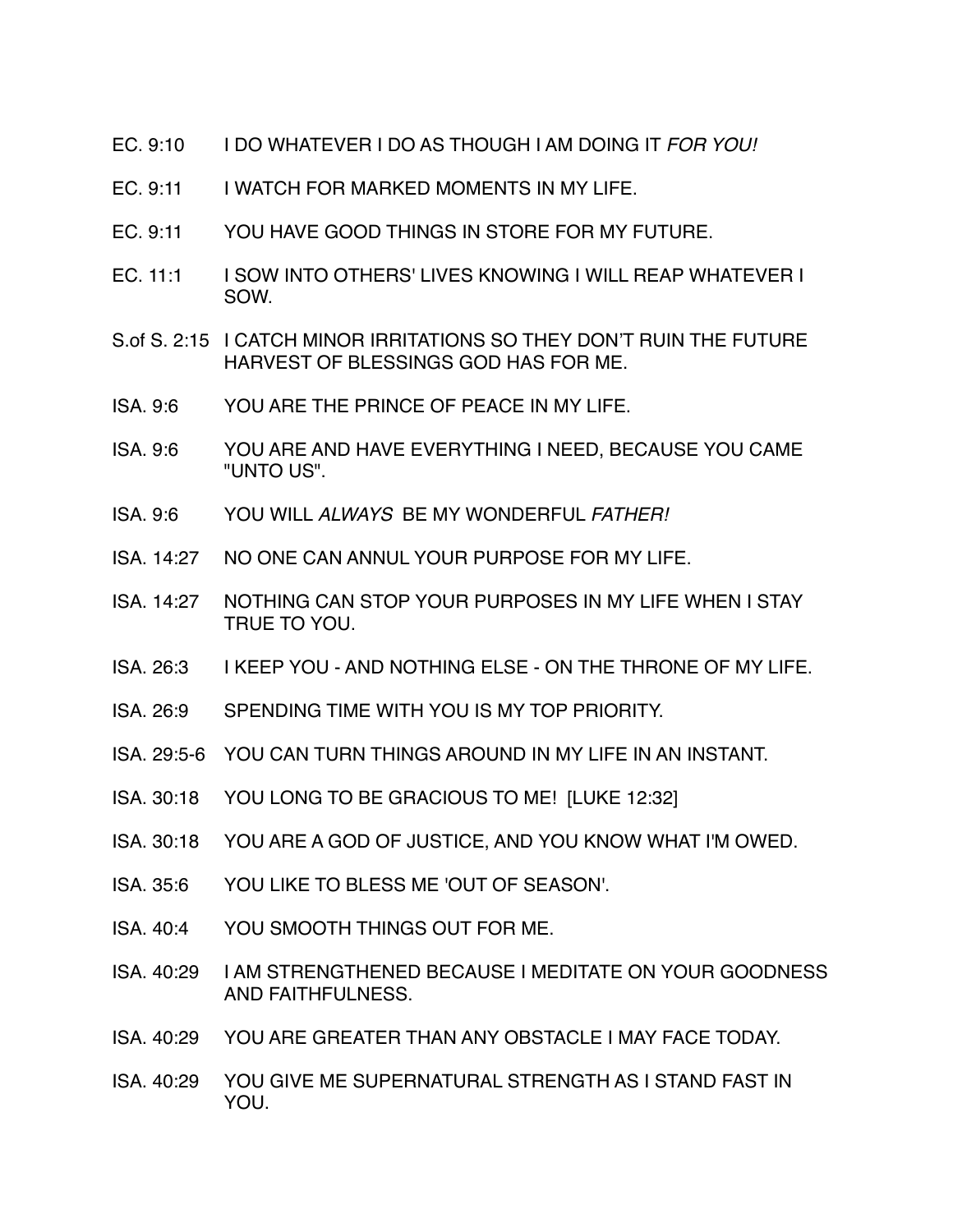- ISA. 40:31 IN YOU, I RISE ABOVE MY CHALLENGES AND CONFLICTS.
- ISA. 41:10 YOU ARE WITH ME: HOLDING ME WITH YOUR HAND; I HAVE *NOTHING* TO WORRY ABOUT.
- ISA. 41:18 YOU SUPPLY EVERYTHING I NEED, EVEN IN THE WILDERNESS.
- ISA. 42:9-10 I SING A NEW SONG OF FAITH AND EXPECTATION.
- ISA. 43:2 YOU ARE THE GOD OF THE MIDDLE.
- ISA. 43:2 I AM FIREPROOF WHEN I AM TRUSTING YOU.
- ISA. 43:12 I BELIEVE THAT YOU ARE WORKING IN MY LIFE ON MY BEHALF EVEN IF I CANNOT YET SEE IT.
- ISA. 43:18 I "FORGET THE FORMER THINGS". I DO NOT DWELL ON PAST MISTAKES.
- ISA. 43:18 I ACCEPT YOUR FORGIVENESS AND I EXTEND FORGIVENESS TO OTHERS.
- ISA. 43:19 YOU ARE A GOD OF CHANGE. I EMBRACE THE FUTURE YOU HAVE FOR ME.
- ISA. 43:18-19 I DO NOT CARRY NEGATIVITY FROM THE PAST.
- ISA. 44:21-22 YOU HAVE COMPLETELY SWEPT MY CLOUD OF SINS AWAY.
- ISA. 44:22 I HAVE QUIT REMEMBERING WHAT YOU, LORD, HAVE FORGOTTEN.
- ISA. 45:2 YOU GO BEFORE ME AND STRAIGHTEN THE CROOKED PATH.
- ISA. 45:2 YOU SMOOTH OUT MY BUMPY PATH.
- ISA. 45:2 WITH YOU ON MY SIDE, NOTHING CAN KEEP ME FROM REACHING MY DESTINY.
- ISA. 46:9-10 I TRUST YOUR WISDOM.
- ISA. 46:10 I USE MY PROBLEMS AND PAIN TO GET INTO BETTER ALIGNMENT WITH YOU.
- ISA. 48:3 YOU CAN DO GREAT THINGS 'SUDDENLY' IN MY LIFE, SO I LIVE IN A DAILY ATTITUDE OF EXPECTANCY TOWARD YOU.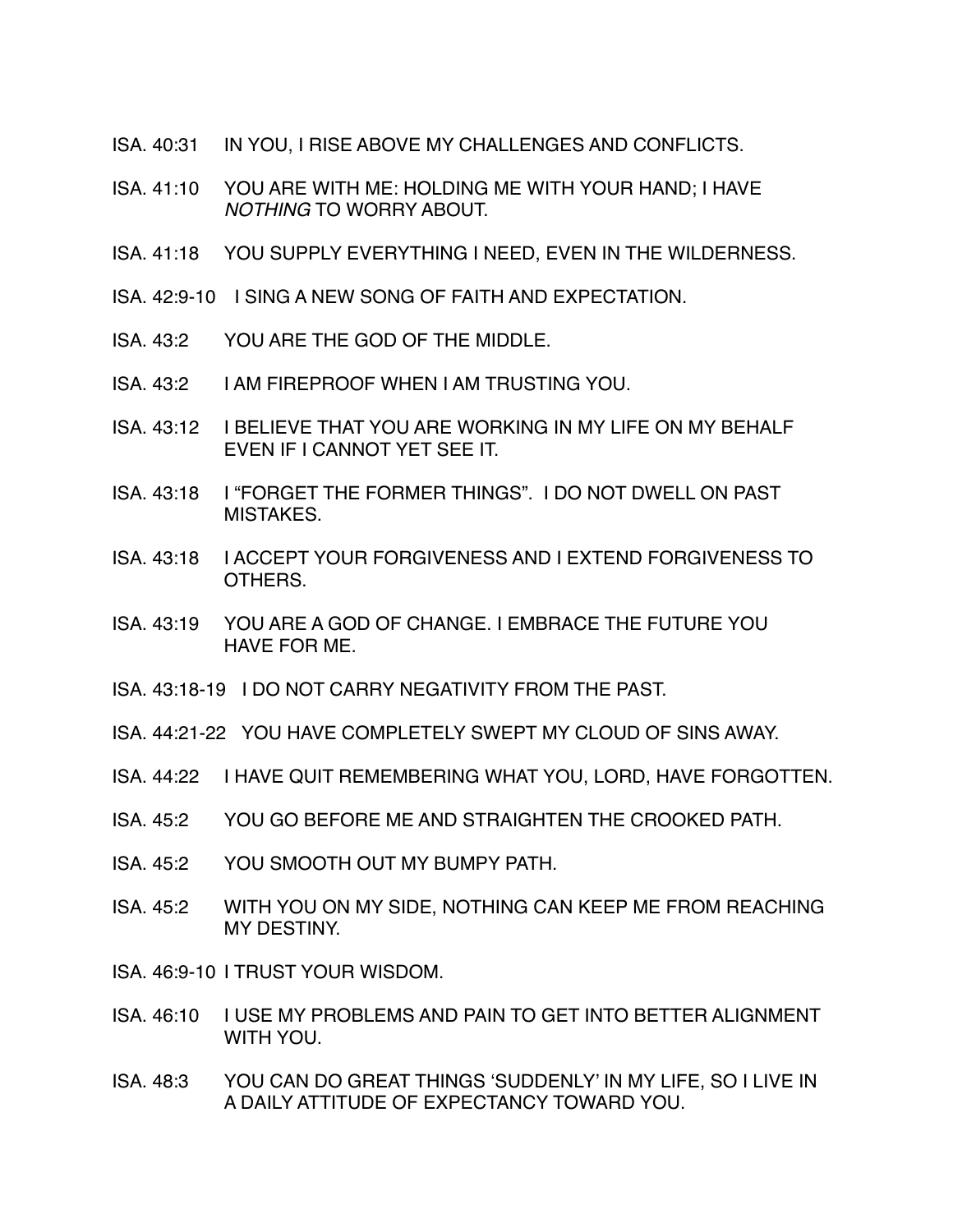- ISA. 49:2 IN SEASONS OF OBSCURITY, YOU ARE PREPARING ME FOR THE NEXT ASSIGNMENT YOU HAVE FOR ME.
- ISA. 49:16 MY NAME IS ENGRAVED ON THE PALMS OF YOUR HANDS. YOU HAVE NOT FORGOTTEN ME.
- ISA. 50:10 I TRUST YOU AND RELY ON YOU IN DARK PLACES.
- ISA. 54:1 I STAY IN THE BIRTH POSITION BY PRAISING YOU BEFOREHAND.
- ISA. 54:2 I AM ENLARGING MY VISION AND INCREASING MY CAPACITY FOR THE NEW THINGS YOU HAVE IN STORE FOR ME.
- ISA. 54:4 YOU HAVE FORGIVEN ME AND REMOVED ALL MY SHAME.
- ISA. 54:4 YOU HAVE REMOVED MY SHAME BY GIVING ME A NEW NAME.
- ISA. 54:17 NO WEAPON FORMED AGAINST ME WILL PROSPER.
- ISA. 55:9 I DO NOT NEED TO FIGURE EVERYTHING OUT, BUT JUST TRUST YOU.
- ISA. 55:12 I AM ENTHUSIASTIC [i.e. FILLED WITH GOD] EVERY DAY.
- ISA. 55:12 WHEN I GO OUT WITH ENTHUSIASM, YOU LEAD ME IN PEACE.
- ISA. 60:1 I AM LOADED WITH YOUR FAVOR.
- ISA 61:3 YOU HAVE GIVEN ME A GARMENT OF PRAISE FOR ALL MY PAST HURTS.
- ISA. 61:3 THANK-YOU FOR THE GARMENT OF PRAISE IN PLACE OF THE SPIRIT OF DESPAIR!
- ISA. 61:3 I TRADE MY OLD HEAVY GARMENTS OF GRIEF FOR YOUR WEIGHTLESS GARMENTS OF PRAISE. *["I gave Him my old, tattered garments. He gave me a robe of pure white."]*
- ISA. 61:3 I TRADE THE ASHES OF MY LIFE FOR THE BEAUTY YOU HAVE FOR ME.
- ISA. 61:3 YOU GIVE ME BEAUTY FOR ASHES.
- ISA. 61:3 THE PAST IS OVER AND GONE, SO I HAVE QUIT WORRYING ABOUT IT.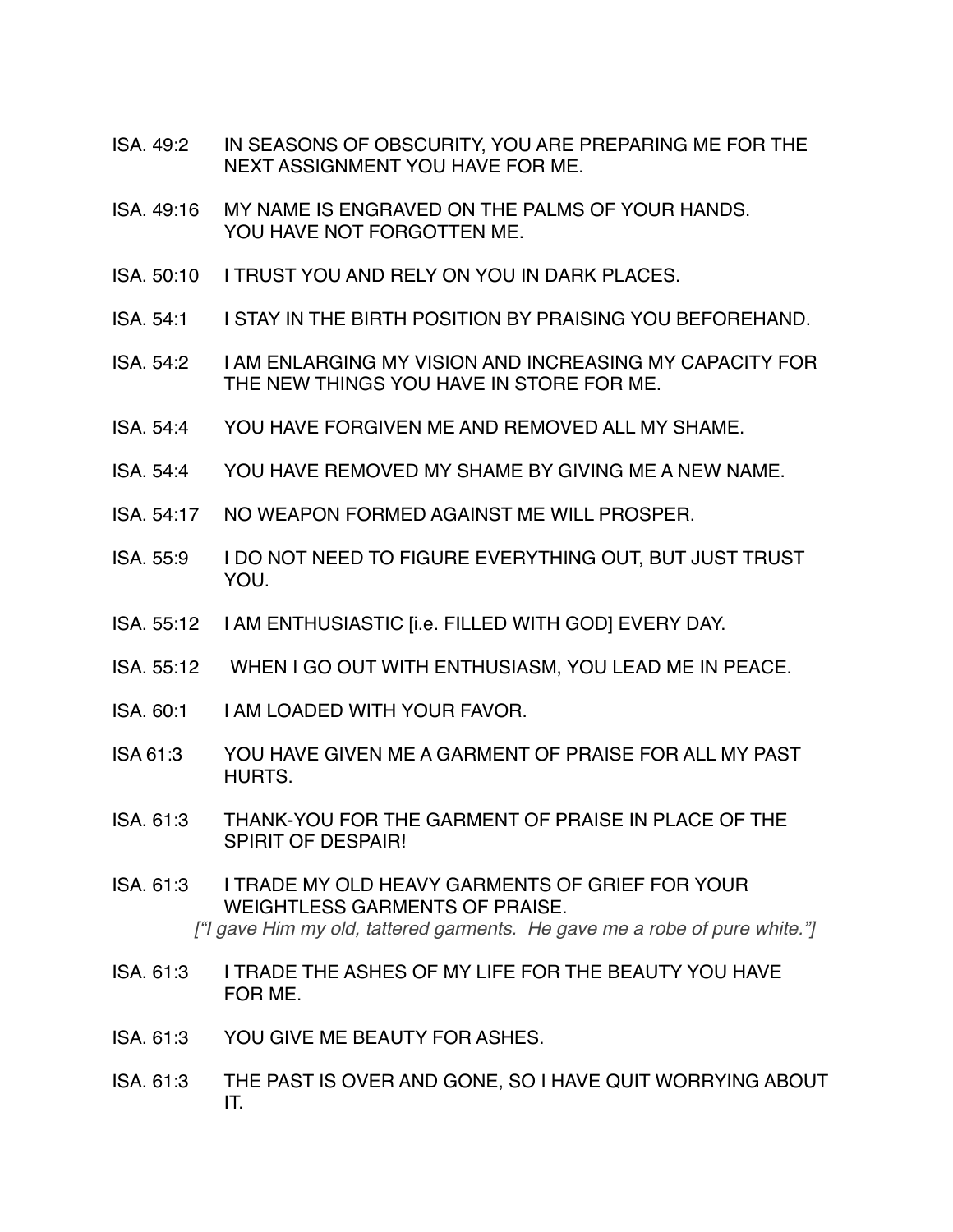- ISA. 61:3 I LAY ASIDE THE ASHES OF MY PAST AND RECEIVE THE BEAUTIFUL THINGS YOU HAVE FOR ME IN THE PRESENT.
- ISA. 61:7 YOU WANT TO GIVE ME "DOUBLE FOR MY TROUBLE".
- ISA. 61:7 YOU SEE MY TROUBLES AND TAKE ME THROUGH THEM WITH DOUBLE BLESSING AND JOY.
- ISA. 62:6 I PRAY YOUR PROMISES, NOT JUST MY PROBLEMS.
- ISA. 64:8 I TRUST YOU IN THE PROCESS OF CHANGING ME.
- ISA. 66:13 YOU ARE MY TRUE AND CONSTANT COMFORT.
- JER. 1:5 I AM APPROVED BY YOU!
- JER. 1:5 YOU CREATED ME *ON* PURPOSE, *FOR* A WONDERFUL PURPOSE. Ro. 12:6
- JER. 1:5 I AM A PERSON OF DESTINY.
- JER. 1:5 YOU MADE ME UNCOMMON AND DON'T WANT ME TO LIVE COMMON.
- JER. 1:12 YOU ARE WATCHING TO SEE THAT YOUR WORD AND PURPOSE IN MY LIFE IS FULFILLED.
- JER. 17:7 ALL OF THE BLESSINGS OF YOUR WORD BELONG TO ME BECAUSE I AM IN YOU AND YOU ARE IN ME.
- JER. 29:11 YOU HAVE GOOD THINGS IN STORE FOR MY FUTURE.
- JER. 29:11 YOU HAVE BIG AND GOOD PLANS FOR ME.
- JER. 29:11 MY PICTURE IS ON YOUR REFRIGERATOR!
- JER. 29:11 YOU ARE BRINGING ME TO AN "EXPECTED" [PRE-PLANNED] END.
- JER. 29:11 WHAT YOU ARE CALLING ME TO IS NOT DEPENDENT UPON OTHER PEOPLE.
- JER. 29:13 YOU SHOW YOURSELF TO THOSE WHO DILIGENTLY SEEK YOU.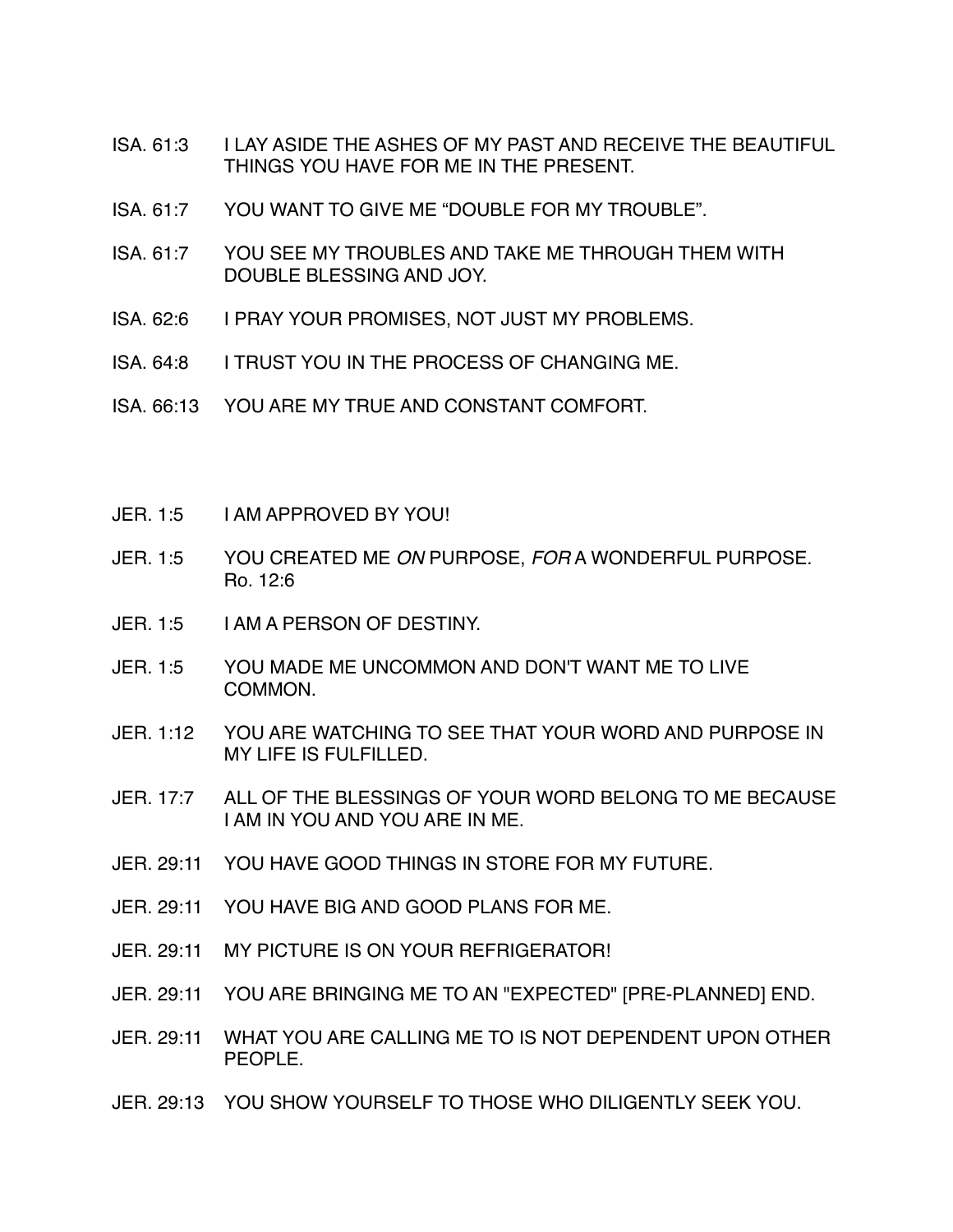- JER. 30:8 YOU DID NOT CREATE ME TO BE BOUND. YOU CAN BREAK EVERY **CHAIN**
- JER. 31:3 YOU LOVE ME WITH AN EVERLASTING LOVE.
- JER. 33:11 I THANK YOU FOR ANSWERING MY PRAYERS, EVEN WHEN I DON'T SEE ANYTHING HAPPENING.
- JER. 33:26 LIFE ISN'T ALWAYS FAIR, BUT YOU ARE ALWAYS FAIR. YOU WILL BALANCE MY BOOKS.
- JER. 51:36 YOU ARE MY LAWYER; I DO NOT NEED TO DEFEND MYSELF.

- LAM. 3:22-23 I REJOICE IN YOUR DAILY FRESH SLATE TOWARD ME, AND I WILL EXERCISE DAILY MERCY TOWARD THOSE WHO HAVE OFFENDED ME.
- LAM. 3:22-23 YOUR FAITHFUL LOVE NEVER ENDS!
- LAM. 3:25 I CONTINUE TO TRUST YOU DURING DELAYS.
- EZEK. 36:26 I AM FREE IN YOU, CHRIST, FROM ANY EARTHLY BONDAGE.
- EZEK. 36:26 I AM NOT STUCK IN MY EARTHY HERITAGE. I HAVE A HEAVENLY HERITAGE IN YOU, LORD.
- EZEK. 37:1 YOU ARE ABLE TO ACCELERATE MY DESTINY.
- EZEK. 37:3-4 AS I SPEAK WORDS OF FAITH, YOU WILL MAKE 'DEAD' THINGS LIVE.
- DAN. 2:21 YOU BLESS ME IN . . . AND OUT . . . OF SEASON.
- DAN. 3:18 I TRUST YOU UNCONDITIONALLY.
- DAN. 3:27 YOU WILL BRING ME THROUGH MY TRIALS WITHOUT THE SMELL OF SMOKE.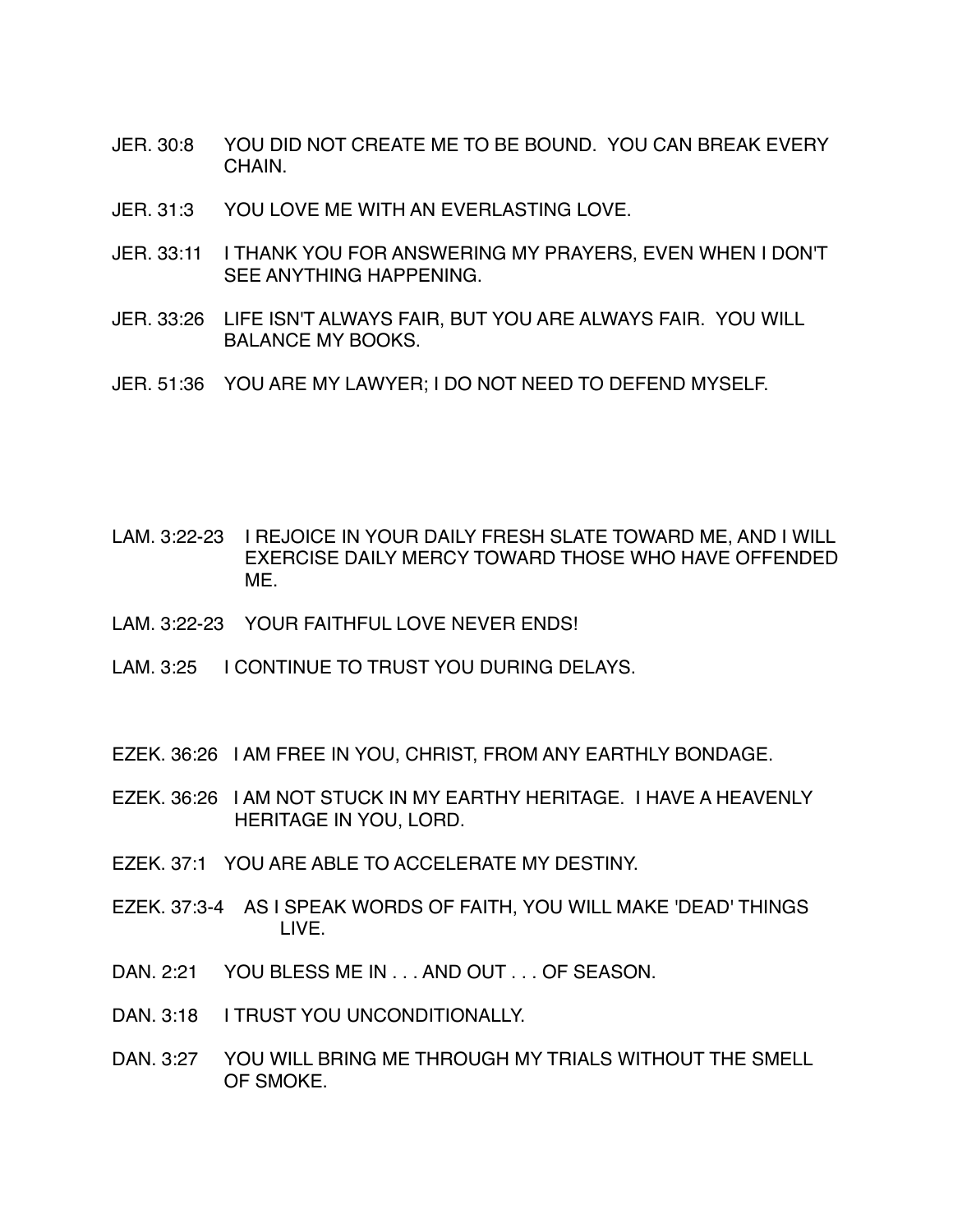- DAN. 6:3 I ALWAYS TO MY BEST AND LEAVE PROMOTION UP TO YOU.
- DAN. 6:10 I REFUSE TO BE HELD CAPTIVE BY OTHERS AROUND ME WHO HATE ME OR WHO THINK POORLY OF ME. [6-2-19 my own thought]
- DAN. 6:20 YOU ARE ABLE TO RESCUE ME FROM *ANY* SITUATION.
- DAN. 6:23 YOU CAN TAKE WHAT IS MEANT FOR MY HARM AND USE IT FOR MY ADVANTAGE.
- DAN. 6:23 NO MATTER WHAT SITUATION I FIND MYSELF IN, I KNOW 'YOU'VE GOT IT'!
- DAN. 10:12-13 MY PRAYERS HELP BREAK DOWN SPIRITUAL RESISTANCE.
- JOEL 2:21 THE MORE LOVE I HAVE FOR YOU, THE LESS FEAR I HAVE IN MY LIFE.
- JOEL 2:21 I REJOICE, BECAUSE YOU WANT TO DO GREAT THINGS IN MY LIFE.
- AMOS 9:13 YOU CAN MAKE GOOD THINGS HAPPEN IN MY LIFE FASTER THAN I COULD EVER IMAGINE.
- JONAH 3:1-2 YOU ARE THE GOD OF SECOND CHANCES.
- HAB. 2:2 I WRITE DOWN MY GOALS AND FOLLOW THEM.
- HAB.2:3 YOU HAVE A WONDERFUL FUTURE PLANNED FOR ME.
- HAB. 2:3 YOU KNOW WHAT I NEED, AND YOUR TIMING IS PERFECT.
- HAB. 2:3 YOU ARE ALWAYS RIGHT ON TIME.
- HAB. 2:3 YOU WILL FULFILL THE VISIONS YOU HAVE GIVEN ME AT THEIR APPOINTED TIMES.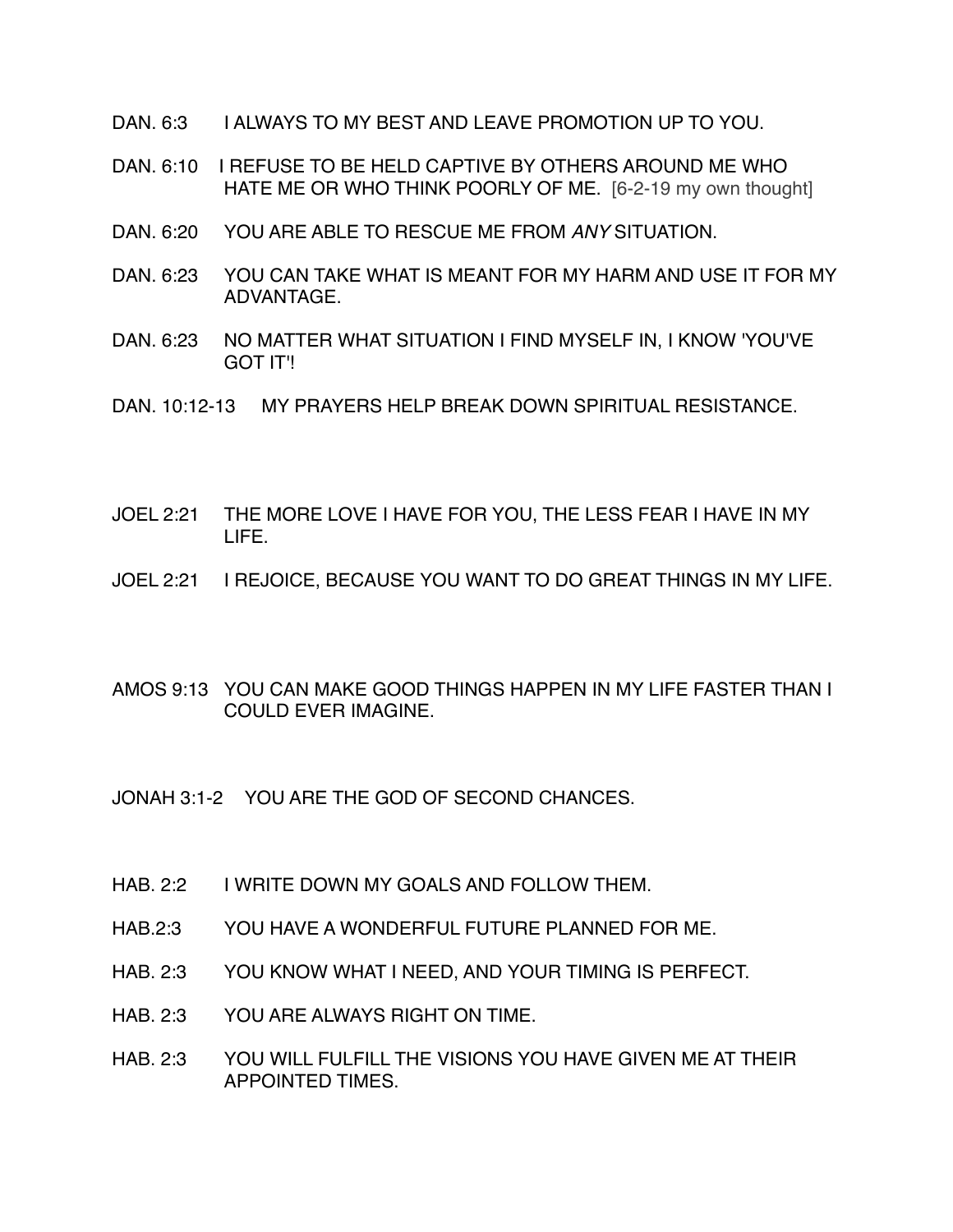HAB. 3:17-18 I THANK YOU FOR YOUR GOODNESS *BEFORE* I SEE IT.

HAB. 3:17-18 YOU BRING HOPE INTO ANY SEEMINGLY HOPELESS SITUATION.

ZEPH. 3:17 MIGHTY WARRIOR, I PRAISE YOU IN THE PITS AND YOU SING OVER ME.

- HAG. 2:9 YOU HAVE GREAT THINGS IN STORE FOR MY FUTURE.
- HAG. 2:23 YOU HAVE GIVEN ME "POWER OF ATTORNEY" IN JESUS' NAME!
- ZECH. 4:6 YOU ARE BREATHING SUCCESS AND VICTORY INTO MY LIFE.
- ZECH. 4:6 EVERYTHING IN MY LIFE DEPENDS ON *YOU.*
- ZECH. 4:10 YOU REJOICE TO SEE ME USE WHAT YOU HAVE GIVEN ME, AND YOU WILL BRING THE INCREASE AS I TRUST IN YOU.
- ZECH. 9:9 YOU HAVE ORDAINED 'DESTINY MOMENTS' FOR MY LIFE.
- ZECH. 10:1 THERE IS WONDERFUL JOY ON THE OTHER SIDE OF THIS TRIAL.
- ZECH. 10:1 I EXPERIENCE EVEN MORE OF YOUR FAVOR BY DECLARING IT AHEAD OF TIME.
- MAL. 3:10 YOU *WANT* TO HELP ME.
- MAL. 3:10 YOU WILL POUR BLESSING ON ME AS I GIVE YOU FIRST PLACE.
- MAL. 3:16 YOU KEEP A BOOK OF REMEMBRANCE OF THE TIMES I THINK ABOUT YOU AND KEEP MY TRUST IN YOU.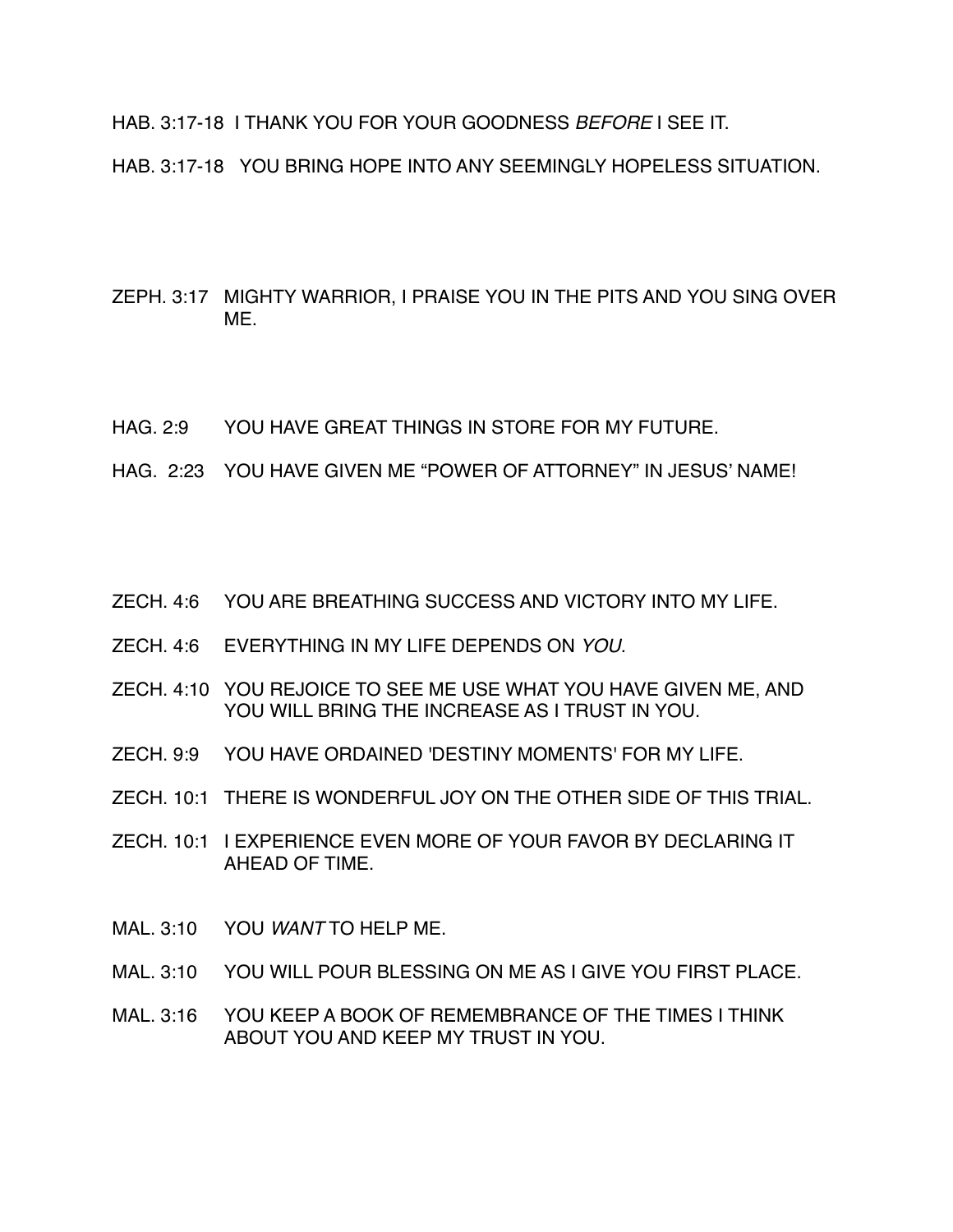### **NEW TESTAMENT**

- MT. 1:20 YOU KNOW WHERE I AM, AND YOU KNOW HOW TO GET ME WHERE YOU WANT ME TO BE. YOU ARE WORKING BEHIND THE SCENES ON MY BEHALF.
- MT. 1:23 YOU HAVE MADE YOUR HOME IN MY HEART AND I AM IN RELATIONSHIP WITH YOU.
- MT. 1:24 I AM LOYAL TO THE PEOPLE YOU'VE PUT IN MY LIFE.
- MT. 2:9-11 MY JOYFUL ATTITUDE SHOWS THAT I HAVE BEEN WITH YOU, JESUS.
- MT. 2:11 I GIVE TO YOU, LORD, BECAUSE I LOVE YOU.
- MT. 2:11 I LIKE TO GO OUT OF MY WAY TO HONOR YOU, LORD.
- MT. 2:11 I GIVE GIFTS OF LOVE, KINDNESS AND ENCOURAGEMENT.
- MT. 3:8 I ALLOW YOU TO BRING FORTH GODLY FRUIT IN AND THROUGH ME.
- MT. 4:4 I USE SCRIPTURE TO CORRECT MY THINKING.
- MT. 5:5 I AM MEEK: MY STRENGTH IS UNDER YOUR CONTROL.
- MT. 5:5 I STAY QUIET UNDER ATTACK FROM OTHERS AND LET YOU FIGHT MY BATTLES.
- MT. 5:6 YOU SATISFY ME!
- MT. 5:8 I KEEP MY HEART PURE BY NOT HOLDING NEGATIVE EMOTIONS.
- MT. 5:9 YOU WANT ME TO AVOID TROUBLE WITH OTHERS, IF POSSIBLE.
- MT. 5:9 I TREAT OTHERS RIGHT, NO MATTER HOW THEY TREAT ME.
- MT. 5:15 YOU HAVE ENTRUSTED ME WITH GIFTS, TALENTS, AND DREAMS.
- MT. 5:16 YOUR LIFE IN ME IS EXEMPLARY AND BRINGS YOU GLORY.
- MT. 5:16 YOU ALLOW ME TO GO THROUGH TRIALS SO I CAN HELP OTHERS WHEN THEY ARE GOING THROUGH THE SAME DIFFICULTIES.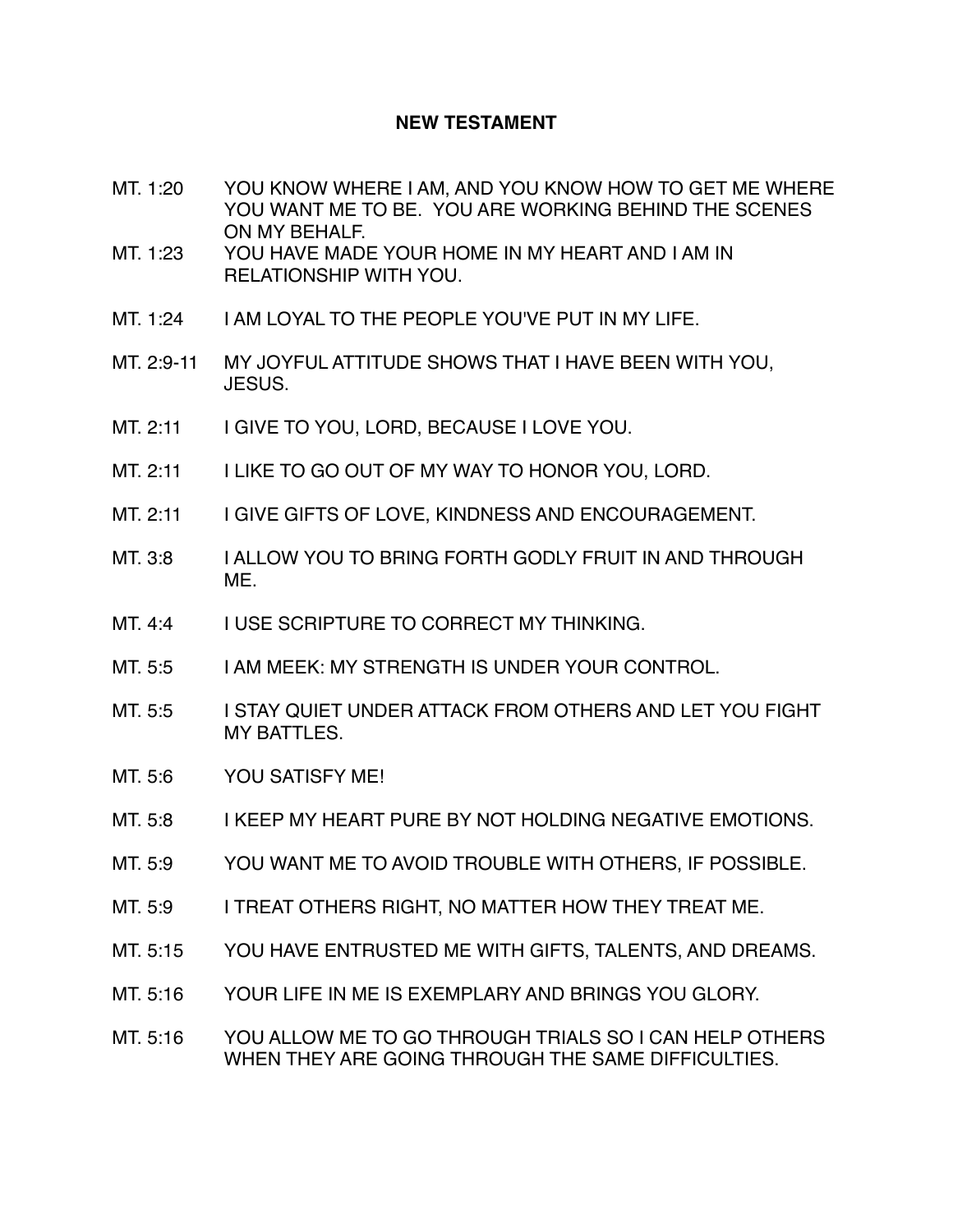- MT. 5:44 I STAY GREAT IN THE MIDST OF CRITICISM BY FORGIVING AND BLESSING THOSE WHO HURT ME.
- MT. 5:44 | OBEY YOU, EVEN WHEN IT DOESN'T MAKE SENSE TO ME, SO THAT YOU CAN CONTINUE TO BLESS ME.
- MT. 6:10 I CHOOSE THAT YOUR WILL BE DONE IN MY LIFE TODAY.
- MT. 6:22 DESPITE CLOUDS IN THE SKY, I LIVE WITH SUNSHINE IN MY SOUL.
- MT. 6:27 I REFUSE TO WORRY. I TRUST IN YOU, INSTEAD.
- MT. 6:27 I PLACE MY FEARS IN YOUR HANDS.
- MT. 7:7 I AM ASKING YOU TO BLESS ME.
- MT. 7:24 I REMAIN STANDING IN YOU THROUGH THE STORMS OF LIFE.
- MT. 7:24 MY FAITH IS ROCK SOLID BECAUSE I TRUST IN *YOU*!
- MT. 8:10 I AM ONE OF THOSE WHOSE FAITH AMAZES YOU.
- MT. 10:8 YOU HAVE BLESSED ME SO THAT I CAN BLESS OTHERS.
- MT. 10:8 YOU HAVE GIVEN FREELY TO ME; I WILL GIVE FREELY TO OTHERS.
- MT. 10:16 I AM A SHEEP STAYING CALM; TRUSTING MY SHEPHERD'S CARE.
- MT. 10:30 YOU ARE CONCERNED ABOUT EVERY DETAIL OF MY LIFE.
- MT. 11:12 YOU WANT ME TO *GO FOR IT!*
- MT. 11:28 I *AM* RESTING IN YOU, LORD.
- MT. 11:28 I HAVE LAID ASIDE EVERY WEIGHT AND AM FREE IN YOU.
- MT. 11:28 I REST IN YOUR SOVEREIGNTY, AS YOU WANT ME TO DO.
- MT. 11:29 I AM HUMBLE AND GENTLE TOWARD OTHERS, AND MY MIND AND HEART ARE AT PEACE, BECAUSE I AM YOKED WITH, AND LEARNING FROM, YOU.
- MT. 12:33 PRUNE ME, LORD, SO MY TREE AND FRUIT IS GOOD.
- MT. 13:23 I WILL KEEP MY SOIL GOOD SO YOUR SEED IN ME WILL GROW.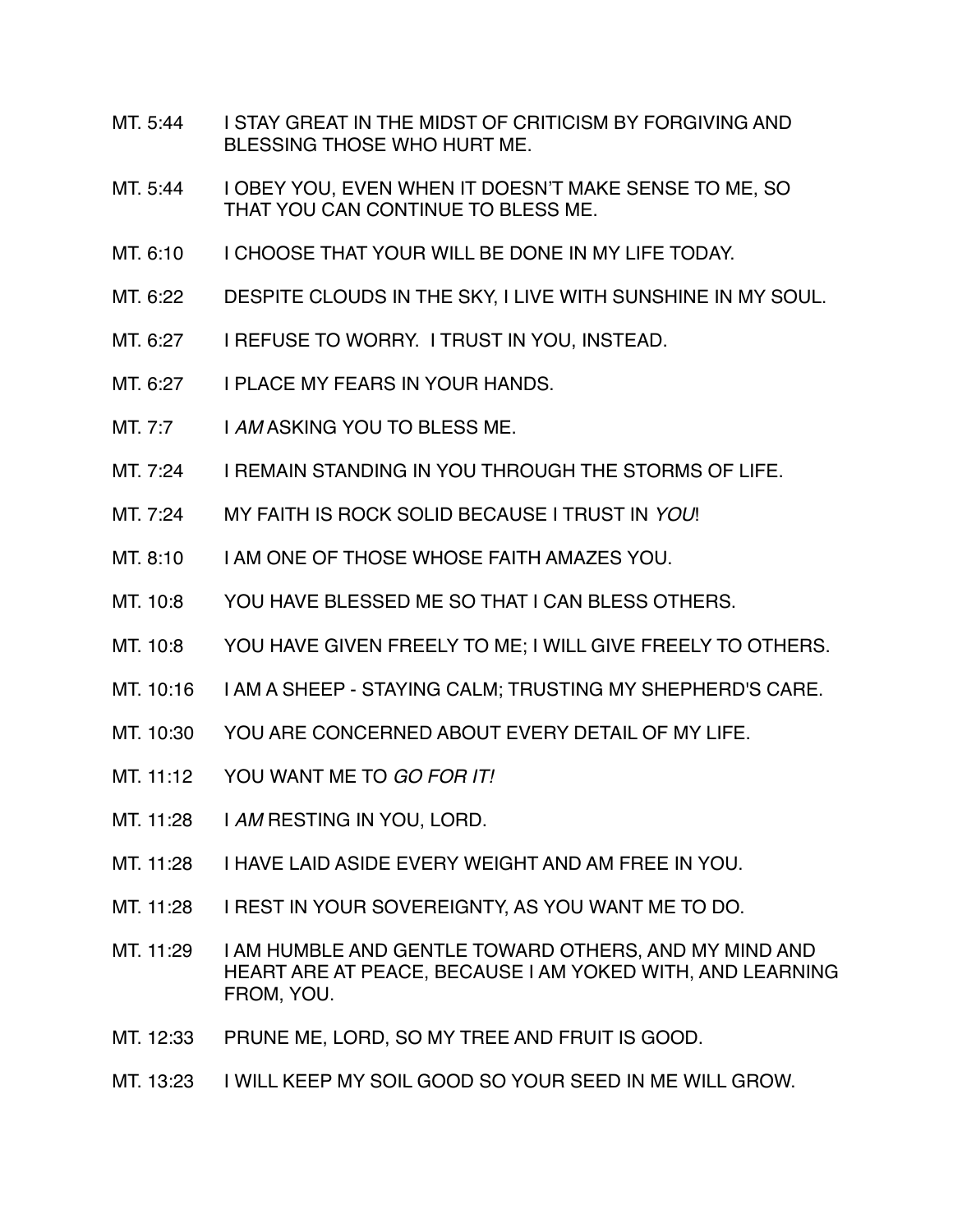- MT. 14:28-29 I AM NOT AFRAID TO STEP OUT OF THE BOAT AND TAKE BIG STEPS OF FAITH, AS YOU CALL ME TO DO SO.
- MT. 17:20 I KNOW THAT IT TAKES ONLY TINY SEEDS OF DAILY FAITH TO PREPARE ME FOR GREAT EXPLOITS.
- MT. 17:20 EVEN WITH MY MUSTARD SEED FAITH, YOU CAN DO SUPERNATURAL THINGS.
- MT. 18:7 I FEED MY DESTINY, NOT MY HISTORY.
- MT. 19:14 I AM YOUR CHILD, AND YOU LOVE ME.
- MT. 19:26 I KEEP MY FAITH IN YOU, FOR, WITH YOU, ALL THINGS ARE POSSIBLE.
- MT. 19:26 ALL THINGS ARE POSSIBLE WITH YOU!
- MT. 20: 31-32 YOU WANT ME TO ASK YOU FOR THE IMPOSSIBLE.
- MT. 21:21 I SPEAK FAITH TO MY MOUNTAINS.
- MT. 21:22 I BELIEVE AND RECEIVE ALL YOU HAVE FOR ME.
- MT. 21:22 I DARE TO ASK YOU FOR EXPLOSIVE BLESSING.
- MT. 22:39 I CELEBRATE WHO I AM AND WHO YOU HAVE MADE ME TO BE.
- MT. 24:13 YOU WILL ENABLE ME TO OUTLAST MY TRIALS AND BRING ME THROUGH TO VICTORY.
- MT. 25:23 I AM FAITHFUL WITH THE LITTLE YOU HAVE GIVEN ME, SO YOU CAN ENTRUST ME WITH GREATER THINGS.
- MT. 25:40 I REACH OUT AND HELP THOSE IN NEED AROUND ME.
- MT. 26:50 YOU TAKE THE THINGS MEANT TO HARM ME, AND USE THEM FOR MY GOOD.
- MK. 4:39 YOU HAVE GIVEN ME AUTHORITY TO SPEAK PEACE TO MY STORMS.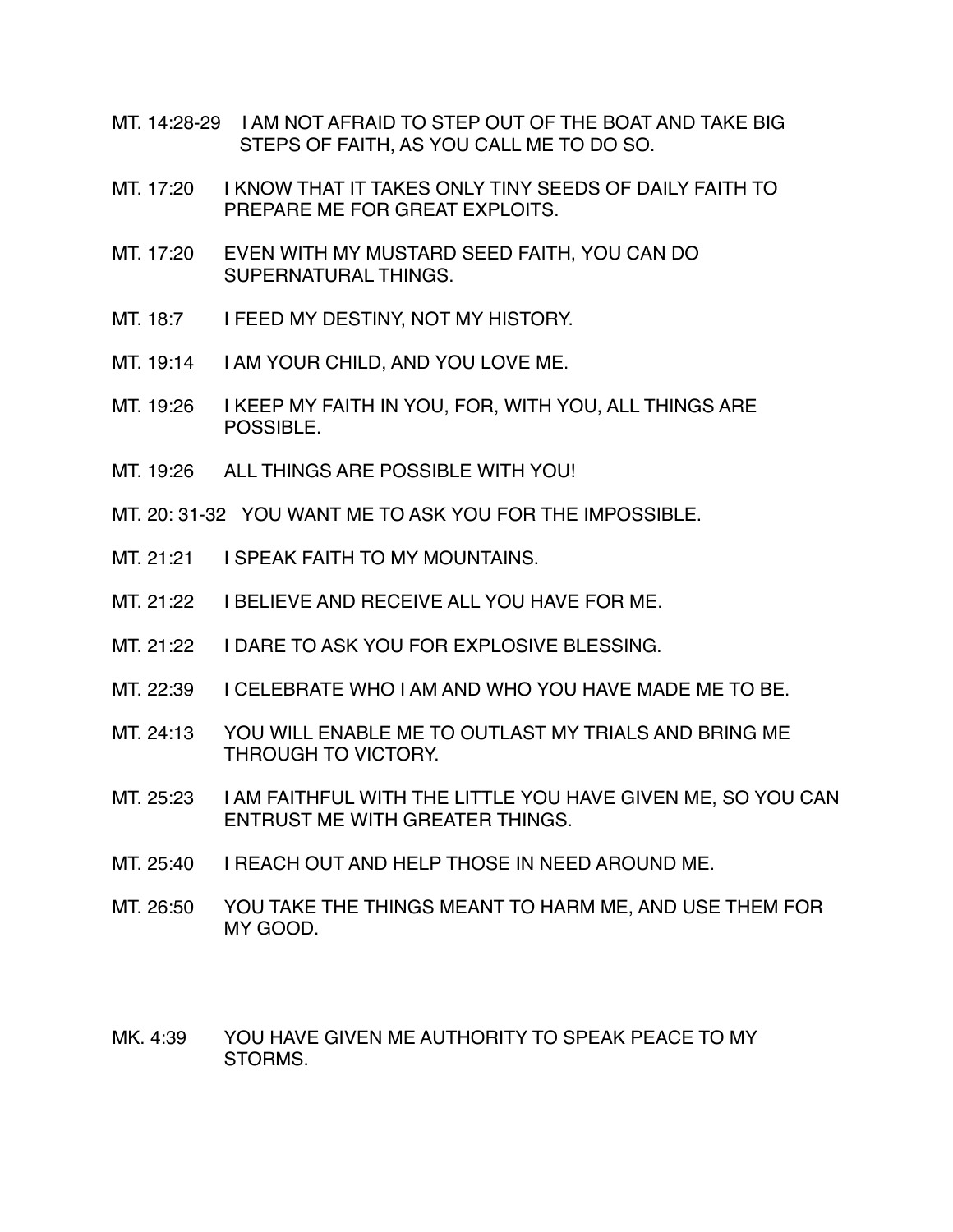- MK. 4:40 YOU ARE WITH ME THROUGH MY STORMS: I NEED NOT PANIC. STORMS ARE YOUR WAY OF STRENGTHENING MY FAITH.
- MK. 5:15 NOTHING CAN KEEP YOU FROM COMING TO MY RESCUE.
- MK. 5:27-28 I DELIBERATELY REACH OUT IN FAITH TO TOUCH YOU, LORD.
- MK. 5:27-28 I LIVE IN EXPECTANCY OF YOUR FAVOR.
- MK. 5:36 NO MATTER WHAT HAPPENS IN MY LIFE, YOU HAVE THE FINAL SAY. YOU ARE WAKING UP THE PROMISES AND BREATHING LIFE INTO MY VISIONS.
- MK. 6:4-6 I INCREASE MY FAITH IN YOU BY INCREASING MY HONOR OF YOU.
- MK, 6:5 I DO NOT LIMIT YOU BY MY LACK OF FAITH.
- MK. 9:23-24 I AM OPEN AND HONEST WITH YOU.
- MK. 10:47 YOU CAN DO WHATEVER I HAVE FAITH FOR YOU TO DO. THE TREASURE CHEST OF YOUR GRACE IS UNLOCKED BY MY FAITH.
- MK. 10:52 I KEEP PURSUING WHAT YOU PUT IN MY HEART.
- MK. 11:24 I BELIEVE I ALREADY **HAVE** WHAT I AM ASKING YOU FOR.
- MK. 11:26 I MOVE FORWARD BY FORGIVING THOSE WHO HURT ME.
- MK. 12:15 YOU SUPERNATURALLY MAKE THINGS HAPPEN THAT I DON'T DESERVE.
- MK. 16:6-7 I AM NOT STUCK IN THE DISAPPOINTING 'HERE', KNOWING THAT YOU ARE WAITING FOR ME IN THE BETTER 'THERE'.
- LK. 1:26-28 I AM HIGHLY FAVORED AND, NO MATTER HOW UNLIKELY IT MAY SEEM, YOUR WORD TO ME WILL BE FULFILLED.
- LK. 1:28 I AM HIGHLY FAVORED BY YOU!
- LK. 2:13-14 WHEN I PRAISE YOU, I AM JOINING IN WITH THE ANGELS IN HEAVEN.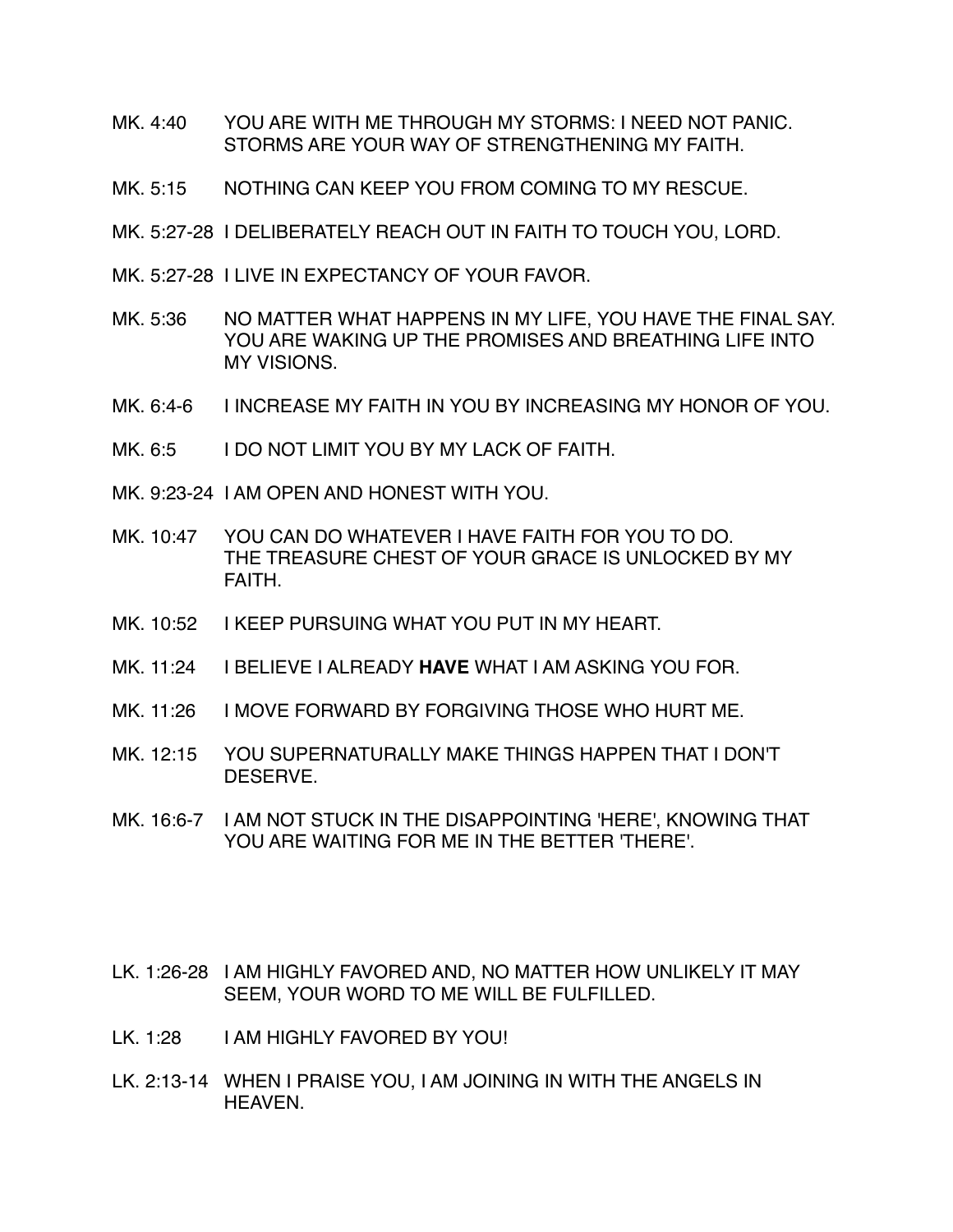- LK. 2:19 I PONDER YOUR PROMISES AND RISE ABOVE THE NEGATIVES IN MY LIFE.
- LK. 2:52 I AM INCREASING IN FAVOR, BY DECLARING YOUR FAVOR BEFORE IT HAPPENS.
- LK. 4:18 I HAVE A FREEDOM MINDSET.
- LK. 5:5 I HAVE A FREEDOM MINDSET.
- LK. 5:7 I AM BLESSED BECAUSE I CONNECT WITH FAVORED PEOPLE.
- LK. 6:27-28 I FOGIVE THOSE WHO HAVE HURT ME.
- LK, 6:28 I HOLD MY PEACE TOWARD THOSE WHO HURT ME.
- LK. 6:35 I NOT ONLY FORGIVE, I DO GOOD TO THOSE WHO HAVE HURT ME.
- LK. 6:48 HARD TIMES ARE OPPORTUNITIES FOR ME TO DIG DEEPER FOR A STRONGER FOUNDATION, SO YOU CAN BUILD ME HIGHER.
- LK. 7:47 I LOVE YOU MORE AND MORE AS I REALIZE MORE AND MORE HOW GREAT YOUR GRACE TOWARD ME WAS, AND IS.
- LK. 7:47 YOU LOOK PAST MY PERFORMANCE TO MY HEART.
- LK. 8:48 I'M LOOKING TO YOU TO DO GREAT THINGS IN MY LIFE.
- LK. 8:50 YOU WILL HELP ME AS I KEEP MY FAITH IN YOU.
- LK. 8:50 I STAY IN FAITH, EVEN WHEN HELP SEEMS IMPOSSIBLE.
- LK. 10:19 I AM MORE THAN A CONQUEROR IN JESUS' NAME.
- LK. 10:42 I WOULD RATHER STAY IN FELLOWSHIP WITH YOU THAN DO ANYTHING ELSE.
- LK. 12:32 | I AM LOOKING TO YOU, NOT OTHERS, FOR LOVE AND APPROVAL.
- LK. 12:32 | I AWAKE, EVERY DAY, WITH THE EXPECTATION THAT YOU ARE GOING TO BE GIVING ME MORE OF YOUR KINGDOM TODAY.
- LK. 13:16 YOU CAN BREAK EVERY CHAIN THAT IS HOLDING ME BACK.
- LK. 13:16 YOU ARE MY CHAIN-BREAKER, AND YOU HAVE SET ME FREE.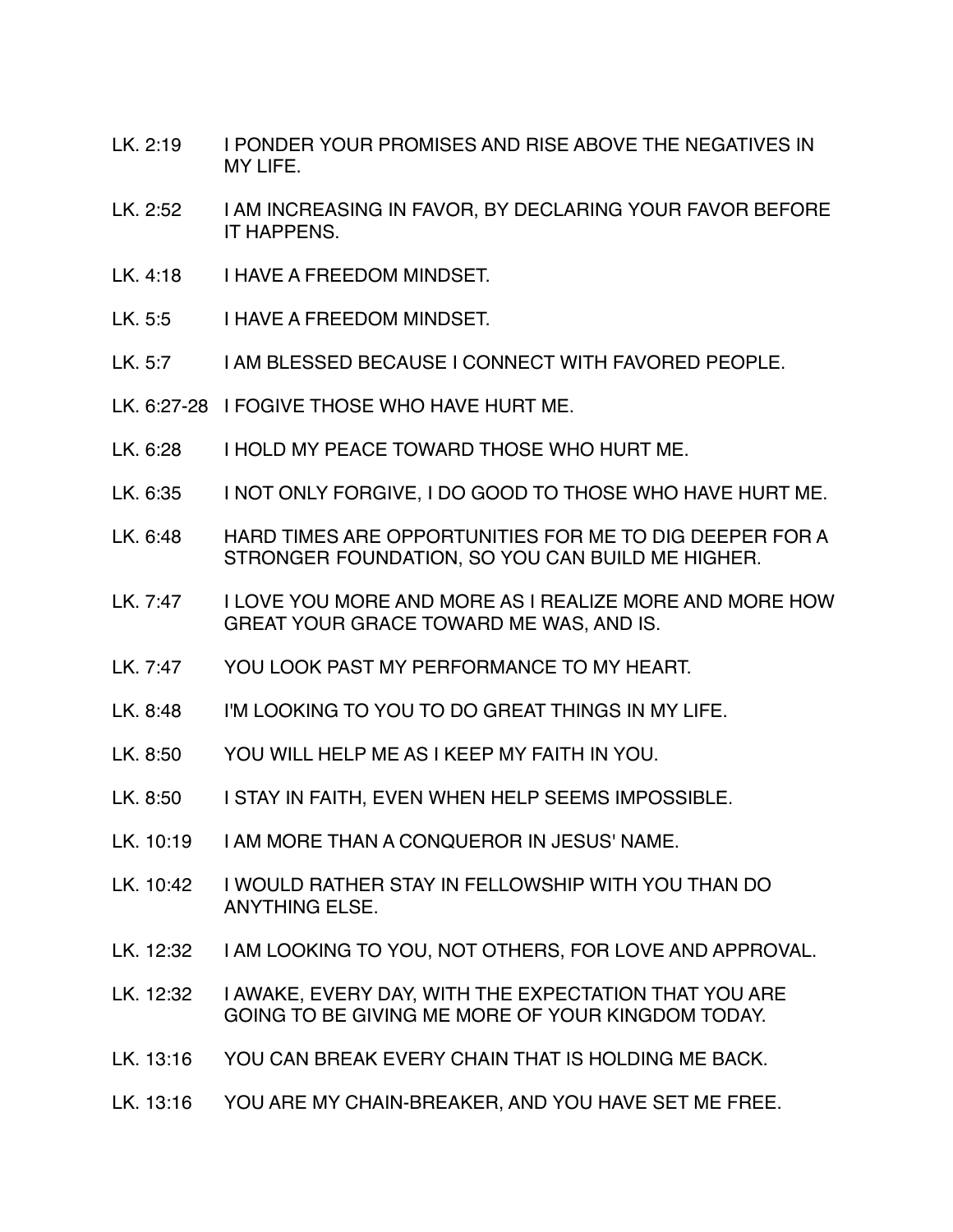- LK. 15:20 YOUR LOVE IS NOT DEPENDENT UPON MY PERFORMANCE.
- LK. 15:20 I KEEP LOVING OTHERS, EVEN WHEN THEY DON'T DESERVE IT.
- LK. 17:1 I'M NOT TAKING THE BAIT; I'M KEEPING MY PEACE IN JESUS' NAME.
- LK.17:14 I PUT ACTION BEHIND MY FAITH.
- LK.18:7-8 YOU ARE A GOD OF JUSTICE; YOU WILL STRAIGHTEN EVERYTHING OUT.
- LK. 18:27 I GIVE BIRTH TO THE DREAMS YOU'VE PUT INSIDE ME.
- LK. 21:28 ALL OF HEAVEN IS CHEERING FOR ME.
- LK. 22:12 YOU ARE DIRECTING MY STEPS AND ORCHESTRATING EVERYTHING AROUND ME.
- LK. 23:9 I DO NOT GET DISTRACTED BY OTHERS' ATTACKS AGAINST ME.
- LK. 23:34 I FORGIVE OTHERS TO GET THE POISONS OUT OF MY LIFE.
- JN. 1:19-20 I KNOW WHO I AM AND WHO I AM NOT, AND I AM CONTENT.
- JN. 1:29 IN CHRIST, I AM TOTALLY FORGIVEN OF MY SINS -- PAST, PRESENT, AND FUTURE.
- JN. 1:47 I AM A PERSON OF INTEGRITY: NO GUILE, NO DECEIT, NO DUPLICITY.
- JN. 2:9-10 YOU ARE THE GOD OF MIRACLES. YOU CAN ACCELERATE THINGS IN MY LIFE.
- JN. 3:16 YOU ARE MY SACRIFICE.
- JN. 3:16 YOU ARE A GIVER, SO I AM A GIVER, TOO.
- JN. 3:16 YOUR GIFT OF SALVATION IS AVAILABLE TO ANYONE.
- JN. 4:14 YOU, CHRIST, WITHIN ME ARE A NEVER-ENDING SPRING OF JOY.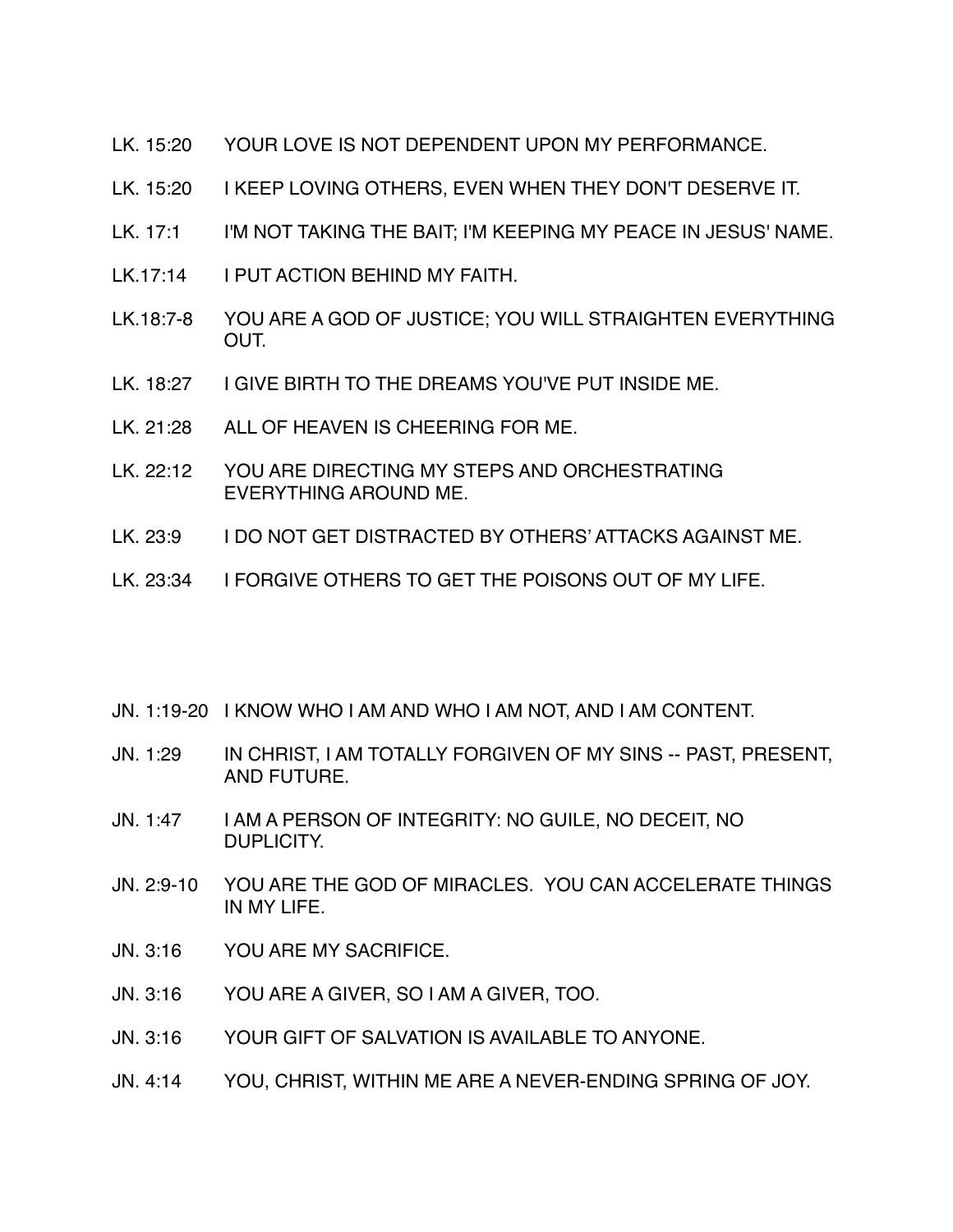JN. 4:50-51 WHEN YOU SAY IT, THAT SETTLES IT!

- JN. 5:4 YOU CAN BLESS ME IN SEASON AND OUT OF SEASON!
- JN. 5:5 I HAVE TURNED FROM ANY "LINGERING DISORDERS" THAT WOULD KEEP ME FROM "GETTING UP" AND MOVING FORWARD.
- JN. 5:41 I GET MY VALUE AND SELF-WORTH FROM YOU, NOT OTHERS.
- JN. 6:9 I AM CONTENT WITH THE ASSIGNMENT YOU HAVE GIVEN ME.
- JN. 8:36 YOU HAVE SET ME FREE FROM INHERITED STRONGHOLDS.
- JN. 9:2 YOU WANT TO USE EVERY CIRCUMSTANCE IN MY LIFE TO MY ADVANTAGE.
- JN. 10:10 I AM LIVING THE ABUNDANT LIFE EVERY DAY.
- JN. 10:10 I HAVE A **THRIVING** MENTALITY, NOT A **SURVIVING** MENTALITY.
- JN. 10:10 YOU CAME TO GIVE ME ABUNDANT LIFE.
- JN. 10:10 MY DAYS OF THRIVING ARE HERE, AS I TRUST IN YOU.
- JN. 10:10 I AM EXCITED ABOUT MY LIFE, AS YOU WANT ME TO BE.
- JN. 10:10 YOU GIVE ME AN OVERFLOWING LIFE AS I DO EVERYTHING TO YOUR GLORY.
- JN. 10:27 I WILL MOVE OUT OF MY "SAFE ZONE" AND INTO MY "FAITH ZONE" BY FOLLOWING WHERE YOU LEAD ME.
- JN. 10:28-29 I AM SAFE IN YOUR HANDS.
- JN. 11:3 I AM DEARLY LOVED BY YOU.
- JN. 11:40 YOU DON'T ALWAYS DO THINGS THE WAY I THINK YOU SHOULD, BUT YOUR WAY IS ALWAYS BEST.
- JN. 12:24 I GIVE YOU ALL MY DREAMS AND TRUST YOU TO FULFILL YOUR PLANS IN MY LIFE.
- JN. 13:35 I DESIRE TO UNIFY THE FAMILY OF FAITH.
- JN. 14:1 I DO NOT LET MY HEART GET TROUBLED BY NEGATIVE CHATTER.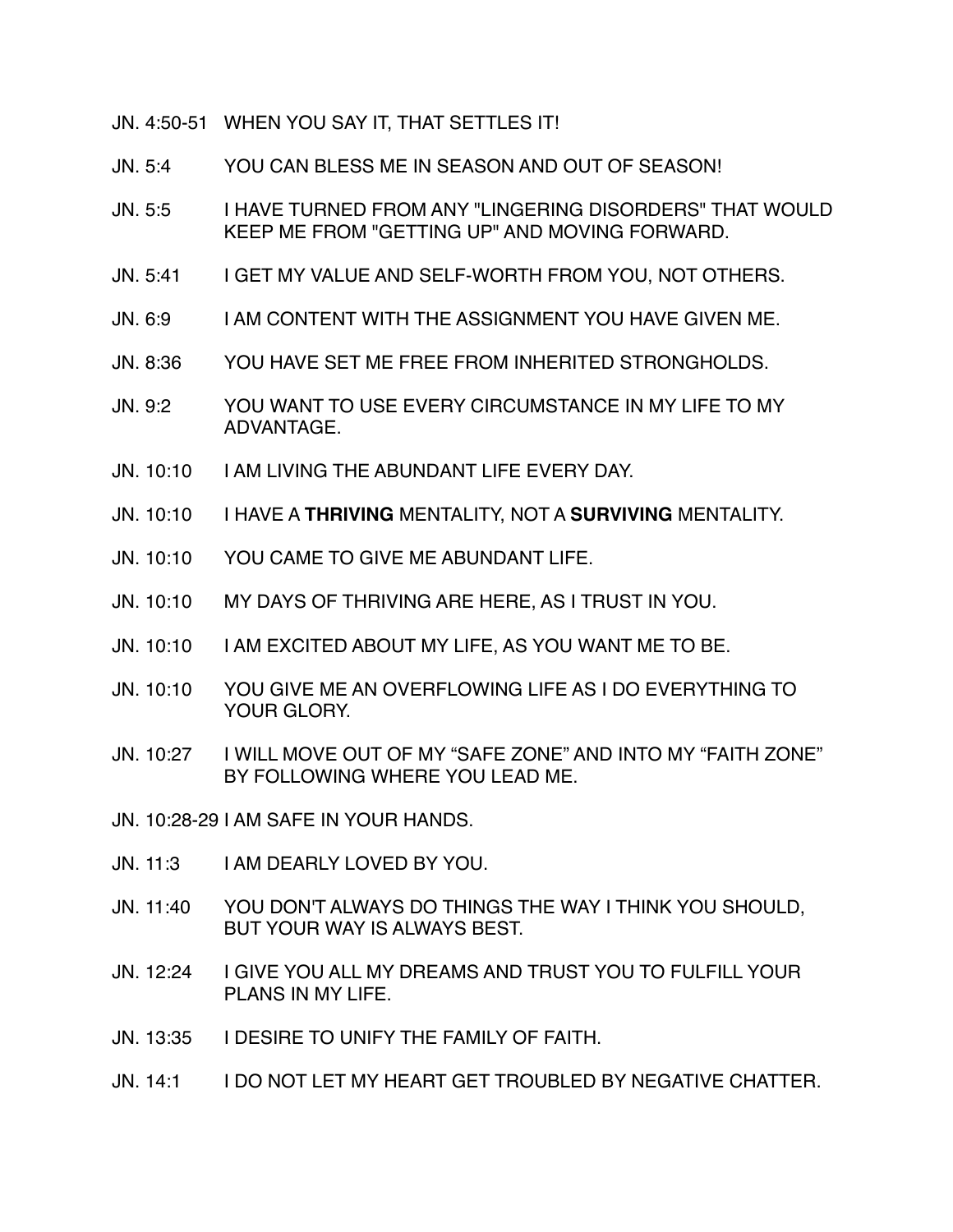- JN. 14:27 I LIVE IN PEACE, AS YOU WANT ME TO DO.
- JN. 14:27 I STAY IN PEACE BECAUSE I KEEP MY FAITH IN YOU.
- JN. 15:2 I TRUST YOU, FATHER, TO PRUNE ME, AS NEEDED.
- JN. 15:5 I AM ABIDING IN YOU, JESUS, AND YOU ARE PRODUCING FRUIT THROUGH ME.
- JN. 15:5 I ABIDE IN YOU, JESUS *MY LIFE*, AND AM FRUITFUL.
- JN. 15:5 I HAVE ZERO INTEREST IN LIVING WITHOUT YOU.
- JN. 15:5 I LOOK FORWARD TO THE ABUNDANCE YOU ARE PRODUCING IN MY LIFE.
- JN. 15:7 I REMAIN IN YOU AND TELL OTHERS ABOUT YOU.
- JN. 15:13 MY HEART ATTITUDE IS TO LAY DOWN MY LIFE FOR OTHERS.
- JN. 15:13 I HONOR OTHERS WITH MY ATTITUDE, ACTIONS, AND WORDS.
- JN. 16:22 YOU HAVE GIVEN ME THE POWER TO KEEP MY JOY.
- JN. 17:14 I DON'T FIT INTO THIS WORLD'S MOLD ANY MORE THAN YOU DID.
- JN. 20:20 I'M AT PEACE WITH MY SCARS; THEY REMIND ME OF YOUR GRACE AND POWER.
- JN. 20:27-28 YOU CAN USE MY SCARS TO ENCOURAGE OTHERS.
- JN. 21:6 I KEEP BELIEVING AND CASTING MY NET.
- ACTS 2:26 I LIVE IN "THE LAND OF HOPE"!
- ACTS 3:6 YOU HAVE SOME "I NEVER DREAMED" BLESSINGS AHEAD FOR ME.
- ACTS 3:6-7 MY FRIENDS PULL ME UP AND KEEP ME IN AN ENVIRONMENT OF FAITH.
- ACTS 4:13 YOU EMPOWER ME AS I STAY CLOSE TO YOU.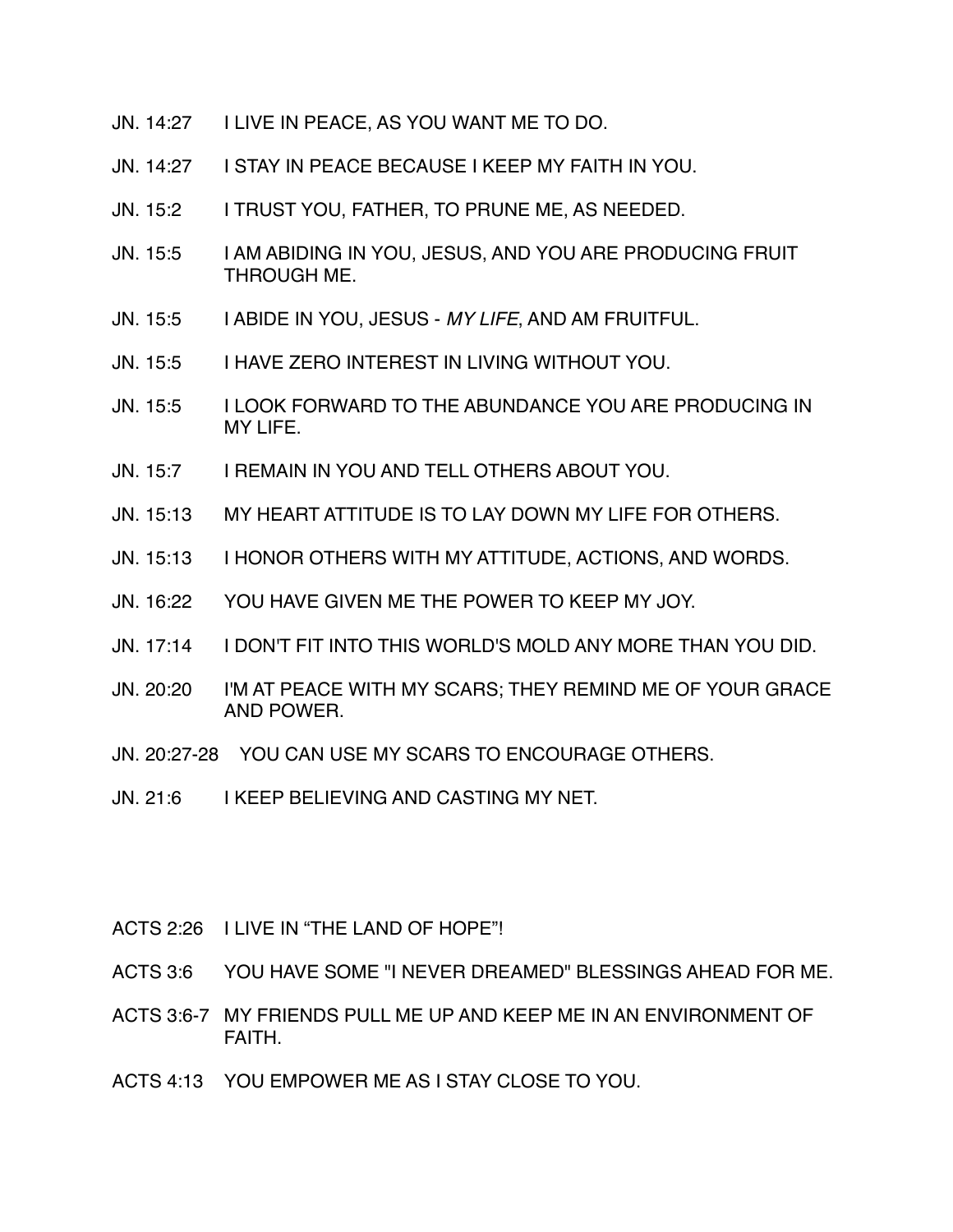ACTS 7:9 GOD IS WITH *ME!* 

ACTS 8:26 YOU ARE ABLE TO BRING UNEXPECTED BLESSING INTO MY LIFE.

ACTS 10:34-35 YOUR GRACE IS A FREE GIFT FOR ANYONE WHO BELIEVES.

- ACTS 10:35 YOU WILL BLESS ME AS I REVERENCE YOU AND LIVE RIGHTEOUSLY.
- ACTS 10:38 AS YOUR AMBASSADOR, YOU HAVE ANOINTED AND EMPOWERED ME TO FULFILL YOUR MISSION ON THIS EARTH.
- ACTS 12:5 MY PRAYERS FOR OTHERS MAKE A DIFFERENCE.
- ACTS 12:7 I AM AT PERFECT REST DURING MY PROBLEMS, KNOWING YOU WILL BRING ME THROUGH TO VICTORY.
- ACTS 14:8-9 I LIVE WITH A SENSE OF EXPECTANCY OF YOUR BLESSING!
- ACTS 20:24 I AM NOT MOVED BY WRONGS AND SETBACKS BECAUSE I KNOW YOU WILL ACCOMPLISH YOUR GOOD PLAN FOR MY LIFE.
- ACTS 20:24 I AM NOT MOVED BY CIRCUMSTANCES. YOU HAVE THE FINAL SAY.

- RO.1:20 I FOCUS ON YOUR GOODNESS AROUND ME, IN ME, FOR ME AND TO ME.
- RO. 1:20 I SEE YOU WHEREVER I LOOK!
- RO. 2:4 YOUR GOODNESS TOWARD ME DRAWS ME TO YOU.
- RO. 2:15 YOU ALWAYS HAVE MY BEST INTEREST AT HEART, SO I ALWAYS OBEY YOU.
- RO. 3:3 OTHER'S OPINIONS DON'T AFFECT MY FAITH.
- RO. 3:3 I BELIEVE WHAT *YOU* SAY ABOUT ME, NOT WHAT OTHERS SAY.
- RO. 4:17 I RECEIVE YOUR PROMISES AS TRUTH NO MATTER WHAT IS GOING ON AROUND ME.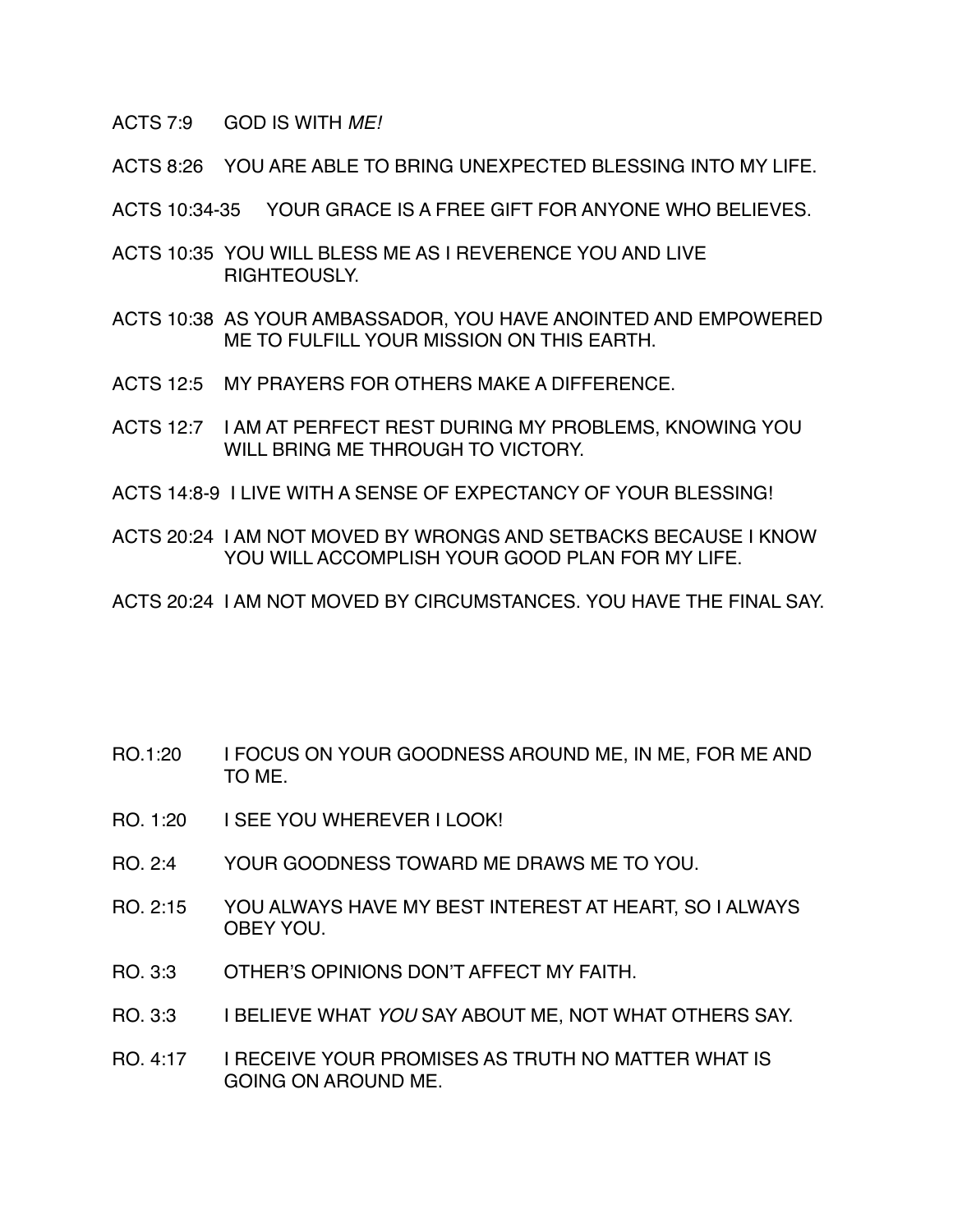- RO. 4:17 I CALL OUT SEEDS OF GREATNESS IN OTHERS.
- RO. 4:17 I DO NOT USE MY WORDS TO TALK ABOUT MY SITUATION; I USE MY WORDS TO CHANGE MY SITUATION.
- RO.4:17 I SPEAK LIFE INTO OTHER PEOPLE'S LIVES.
- RO. 4:17 MY WORDS HAVE CREATIVE POWER.
- RO. 4:19-21 I CONSIDER YOU, GOD; NOT MY CIRCUMSTANCES.
- RO. 4:19-21 I STRENGTHEN MY FAITH BY PRAISING YOU FOR WHAT YOU CAN DO, HAVE DONE, AND ARE GOING TO DO.
- RO. 4:20 I TRUST YOU BECAUSE YOU ARE CONTROLLING THE PATH OF MY LIFE.
- RO.4:20 I INCREASE MY FAITH BY PRAISING YOU *BEFORE* YOU BLESS ME.
- RO. 4:23-24 I FEEL GOOD ABOUT WHO I AM IN CHRIST.
- RO. 6:18 YOU HAVE SET ME FREE FROM SIN.
- RO. 6:18 YOU HAVE SET ME FREE.
- RO. 7:19 I DON'T HAVE TO HAVE IT ALL TOGETHER FOR YOU TO LOVE ME AND USE ME.
- RO. 8:1 YOU DO NOT CONDEMN ME. YOU SEE ME AS PERFECT AND COMPLETE IN CHRIST.
- RO. 8:11 I AM FILLED WITH YOUR POWER, HOLY SPIRIT, BECAUSE YOU LIVE WITHIN ME.
- RO. 8:11 *YOU* THE UNLIMITED, SUPERNATURAL, LIVING GOD LIVE INSIDE OF ME.
- RO. 8:26 I LET IRRITATIONS TURN MY FOCUS TO *YOU*.
- RO. 8:26 YOU TURN MY WEAKNESSES INTO STRENGTHS AS I EXERCISE SELF-DISCIPLINE.
- RO. 8:31 WITH YOU ON MY SIDE, I AM HEADED FOR VICTORY ALL THE DAYS OF MY LIFE.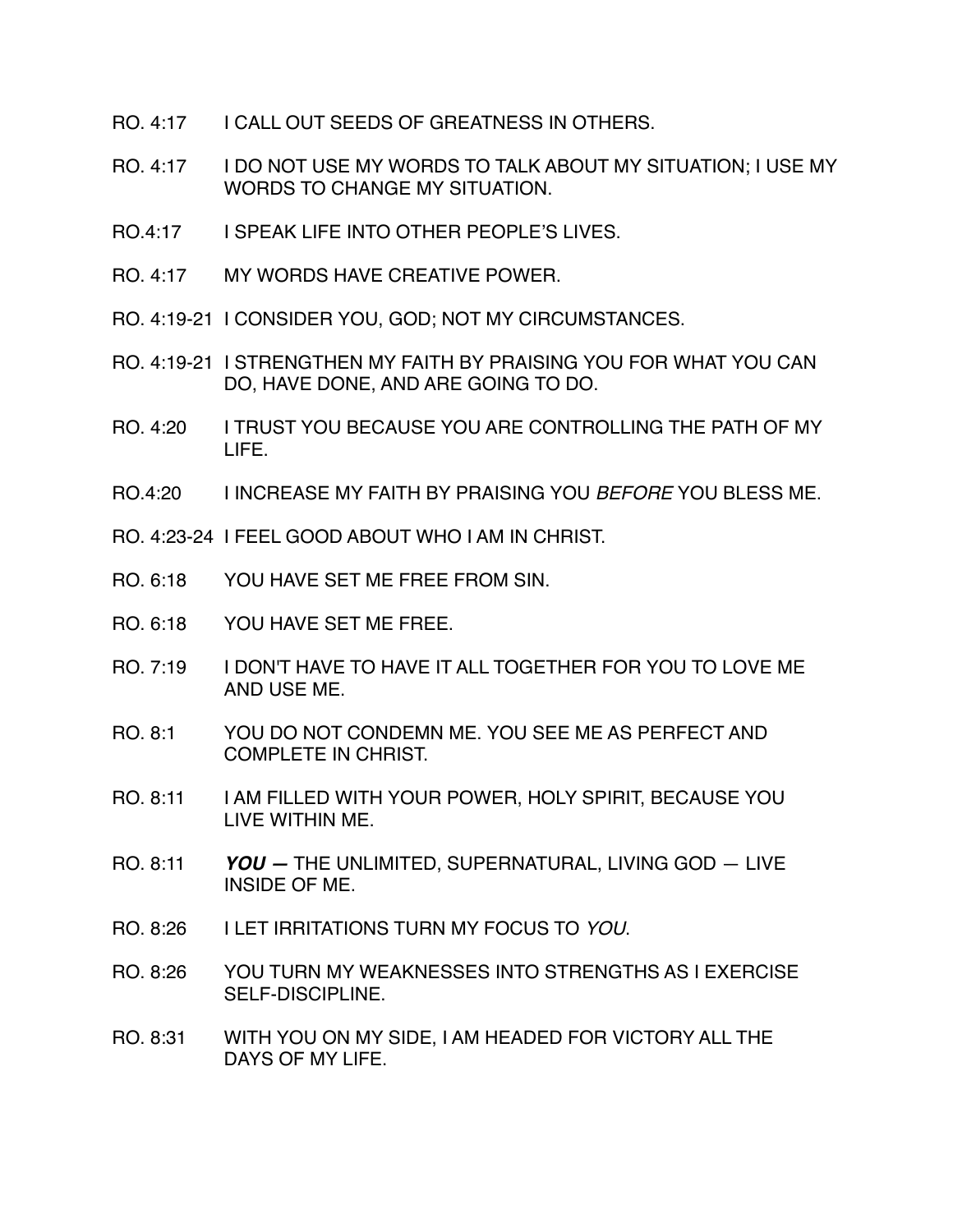- RO. 8:31 I LET GO OF THE PAST AND MOVE FORWARD INTO THE DESTINY YOU HAVE FOR ME.
- RO. 8:31 YOU ARE ON MY SIDE; MY ENEMIES AND PROBLEMS DON'T MATTER.
- RO. 8:34 YOU CARRY ME THROUGH TO VICTORY, AND I HELP OTHERS IN THE SAME WAY.
- RO. 8:37 I AM MORE THAN A CONQUEROR.
- RO. 8:38 I AM VERY SPECIAL TO YOU.
- RO. 10:17 MY FAITH IS BUILT ON YOUR WORD.
- RO. 10:17 I MEDITATE DAILY ON YOUR WORD.
- RO. 12:1 NO MATTER WHAT I MAY HAVE DONE, YOUR MERCY TOWARD ME NEVER ENDS.
- RO. 12:2 YOU ORIGINALLY PROGRAMMED ME TO BE VICTORIOUS, STRONG, HEALTHY, AND CREATIVE.
- RO. 12:2 I AM REPROGRAMING MY MIND TO BE IN ALIGNMENT WITH YOUR WORD TO REGAIN YOUR IMAGE.
- RO. 12:2 YOU ARE METAMORPHOSING ME AS I ALIGN MY THOUGHTS WITH YOUR WORD.
- RO. 12:3
- RO. 12:6 I AM A CHOSEN, UNIQUE, VALUABLE VESSEL.
- RO. 12:6 YOU EQUIP ME TO DO ANYTHING YOU CALL ME TO DO.
- RO. 12:11 I AM PASSIONATE ABOUT YOU, YOUR WORD, AND YOUR CHARACTER.
- RO. 12:15 I CELEBRATE OTHERS' SUCCESS.
- RO. 12:18
- RO. 12:21 I CONTROL MYSELF AND SIMPLY WALK AWAY FROM CONTENTION.
- RO. 13:11 I AM WIDE AWAKE AND EXPECTING GOOD CHANGES IN MY LIFE.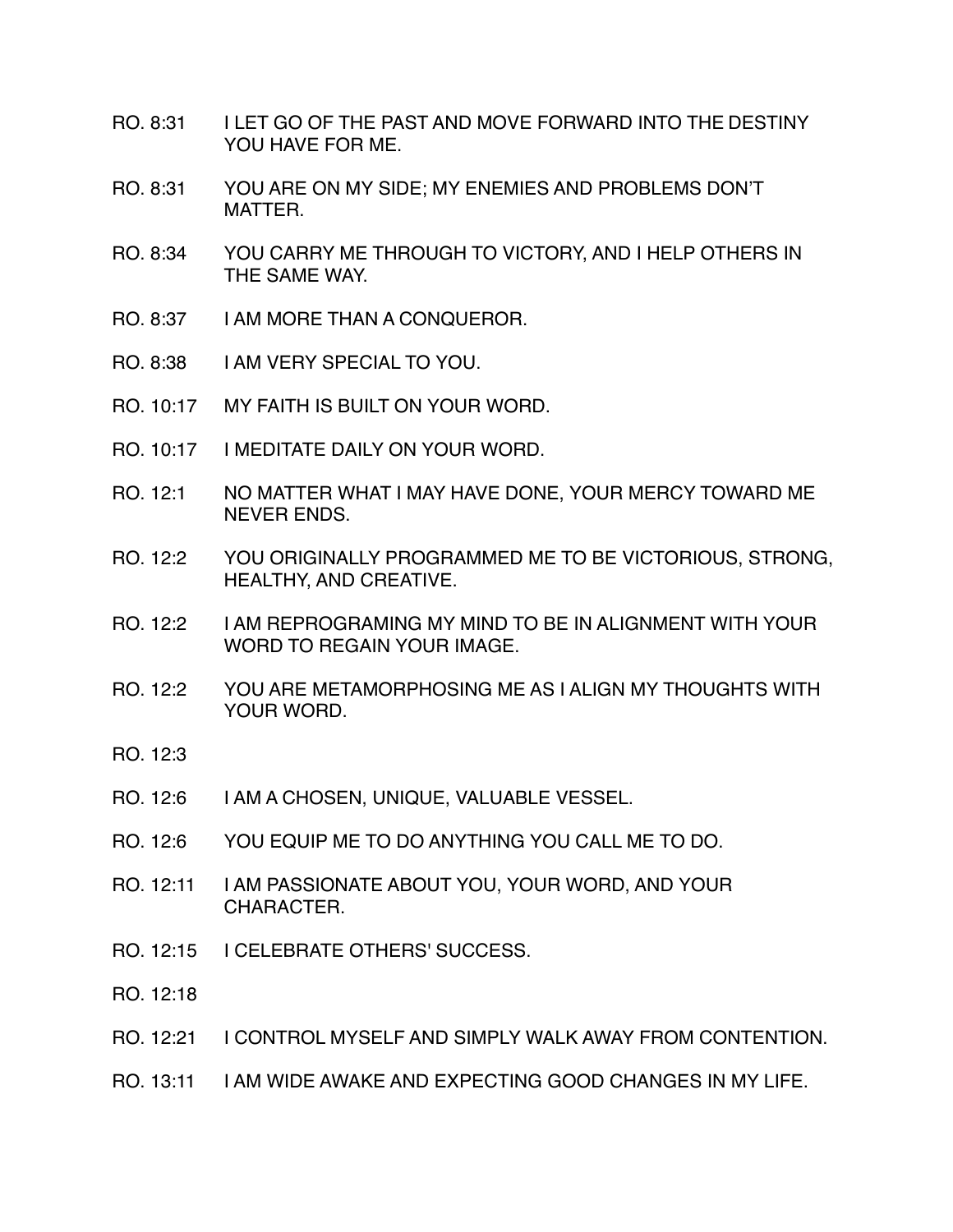- RO. 15:5 I WORK AT BUILDING RELATIONSHIPS WITH PEOPLE.
- 1 CO. 1:27 YOU HAVE QUALIFIED ME TO DO WHATEVER YOU HAVE DESTINED ME TO DO.
- 1 CO. 2:9 I DO NOT LIMIT YOU BY MY THINKING. I TAKE THE LIMITS OFF.
- 1 CO.  $2.9 10$
- 1 CO. 3:3 MY LIFE IS CONTROLLED BY YOUR SPIRIT, NOT MY EMOTIONS.
- 1 CO. 3:16 YOU, GOD, LIVE IN ME!
- 1 CO. 4:3 YOUR OPINION ABOUT ME IS THE ONLY ONE THAT MATTERS.
- 1 CO. 6:11 SIN AND FAILURE IS WHAT I *DO*, NOT WHO I *AM*.
- 1 CO. 6:11 YOUR NAME, JESUS, IS THE KEY OPENING THE DOOR TO ALL OF HEAVEN'S GRACIOUS RICHES.
- 1 CO. 6:20 I HONOR YOU BY TAKING CARE OF MY BODY, SOUL, & SPIRIT.
- 1 CO. 9:26 I RUN A FOCUSED LIFE WITH SHORT AND LONG RANGE GOALS.
- 1 CO. 13:5 I FORGIVE THOSE WHO WRONG ME.
- 1 CO. 13:12 THERE IS A PURPOSE FOR WHATEVER PAIN YOU ALLOW IN MY LIFE.
- 1 CO. 13:13 I DO LOVE OTHERS.
- 1 CO. 15:10 YOU ARE LEADING ME INTO THE VICTORY YOU HAVE FOR ME, BY YOUR GRACE.
- 1 CO. 15:27 ALL THINGS ARE UNDER YOUR FEET, JESUS.
- 1 CO. 15:33 I AM SELECTIVE ABOUT WHOM I SURROUND MYSELF WITH.
- 1 CO. 15:57 I GIVE YOU THANKS FOR ALL YOUR DAILY BLESSINGS.
- 1 CO. 15:58 I KNOW THAT MY LABOR IN YOUR NAME IS NOT IN VAIN.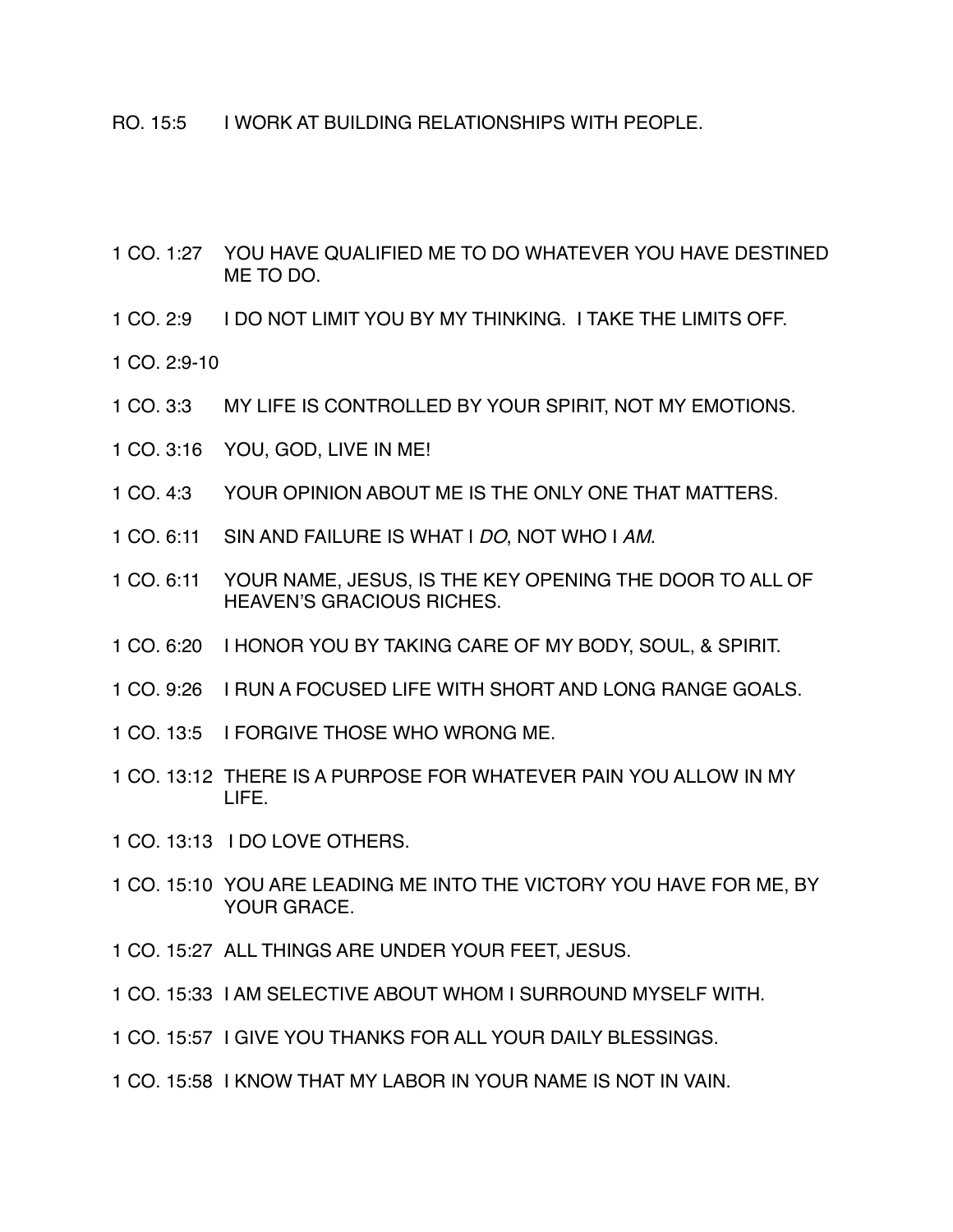- 1 CO. 16:9 I PUSH THROUGH THE DOORS YOU OPEN FOR ME.
- 1 CO. 16:9 EVERY SET-BACK IS A SET-UP FOR YOU TO DO SOMETHING GREATER IN MY LIFE.
- 1 CO. 16:13 I STAND FIRM IN MY FAITH IN THE TIMES WHEN NOTHING SEEMS TO MAKE SENSE.
- 2 CO. 1:4 YOU COMFORT ME SO THAT I CAN COMFORT OTHERS.
- 2 CO. 1:20 YOUR WORD IS TRUE. YOU ARE GOOD AND FAITHFUL.
- 2 CO. 1:20 ALL OF YOUR PROMISES TO ME ARE "YES!" AND "AMEN!".
- 2 CO. 2:14 VICTORY IS ON THE WAY!
- 2 CO. 2:14 I FOLLOW YOU TO VICTORY.
- 2 CO. 2:14 YOU ALWAYS LEAD ME TO VICTORY. VICTORY IS ON THE WAY. [Gal. 6:9]
- 2 CO. 2:14 I MAY BE "BETWEEN VICTORIES", BUT I KNOW ANOTHER VICTORY IS ON THE WAY.
- 2 CO. 2:15 MY LIFE IN CHRIST IS A SWEET FRAGRANCE TO YOU.
- 2 CO. 2:15 CHRIST IN MY LIFE IS A SWEET FRAGRANCE TO YOU, GOD.
- 2 CO. 3:17 I BREAK WITH THE PAST AND LIVE IN PRESENT FREEDOM.
- 2 CO. 3:18 I DEAL OPENLY AND HONESTLY WITH THE HIDDEN ISSUES THAT HOLD ME BACK.
- 2 CO. 3:18 YOU WILL CHANGE ME INTO YOUR IMAGE AS I KEEP MY EYES ON YOU AND ABIDE IN YOU.
- 2 COR. 3:18 I AM THANKFUL FOR THE LEVEL OF GLORY I PRESENTLY HAVE IN CHRIST, KNOWING THAT YOU ARE TAKING ME TO HIGHER LEVELS OF GLORY. I'M NOT WHAT I WANT TO BE, BUT I THANK YOU THAT I'M NOT WHAT I WAS.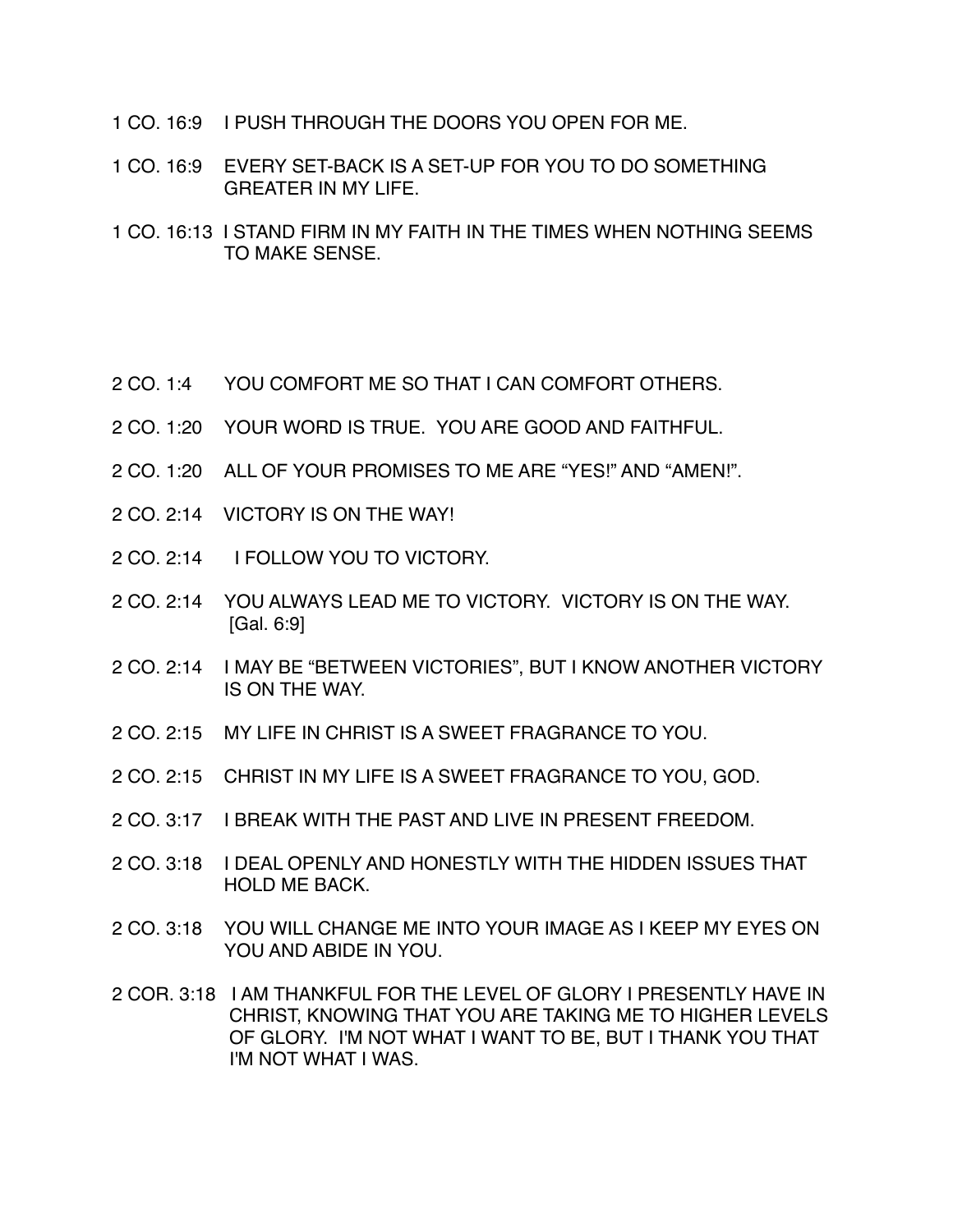- 2 CO. 4:13 I DO NOT LET WORDS OF DEFEAT OR NEGATIVITY COME OUT OF MY MOUTH.
- 2 CO. 4:13 WHAT I SAY [AND THINK] IS BASED ON MY UNFAILING FAITH IN YOU.
- 2 CO. 4:17 I BUILD SPIRITUAL MUSCLE IN MY TRIALS.
- 2 CO. 4:17 WHATEVER I AM FACING TODAY IS ONLY TEMPORARY.
- 2 CO. 4:18 I AM TRUSTING YOU AND RESTING IN YOU. [Heb. 4:3; 10:35; 11:6]
- 2 CO. 4:18 I WALK BY WHAT I 'HEAR' IN MY SPIRIT; NOT BY WHAT I SEE.
- 2 CO. 5:17 I DISCARD "THE OLD" AND EMBRACE "THE NEW" IN MY LIFE.
- 2 CO. 5:17 THANK-YOU, LORD, FOR GIVING ME YOUR LIFE AND MAKING ME A NEW CREATION.
- 2 CO. 5:17 I AM A CHILD OF THE MOST HIGH GOD.
- 2 CO. 5:17 I AM A NEW CREATION. OLD THINGS ARE PASSED AWAY. ALL IS NEW. Isa. 43:18;
- 2 CO. 5:17 I LIVE BY MY NEW NATURE, NOT BY MY OLD NATURE.
- 2 CO. 5:20 YOU USE ME TO BE A MIRACLE IN OTHERS' LIVES.
- 2 CO. 5:21 WHEN I AM IN CHRIST, I HAVE THE RIGHTEOUSNESS OF GOD!
- 2 COR. 6:11-12 YOU WANT ME TO LIVE A "WIDE-OPEN, SPACIOUS" LIFE.
- 2 CO. 9:8
- 2 CO. 9:10 YOU HAVE GIVEN ME ALL I NEED TO FULFILL YOUR PLANS TO BLESS AND INCREASE ME.
- 2 CO. 9:15 JESUS, YOU ARE A GIFT TOO WONDERFUL FOR WORDS!
- 2 CO. 11:3 I DO NOT ALLOW SATAN TO DECEIVE ME; I KEEP MY DEVOTION TO CHRIST SINCERE AND PURE.
- 2 CO. 12:9 "I KNOW I'M WEAK; BUT YOU'RE SO STRONG."
- 2 CO. 12:9 YOUR GRACE IS SUFFICIENT FOR ME, WHEN I CANNOT IMPROVE MY CIRCUMSTANCE.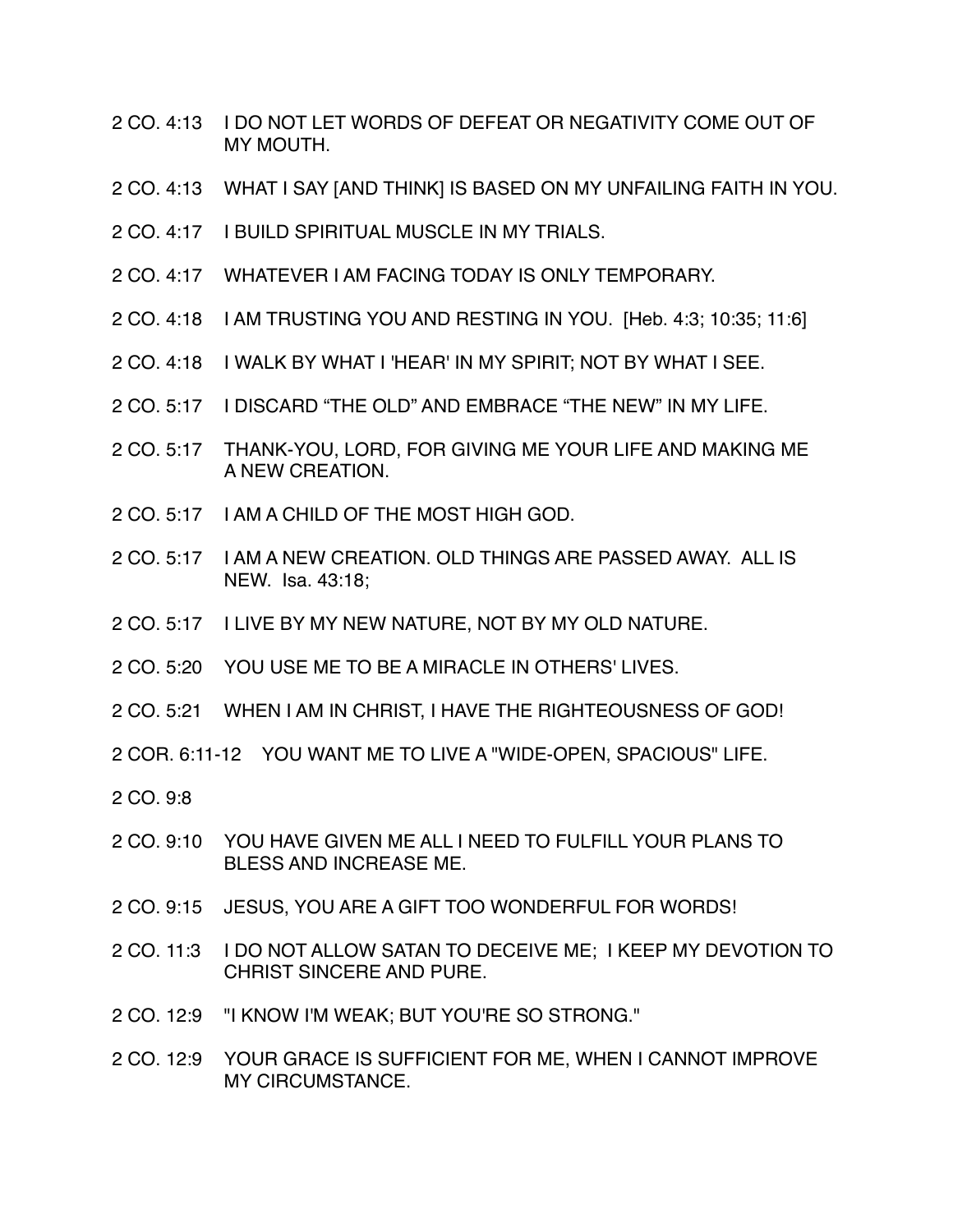- 2 CO. 12:10 YOU PURPOSE TO USE MY DIFFICULTIES TO STRENGTHEN ME IN YOU.
- GAL. 1:10 I DO NOT LET OTHERS' CRITICISM SIDETRACK ME FROM SERVING YOU.
- GAL. 1:10 I GET MY SENSE OF WORTH FROM YOU, NOT FROM PEOPLE.
- GAL. 2:20 I KEEP MY FAITH IN YOU.
- GAL. 4:1 IT AM PURPOSED TO 'GROW UP' IN CHRIST AND CLAIM MY INHERITANCE.
- GAL. 5:5
- GAL. 5:6 I STAY IN FAITH TOWARD YOU AND IN LOVE TOWARD OTHERS.
- GAL. 6:2 I FULFILL CHRIST'S LAW OF LOVE BY BEING A BURDEN- LIFTER.
- GAL. 6:7 I DO NOT STOP PLANTING SEEDS OF FAITH.
- GAL. 6:7 I KEEP PLANTING, AND WATERING, SEEDS OF FAITH.
- GAL. 6:8 I LOVE TO REAP SPIRITUAL BLESSINGS, SO I LOVE TO SOW TO THE SPIRIT.
- GAL. 6:7-8 I SOW GOOD SEED AND REAP A GOOD HARVEST.
- GAL. 6:9 I TRUST YOUR TIMING.
- GAL. 6:9 I *WILL* REAP IN DUE SEASON. DUE SEASON IS COMING!
- GAL. 6:17 MY BATTLE SCARS ARE REMINDERS OF YOUR GRACE AND OF VICTORIES WON.

EPH. 1:3 YOU HAVE GIVEN ME EVERYTHING I NEED TO FULFILL MY DESTINY.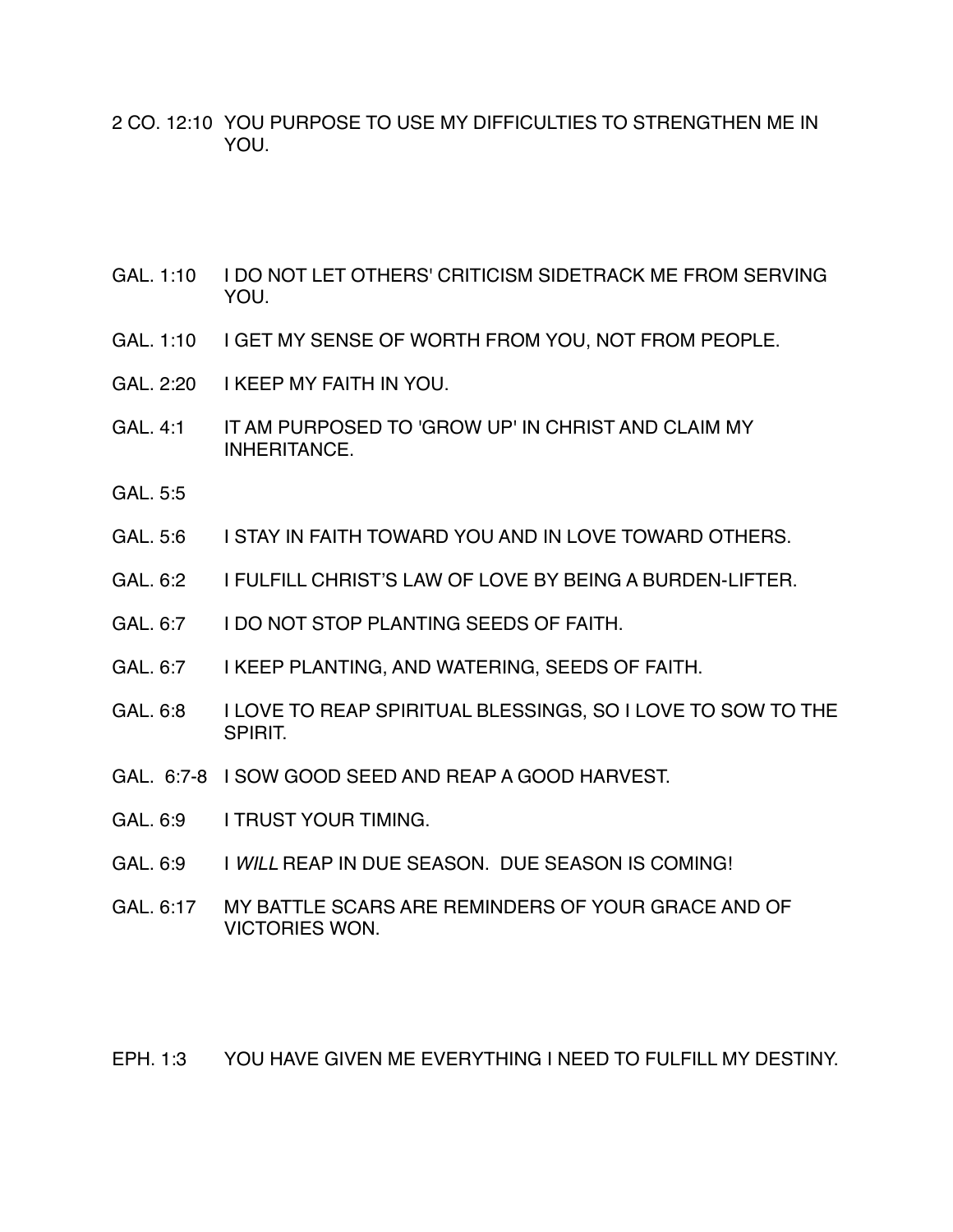- EPH. 1:4 YOU CHOSE ME TO BE YOURS BEFORE YOU CREATED THE WORLD.
- EPH.1:4 YOU HAND-PICKED ME TO BE YOUR SPECIAL POSSESSION IN ETERNITY PAST.
- EPH. 1:4 YOUR LOVE FOR ME IS INFINITELY GREAT.
- EPH. 1:5 I AM ADOPTED INTO YOUR FAMILY.
- EPH. 1:11 YOU ARE WORKING OUT YOUR PLAN FOR MY LIFE.
- EPH. 1:18 IN CHRIST, I AM FREE TO REACH MY HIGHEST POTENTIAL.
- EPH. 1:19 I LOVE TO SEE YOUR POWER IN MY LIFE AS I KEEP MY FAITH IN YOU.
- EPH. 2:1 YOU WANT ME TO ENJOY LIFE TO THE FULLEST OF MY ABILITY.
- EPH. 2:4-7 I MAINTAIN A GOD-SIZED VISION FOR MY LIFE.
- EPH. 2:6-7 I AM EXPECTING YOU TO BLESS ME!
- EPH. 2:10 I ACTIVATE YOUR PLAN IN MY LIFE BY KEEPING MY FAITH IN YOU.
- EPH. 2:10 YOU HAVE FULLY EQUIPPED ME FOR THE LIFE YOU DESIGNED ME TO LIVE.
- EPH. 2:10 YOU HAVE ALREADY PREPARED FAVOR FOR MY FUTURE.
- EPH. 2:10 YOU HAVE FULLY EMPOWERED AND EQUIPPED ME TO DO EVERYTHING YOU HAVE CALLED ME TO DO: I AM FREE FROM A SPIRIT OF COMPARISON.
- EPH. 2:10 I AM NOT AVERAGE. I AM NOT ORDINARY. I AM CREATED FOR GREATNESS.
- EPH. 2:10 FAVOR IS ON ME AND OPPORTUNITIES ARE COMING.
- EPH. 2:10 I'M LOOKING BEYOND THE MESS TO SEE THE MASTERPIECE.
- EPH. 2:22 YOU DESIRE THAT I BE PART OF A HEALTHY, HOLY, HAPPY CHURCH BODY.
- EPH. 3:17-18 I TAP INTO THE POWER OF YOUR LOVE FOR ME, BY FAITH.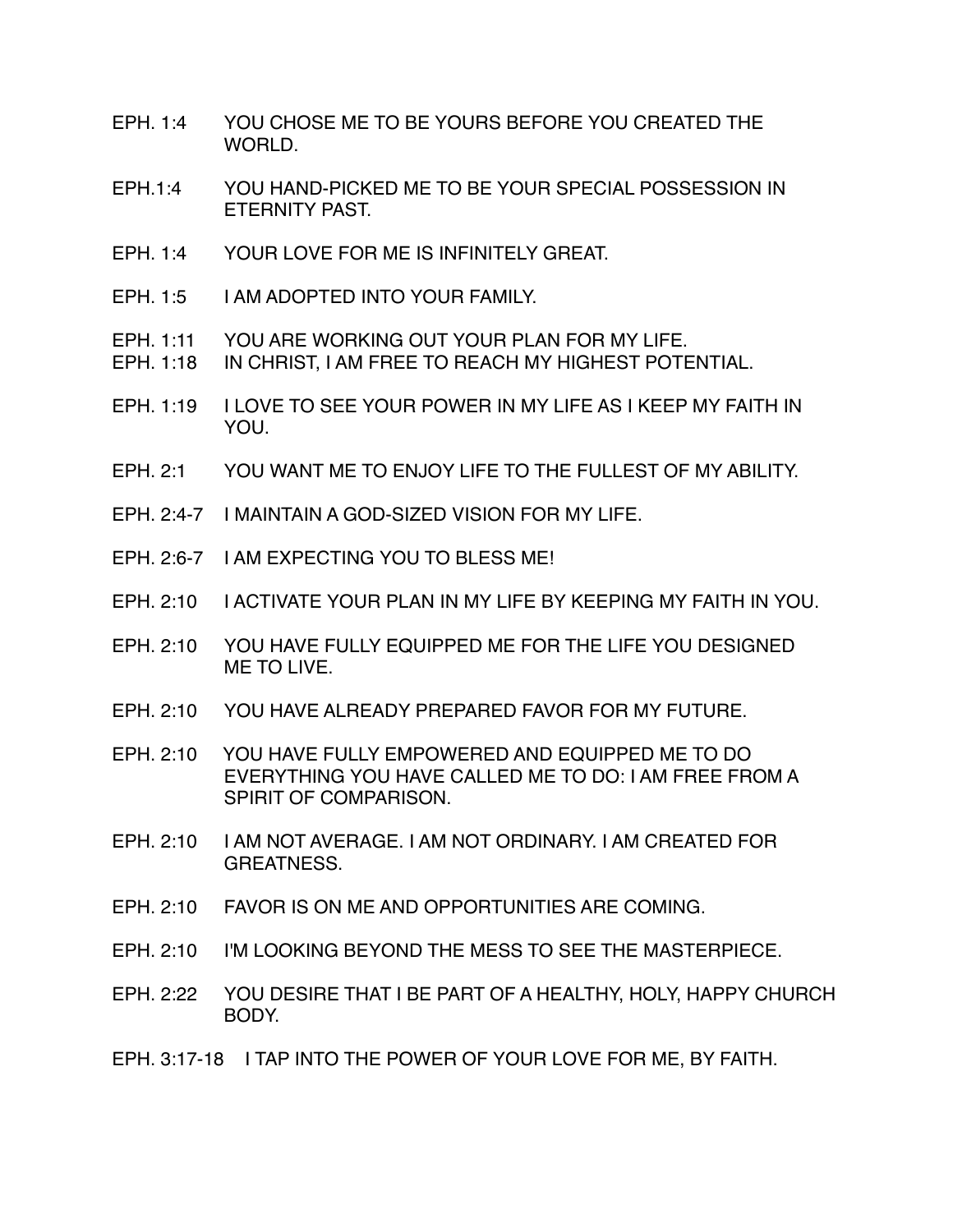- EPH. 3:17 WHEN I AM LIVING IN LOVE, I AM LIVING IN YOU, BECAUSE YOU ARE LOVE.
- EPH. 3:20 YOU ARE GOING TO DO IMMEASURABLY MORE THAN I CAN ASK OR THINK.
- EPH. 3:20 YOU ARE A *SUPERNATURAL* GOD.
- EPH. 3:20 YOU ARE ABLE TO DO IMMEASURABLY MORE THAN I CAN ASK OR THINK.
- EPH. 3:20-21 YOU ARE ABLE TO DO INFINITELY MORE THAN I CAN ASK OR IMAGINE.
- EPH. 4:26 I STAY IN PEACE BY STAYING IN FAITH.
- EPH. 4:27 I CLOSE THE DOOR OF FEAR TO THE ENEMY.
- EPH. 4:27 I TAKE CONTROL OF MY THOUGHTS AND DO NOT GIVE ANY FOOTHOLD TO THE ENEMY OR NEGATIVE THINKING.
- EPH. 4:29 WHATEVER I SAY IS PURIFYING, NOT POLLUTING.
- EPH. 5:1-2 I DO NOT IMITATE THE WORLD; I IMITATE YOU, JESUS.
- EPH. 5:2 I WALK IN LOVE TOWARD OTHERS.
- EPH. 5:15-16 I AM AN "ON PURPOSE" PERSON.
- EPH. 6:11 I KEEP ALL OF GOD'S ARMOR ON.
- EPH. 6:14 EACH DAY, I PUT ON THE BREASTPLATE OF YOUR RIGHTEOUS; i.e. IN CHRIST, I HAVE YOUR APPROVAL, SO I HAVE A POSITIVE SELF-IMAGE, AS I ALIGN WITH YOU.
- EPH. 6:15 WHEREVER I GO, I WALK IN PEACE IN JESUS NAME.

PHIL. 1:3-6 I AM THANKFUL FOR THE PEOPLE IN MY LIFE WHO BLESS ME.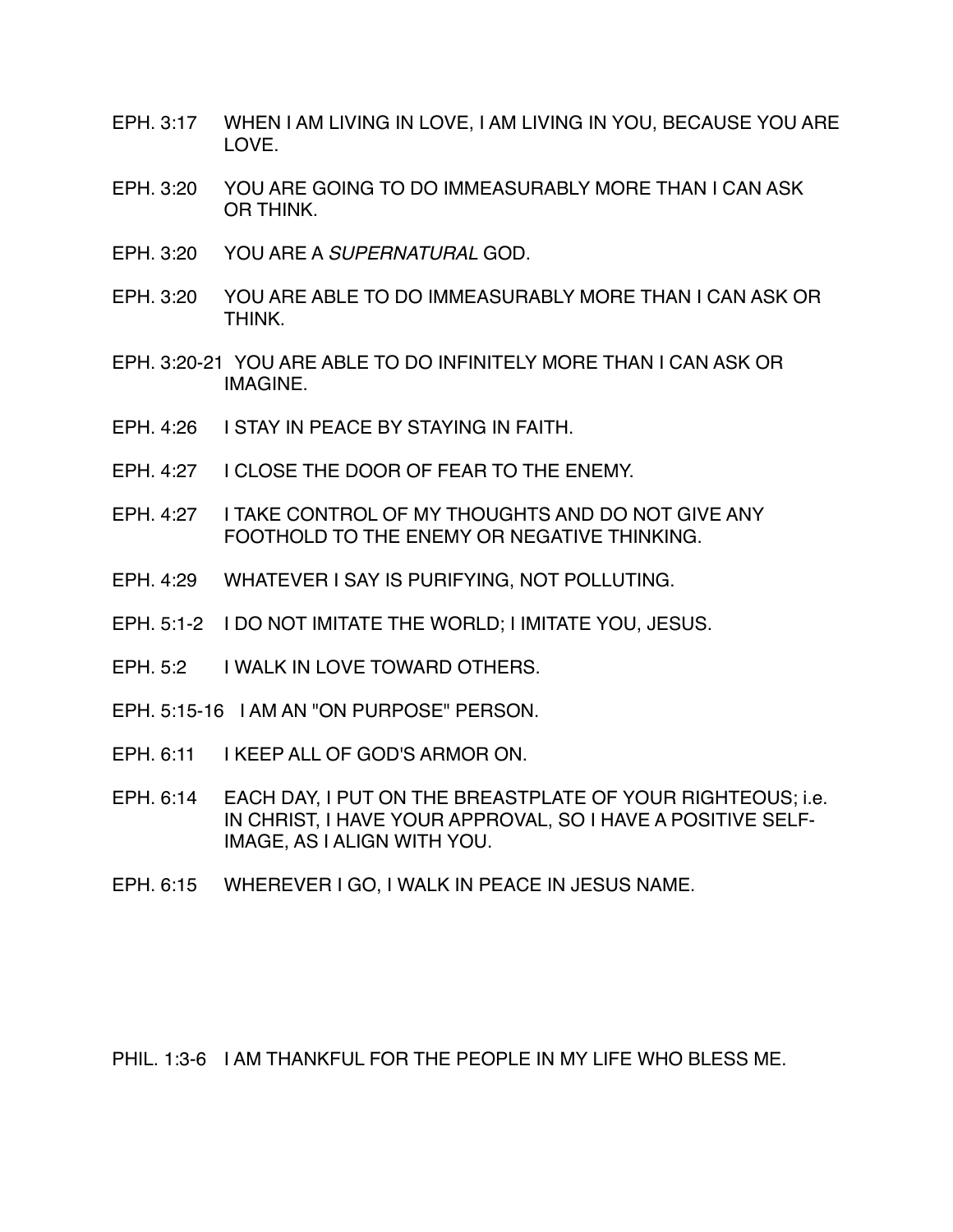- PHIL. 1:6 I AM CONNECTED AND PARTNERING WITH THE REST OF THE BODY OF CHRIST AS I PRAY FOR THEM AND SUPPORT THEIR MINISTRIES.
- PHIL 1:6 I BLOOM WHERE I AM PLANTED, SO GOD CAN FINISH THE WORK IN ME HE DESIRES TO DO.
- PHIL. 1:6 YOU ARE BRINGING ME TO A FLOURISHING FINISH.
- PHIL. 1:6 I SPEAK VICTORY OVER MY LIFE, BECAUSE YOU ARE FAITHFUL TO FINISH WHAT YOU HAVE STARTED IN ME.
- PHIL 1:6 YOU WILL BRING ME TO A FLOURISHING FINISH!
- PHIL. 2:5 MY LIFE REFLECTS YOUR GLORY.
- PHIL. 2:7 YOU ARE MY DEFENDER: I DO NOT NEED TO PROVE WHO I AM OR WASTE TIME TRYING TO CHANGE WHAT OTHERS THINK OF ME.
- PHIL. 2:12 YOU ARE SOMEONE TO BE TREATED WITH "FEAR AND TREMBLING".
- PHIL. 2:14 YOU WANT TO USE MY PRESENT TO PREPARE ME FOR MY FUTURE.
- PHIL. 3:11 YOU WANT ME TO REALLY *LIVE!*
- PHIL. 3:13 I DO NOT LET MY PAST GOOD OR BAD LIMIT MY FAITH IN YOU FOR MY FUTURE.
- PHIL. 3:14 I STRIVE FOR EXCELLENCE, BELIEVING THAT YOU CAME TO GIVE ME AN ABUNDANT LIFE DESPITE MY PAST FAILURES.
- PHIL. 4:6 I DO NOT WORRY ABOUT ANYTHING, BUT GIVE YOU ALL MY CARES.
- PHIL. 4:8 I CHANGE THE CHANNEL FROM NEGATIVE TO POSITIVE THOUGHTS.
- PHIL. 4:9 I AM AN EAGLE IN CHRIST, AND I LOOK FOR OTHER EAGLES TO CONNECT WITH.
- PHIL. 4:11 I AM CONTENT TO WAIT ON YOU FOR YOUR TIMING IN FULFILLING MY DREAMS.
- PHIL. 4:11-12 I AM CONTENT WITH WHERE I AM AND WITH WHAT I HAVE.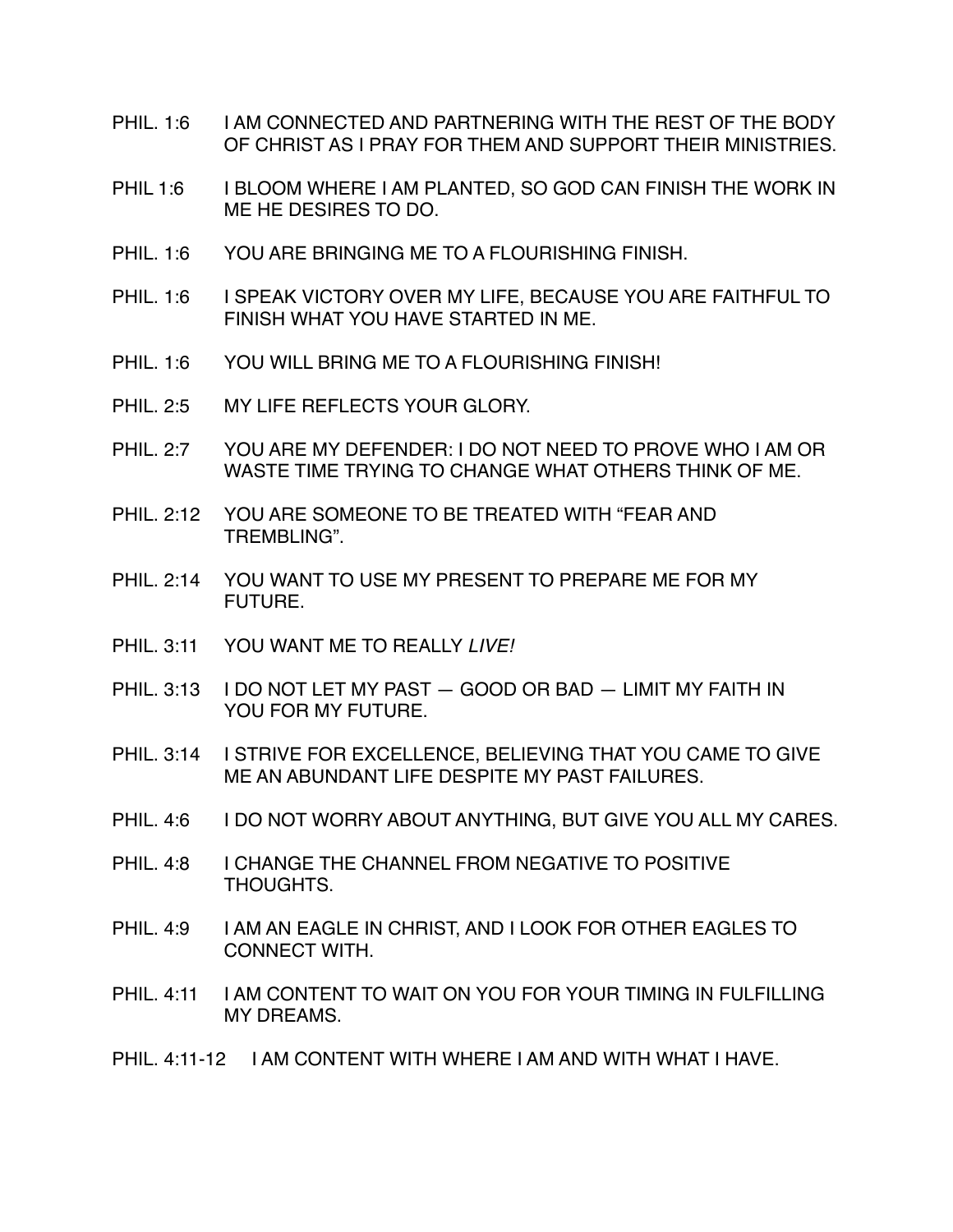- PHIL. 4:13 I CAN GO FURTHER AND DREAM BIGGER BECAUSE OF CHRIST IN ME.
- PHIL. 4:13 I FIND MY VALUE, WORTH AND APPROVAL IN YOU ALONE.
- PHIL. 4:19 YOU GIVE ME EVERYTHING I NEED TO FULFILL MY DESTINY EACH DAY.
- PHIL. 4:19 YOU KNOW WHAT I NEED AND HOW TO PROVIDE IT.
- PHIL. 4:19 YOU ARE MY INFINITE SOURCE AND YOU WILL MEET MY NEEDS.
- PHIL. 4:19 I STAY OPEN, WILLING TO CHANGE, AND AM ON THE LOOKOUT FOR THE NEW PROVISION YOU HAVE IN STORE FOR ME.
- PHIL. 4:19 YOU TAKE PLEASURE IN PROSPERING ME. [PS. 35:27]

| I KEEP A POSITIVE FOCUS ON YOU AND ON YOUR PLANS FOR ME.<br>COL. 3:2 |
|----------------------------------------------------------------------|
|----------------------------------------------------------------------|

- COL.3:2 I FOCUS ON THE GOOD THINGS YOU HAVE IN STORE FOR ME.
- COL. 3:11 YOU LOOK PAST THE EXTERNALS AND LOVE *EVERY* PERSON.
- COL. 3:13 I MAKE ALLOWANCE FOR OTHER'S FUALTS, AND FORGIVE THOSE WHO OFFEND ME.
- COL. 3:23 I AM YOUR AMBASSADOR IN THE WORLD. I REPRESENT YOU JOYFULLY.
- COL. 3:23 I LOVE WHATEVER I DO, BECAUSE I'M DOING IT FOR AND THROUGH YOU.
- COL. 4:3 YOU ARE NOT LIMITED BY ANY OF MY SEEMING LIMITATIONS.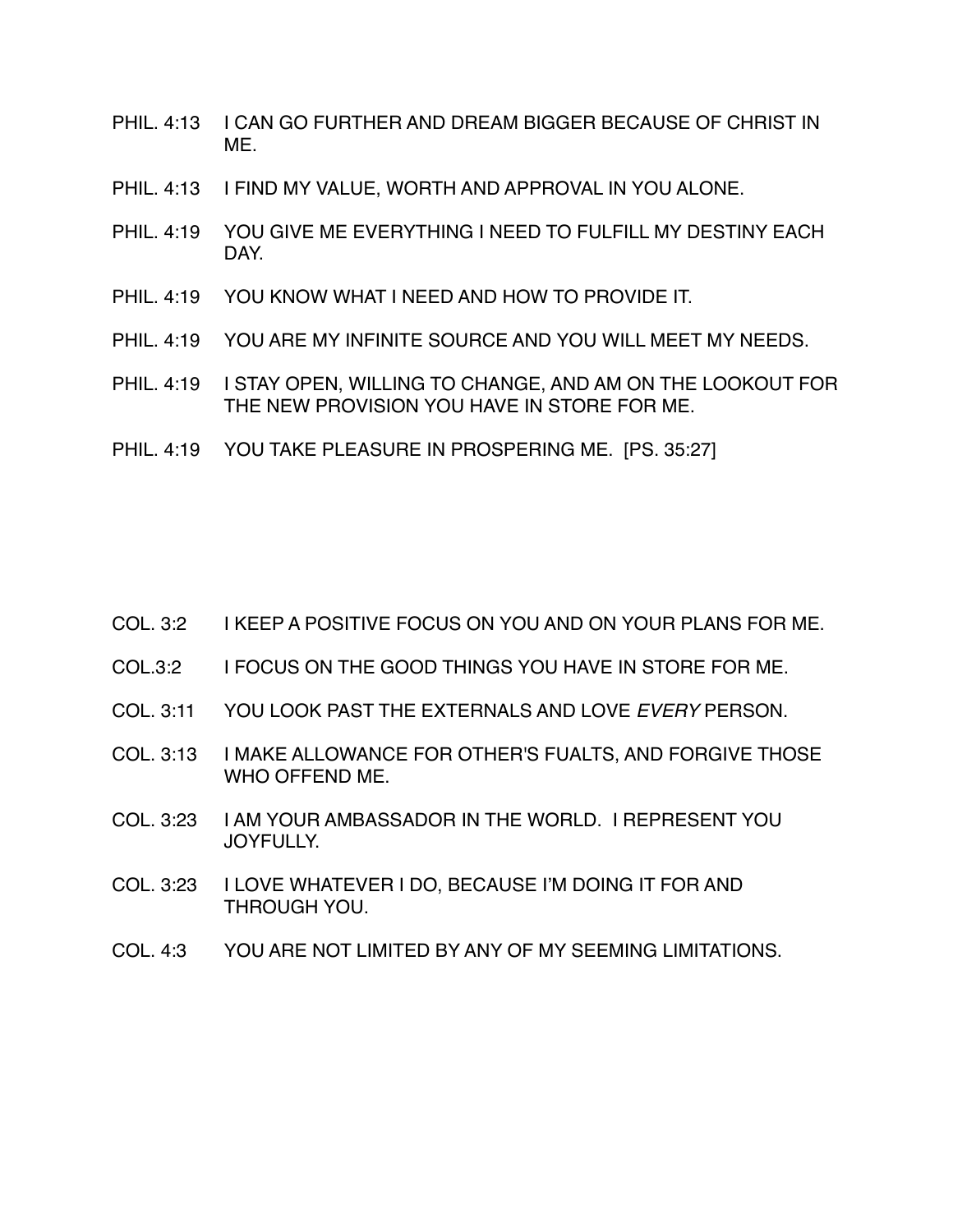1 THES. 1:4 YOU LOVE ME, AND OTHERS CAN SEE THAT IN ME.

- 1 THES. 5:11 I STIR UP OTHERS' DREAMS.
- 1 THES. 5:11 I AM A PEOPLE BUILDER.

1 THES. 5:15 I ADVANCE YOUR KINGDOM BY BEING KIND TO OTHERS.

2 THES. 1:3 THANK YOU FOR HELPING ME GROW IN FAITH AND LOVE, DAILY.

- 1 TIM. 6:6 I AM CONTENT IN THE SEASON YOU CURRENTLY HAVE ME IN.
- 1 TIM. 6:12 I HOLD ONTO THE VISIONS YOU'VE GIVEN ME.
- 1 TIM. 6:17 I ENJOY THE MANY SIMPLE BLESSINGS YOU GIVE ME EACH DAY.

- 2 TIM. 2:6 I CONTINUALLY PLANT SEEDS FOR A FUTURE HARVEST.
- 2 TIM. 2:21 I MAY BE LIKE AN OLD AND BEAT UP GUITAR, BUT I AM A SPECIAL INSTRUMENT IN YOUR HANDS; YOU CONTINUE TO BLESS OTHERS THROUGH ME.
- 2 TIM. 4:7 YOU EMPOWER ME TO FULFILL YOUR CALL ON MY LIFE.

TITUS 3:1 I HONOR YOU IN EVERY AREA OF MY LIFE AND BY EVERYTHING I DO.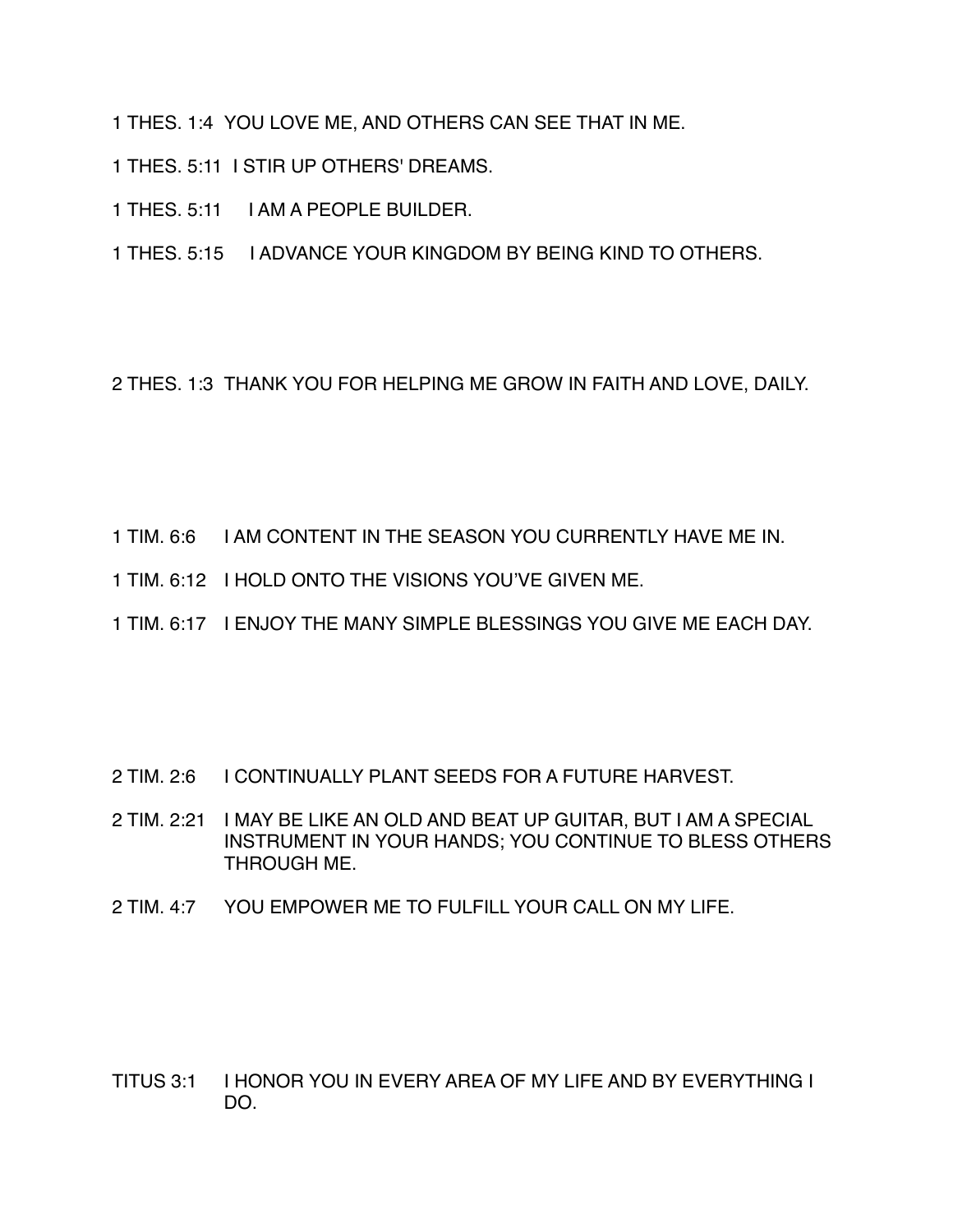TITUS 3:3-4 YOUR MERCY TOWARD ME IS FRESH EVERY MORNING.

- HEB. 4:3 I STAY IN PEACE BECAUSE I STAY IN FAITH.
- HEB. 4:11 I DO WHATEVER I HAVE TO DO TO GUARD MY PEACE AND JOY IN YOU.
- HEB. 4:11 I LIVE FROM A PLACE OF VICTORY -- SEATED, AT REST, IN YOU.
- HEB. 6:12 I WAIT IN FAITH AND PATIENCE FOR THE FULFILLMENT OF YOUR PROMISES.
- HEB. 10:23 I HOLD FAST TO MY PROFESSION OF FAITH IN YOU.
- HEB. 10:23 I HOLD FAST TO PROFESSIONS OF FAITH CONCERNING MY LIFE.
- HEB. 10:30 I ALLOW YOU TO TAKE THE DEBT OTHERS OWE ME, IN THE SAME WAY YOU TOOK THE DEBT I OWED YOU.
- HEB. 10:30 I FREE OTHERS BY FORGIVING THEM SO I CAN BE TRULY FREE.
- HEB. 10:30 I WALK AND LIVE IN FORGIVENESS BECAUSE I TRUST YOU TO REPAY ME.
- HEB. 10:30 I BELIEVE IN COMPLETE RESTORATION IN EVERY AREA OF MY LIFE.
- HEB. 10:30 I AM ON YOUR PAYROLL, AND YOU NEVER MISS A PAYMENT.
- HEB. 10:30 YOU ARE MY VINDICATOR. YOU WILL SETTLE MY CASES AND PAY ME BACK EVERYTHING THE ENEMY HAS STOLEN.
- HEB. 10:30 PROBLEMS PREQUALIFY ME FOR DOUBLE RECOMPENSE! [Isa. 61:7]
- HEB. 11:1 I CULTIVATE HOPE BY MAINTAINING MY FAITH-TARGET!
- HEB. 11:1 MY FAITH IS FIRMLY ANCHORED TO MY HOPE IN YOU.
- HEB. 11:3 ALL THINGS ARE POSSIBLE TO THEM WHO BELIEVE.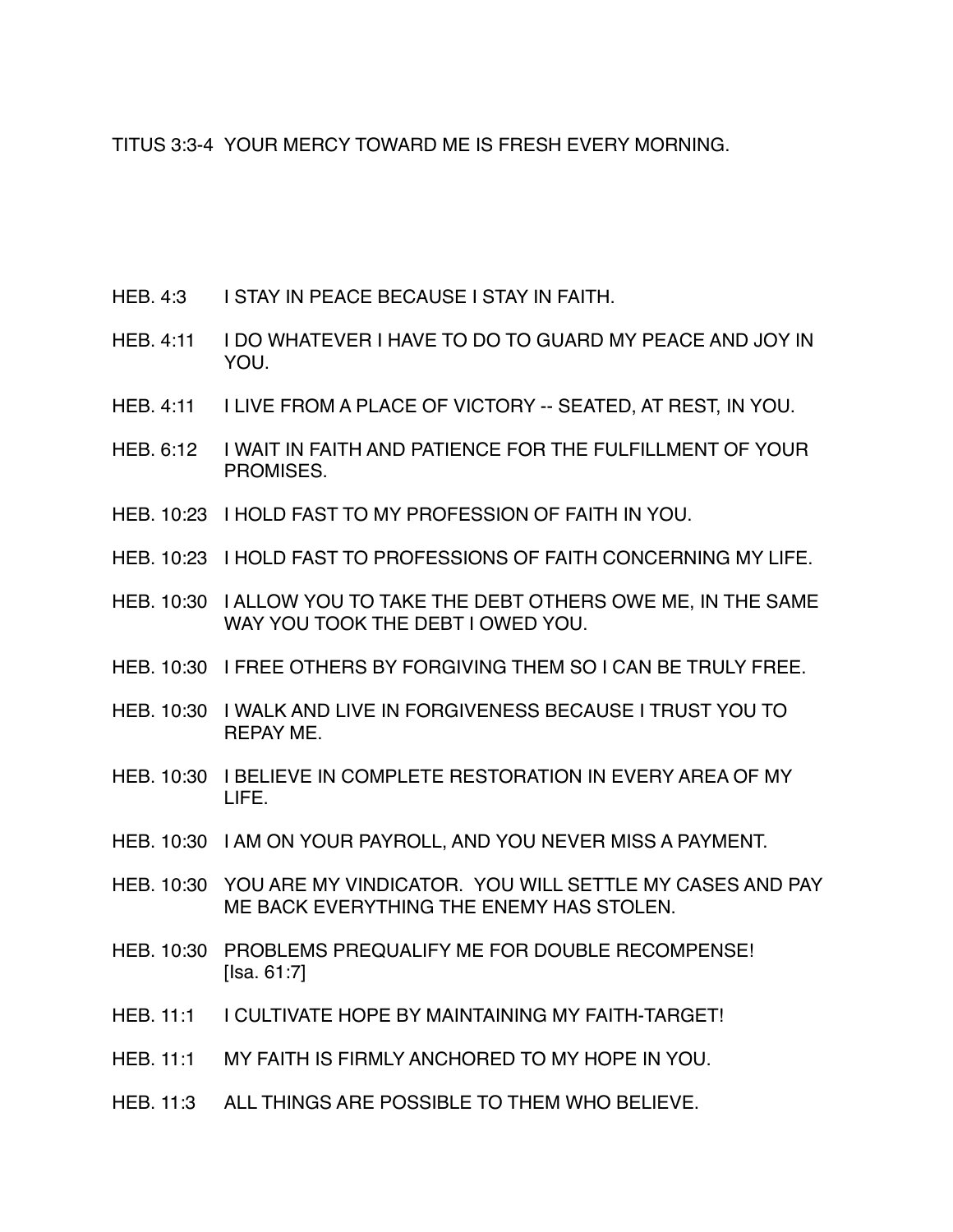- HEB. 11:6 YOU REWARD THOSE WHO DILIGENTLY SEEK YOU.
- HEB. 12:1 YOU ARE ROOTING FOR **ME**! I AM FREE TO RUN **MY** BEST RACE.
- HEB. 12:1 I CONFRONT AND CONQUER MY SINS, THROUGH YOU.
- HEB. 12:1 ALL OF HEAVEN IS CHEERING FOR ME AS I RUN MY RACE IN YOU.
- HEB. 12:1-2 I AM FREE FROM COMPETITION BECAUSE I AM CONTENT WITH WHO I AM IN CHRIST.
- HEB. 12:2 YOU WILL FULFILL WHATEVER DREAMS YOU GIVE ME.
- HEB. 13:15 I GIVE YOU FREQUENT GIFTS OF PRAISE.

- JA. 1:2-3 MY TRIALS ARE MAKING ME STRONGER.
- JA. 1:3 I AM CAREFUL TO PASS THE TEST OF FAITHFULNESS WHERE I AM.
- JA. 1:3-4 I REJOICE IN MY TRIALS, KNOWING THAT, THROUGH THEM, YOU ARE STRENGTHENING MY FAITH.
- JA. 1:5 YOUR GRACE IS NOT BASED ON MY PERFORMANCE.
- JA. 1:12 I PASS THE TESTS AND GET TO WHERE YOU ARE TAKING ME.
- JA. 1:17 I FOCUS ON THE GOOD THINGS IN MY LIFE, NOT THE BAD.
- JA. 1:17 YOU ARE A GOOD GOD AND YOU GIVE GOOD GIFTS.
- JA. 1:17 YOU ARE A GOOD GOD; YOU RADIATE GOODNESS.
- JA. 1:17 **YOU** ARE MY SOURCE.
- JA. 1:19 I CONTROL MY EMOTIONS AND AM SLOW TO SPEAK AND SLOW TO BECOME ANGRY.
- JA. 2:20 I PUT ACTIONS TO MY FAITH, AS I WAIT ON THE LORD.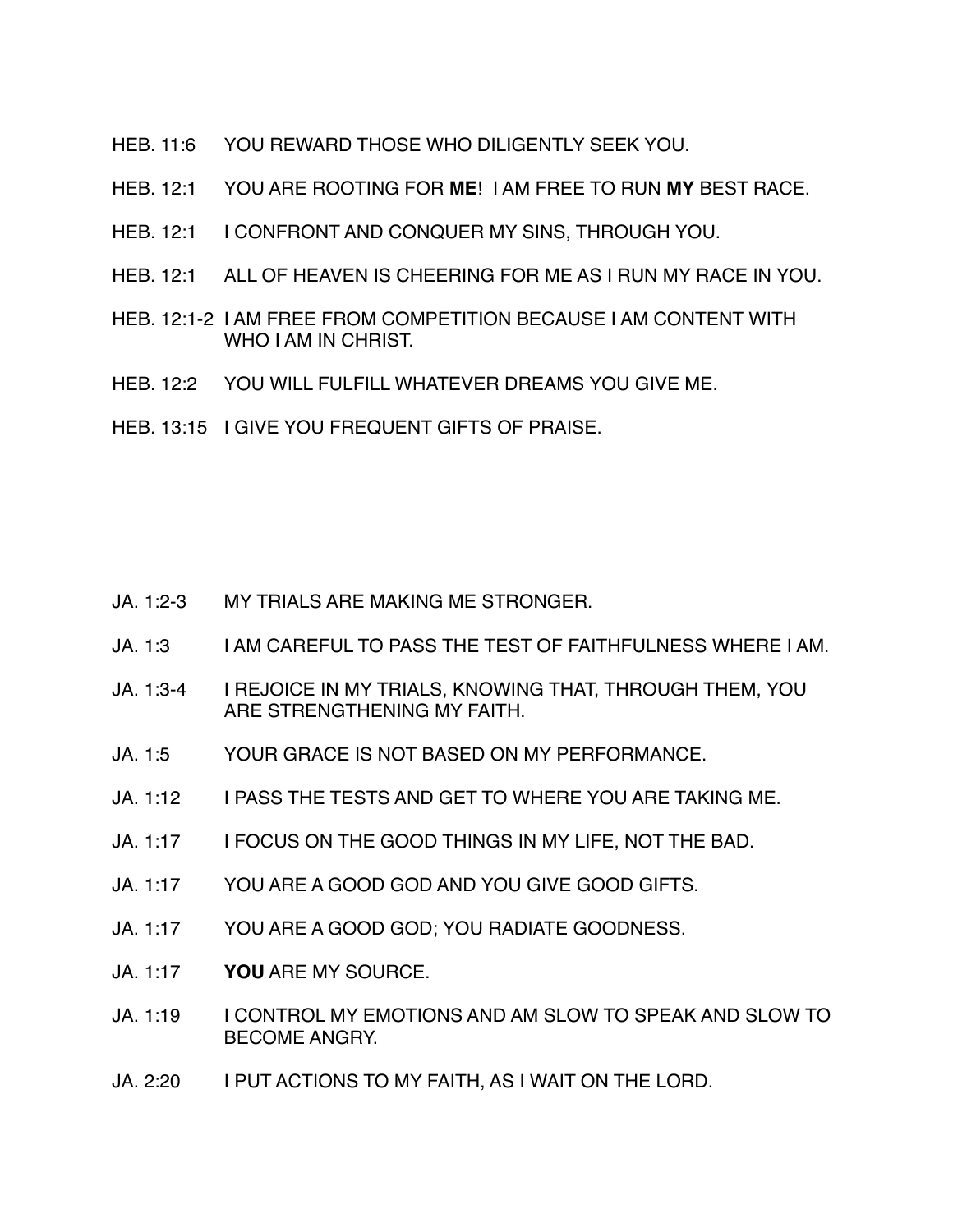- JA. 2:23 I AM SO GLAD I AM YOUR FRIEND!
- JA. 3:5-6 I USE MY TONGUE TO START *GOOD* FIRES.
- JA. 3:9 I SPEAK BLESSING, NOT CURSING, TO MY LIFE.
- JA. 3:10 I USE MY MOUTH TO BLESS OTHERS.
- JA. 3:16 LIVING IN PEACE TOWARD YOU, MYSELF AND OTHERS IS A PRIORITY IN MY LIFE.
- JA. 3:16 I WALK IN LOVE TOWARD OTHERS AND ENJOY YOUR PROTECTION.
- JA. 4:2-3 I ASK YOU TO DO GREAT AND MIGHTY THINGS FOR YOUR GLORY.
- JA. 4:7 I DO NOT DRAG YESTERDAY'S FAILURES INTO TODAY.
- JA. 4:8 I CAN EXPERIENCE ALL OF YOUR GRACE I WANT.
- JA. 5:7 I WAIT ON YOU PATIENTLY AND EXPECTANTLY.
- JA. 5:16 MY PRAYERS FOR OTHERS HAVE POWER AND PRODUCE WONDERFUL RESULTS.
- JA. 5:16 I CONFESS MY FAULTS, IN KOINONIA, SO I AM HEALED.
- JA. 5:16 | CONFESS MY SINS TO THOSE I HAVE OFFENDED, AND PRAY FOR OTHERS WHEN THEY OFFEND ME, SO I CAN STAY HEALTHY.
- JA. 5:16 I COME BOLDLY TO YOU, EXPECTING YOU TO BLESS ME.

- 1 PT. 1:6-7 I BOUNCE-BACK FROM MY TRIALS, KNOWING THERE IS BLESSING AHEAD.
- 1 PT. 1:7 I STAND STRONG IN THE LORD THROUGH MY TRIALS.
- 1 PT. 1:7 EVERY TEST OF MY FAITH PURIFIES ME AND PREPARES ME TO GO HIGHER AND INCREASE.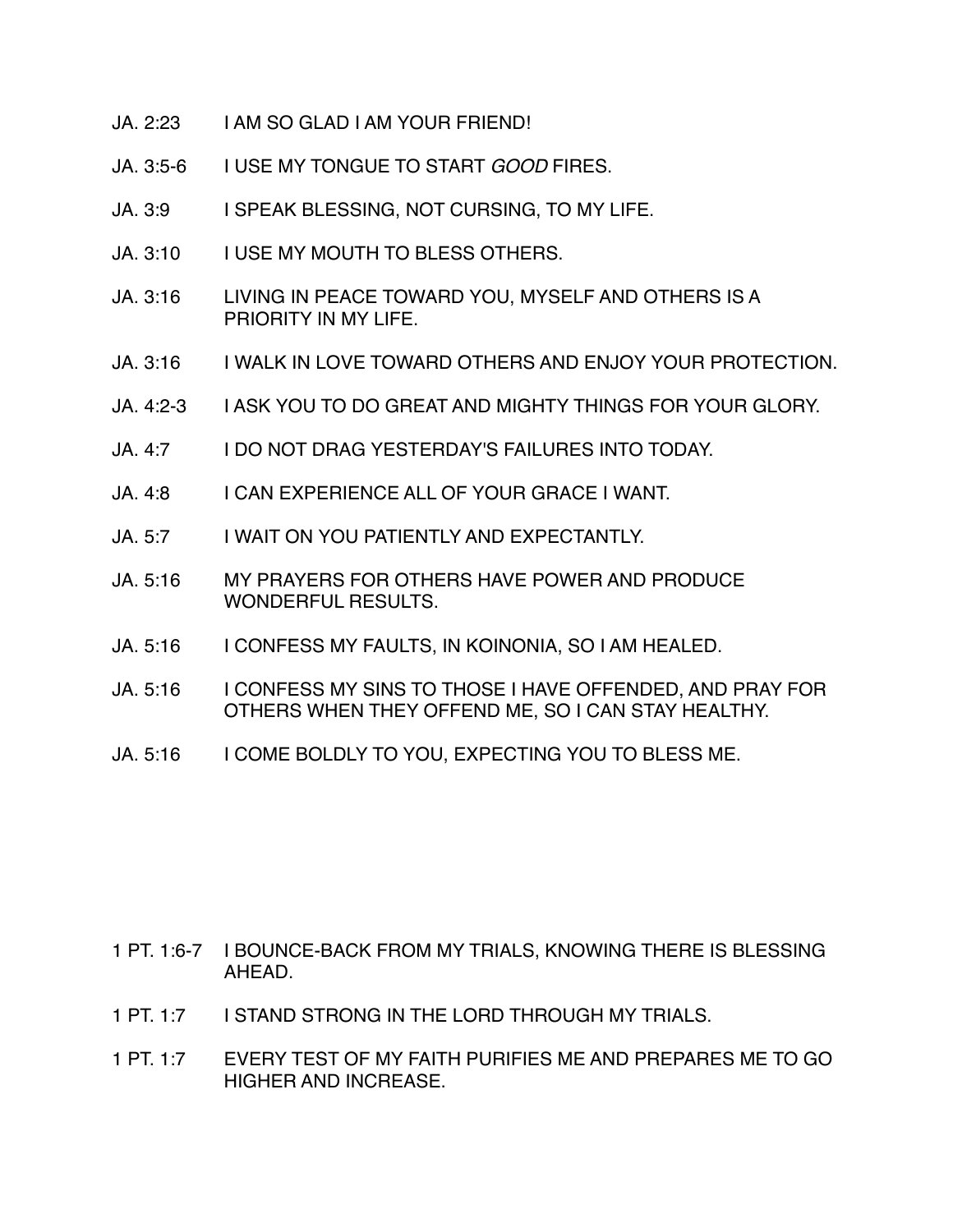- 1 PT. 1:8 I KEEP MY FAITH IN YOU AND AM FILLED WITH JOY.
- 1 PT. 2:9 IN CHRIST, I HAVE HIS IDENTITY: I'M AN OVERCOMER, MORE THAN A CONQUERER; I CAN DO ALL THINGS; ETC.
- 1 PT. 2:9 THANK YOU FOR CHOOSING ME TO BE UNCOMMON!
- 1 PT. 2:9 YOU HAVE SET ME APART FOR YOUR DISTINCTIVE FAVOR!
- 1 PT. 2:11 BEING IN YOU, LORD, I AM DIFFERENT FROM THIS WORLD.
- 1 PT. 2:22-23 YOU ARE MY DEFENDER.
- 1 PT. 3:1 I WANT YOU TO WIN OTHERS TO YOURSELF THROUGH MY LIFE.
- 1 PT. 3:10 I KEEP MY MOUTH FROM SPEAKING ANY EVIL.
- 1 PT. 4:8 I "COVER" -- MAKE ALLOWANCES FOR -- OTHERS' WEAKNESSES.
- 1 PT. 4:8 MY PRIORITY IS TO LOVE OTHERS, EVERY DAY.
- 1 PT. 4:10 I MINISTER YOUR GRACE TO OTHERS WITH THE GIFTS YOU HAVE GIVEN ME.
- 1 PT. 4:12 I CONTINUE TO TRUST YOU "IN THE MIDDLE".
- 1 PT. 4:12-13 I AM NOT SURPRISED BY LIFE'S TRIALS, AND I KEEP MY FAITH IN YOU.

2 PT. 1:3 YOU HAVE GIVEN ME EVERYTHING I NEED TO BE ALL THAT YOU MADE ME TO BE.

1 JN. 1:9 YOU HAVE FORGIVEN ME OF ALL MY SINS — PAST, PRESENT, AND FUTURE — IN CHRIST.